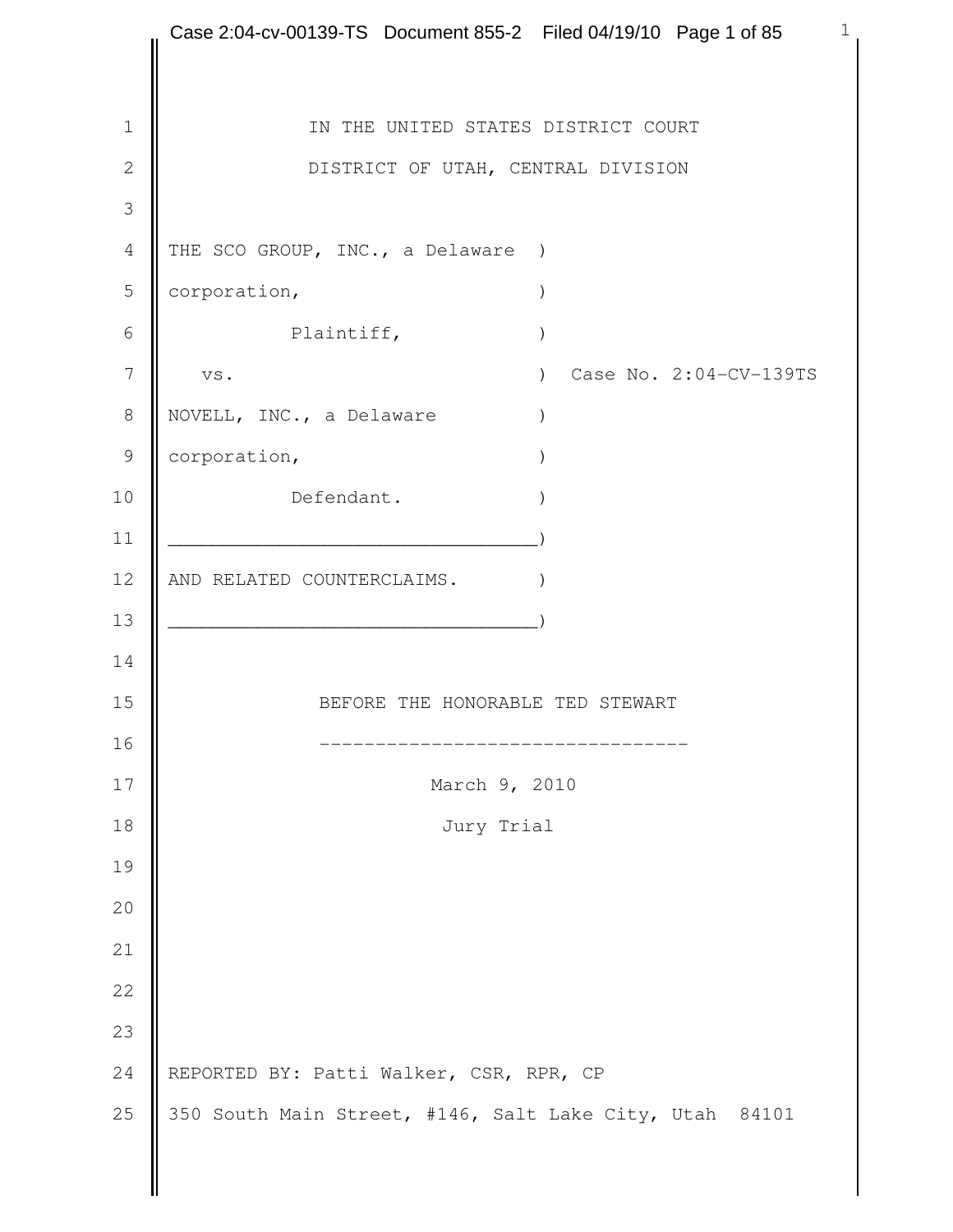|                | Case 2:04-cv-00139-TS Document 855-2 Filed 04/19/10 Page 2 of 85 |                                                           |  |                                                 |                                 | $\mathbf{2}$ |
|----------------|------------------------------------------------------------------|-----------------------------------------------------------|--|-------------------------------------------------|---------------------------------|--------------|
|                |                                                                  |                                                           |  |                                                 |                                 |              |
| $\mathbf 1$    |                                                                  | APPEARANCES                                               |  |                                                 |                                 |              |
| $\overline{2}$ |                                                                  |                                                           |  |                                                 |                                 |              |
| 3              | For Plaintiff:                                                   |                                                           |  | Brent Hatch                                     |                                 |              |
| $\sqrt{4}$     |                                                                  |                                                           |  | HATCH JAMES & DODGE<br>10 West Broadway, #400   |                                 |              |
| 5              |                                                                  |                                                           |  |                                                 |                                 |              |
| 6              |                                                                  |                                                           |  | Stuart Singer                                   |                                 |              |
| $\overline{7}$ |                                                                  | BOIES SCHILLER & FLEXNER<br>401 East Las Olas Blvd. #1200 |  |                                                 | Fort Lauderdale, Florida 33301  |              |
| 8              |                                                                  |                                                           |  |                                                 |                                 |              |
| $\mathcal{G}$  |                                                                  |                                                           |  | Edward Normand<br>Jason Cyrulnik                |                                 |              |
| 10             |                                                                  |                                                           |  | BOIES SCHILLER & FLEXNER<br>33 Main Street      |                                 |              |
| 11             |                                                                  |                                                           |  | Armonk, New York 10504                          |                                 |              |
| 12             |                                                                  |                                                           |  |                                                 |                                 |              |
| 13             | For Defendant:                                                   | Sterling Brennan                                          |  |                                                 |                                 |              |
| 14             |                                                                  |                                                           |  | WORKMAN NYDEGGER<br>60 East South Temple, #1000 |                                 |              |
| 15             |                                                                  |                                                           |  | Salt Lake City, Utah 84111                      |                                 |              |
| 16             |                                                                  |                                                           |  | Eric Acker                                      |                                 |              |
| 17             |                                                                  |                                                           |  | Michael Jacobs<br>MORRISON & FOERSTER           |                                 |              |
| 18<br>19       |                                                                  |                                                           |  | 425 Market Street                               | San Francisco, California 94105 |              |
| 20             |                                                                  |                                                           |  |                                                 |                                 |              |
| 21             |                                                                  |                                                           |  |                                                 |                                 |              |
| 22             |                                                                  |                                                           |  |                                                 |                                 |              |
| 23             |                                                                  |                                                           |  |                                                 |                                 |              |
| 24             |                                                                  |                                                           |  |                                                 |                                 |              |
| 25             |                                                                  |                                                           |  |                                                 |                                 |              |
|                |                                                                  |                                                           |  |                                                 |                                 |              |
|                |                                                                  |                                                           |  |                                                 |                                 |              |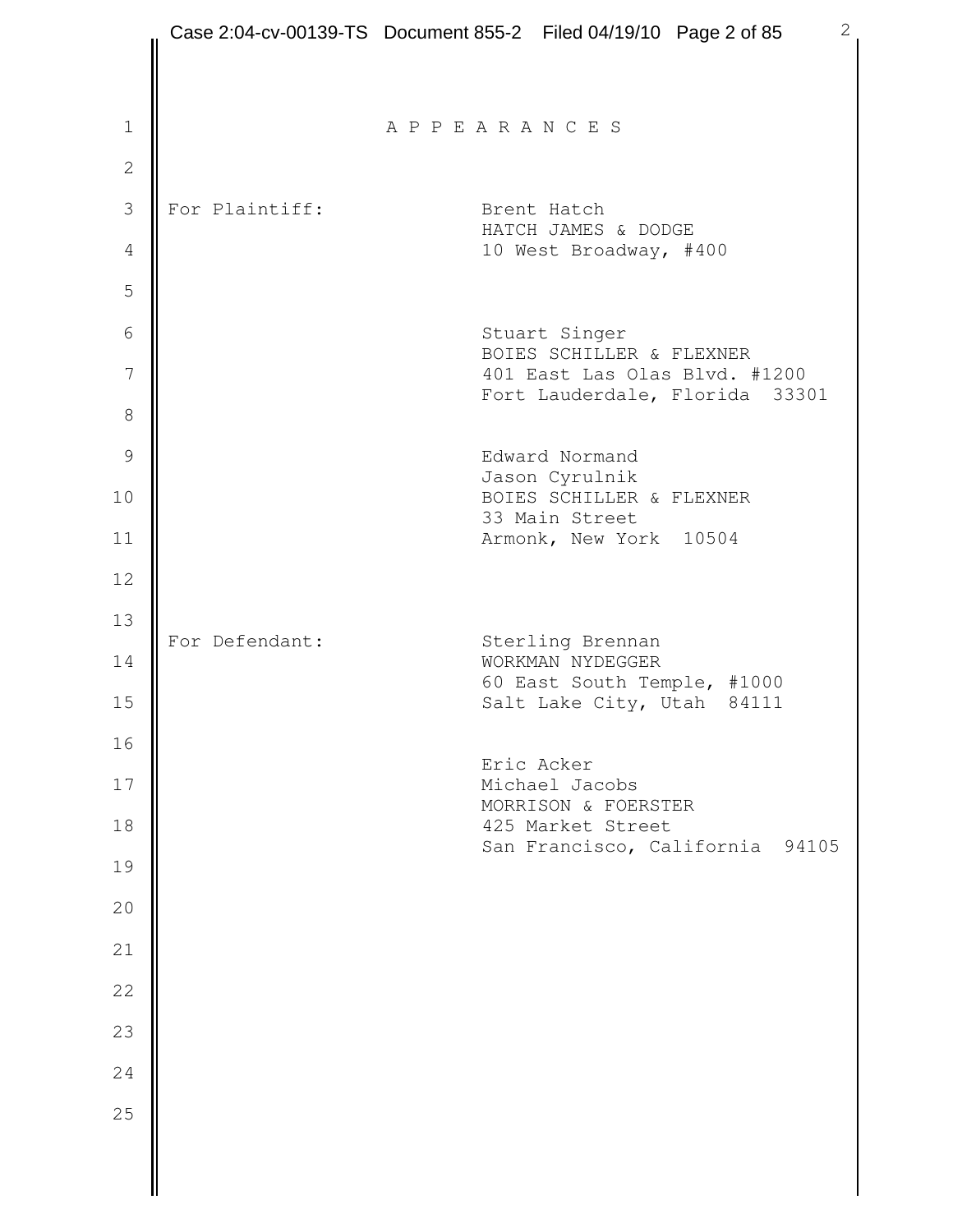|                | Case 2:04-cv-00139-TS Document 855-2 Filed 04/19/10 Page 3 of 85 |                |                       | $\mathcal{S}$ |
|----------------|------------------------------------------------------------------|----------------|-----------------------|---------------|
|                |                                                                  |                |                       |               |
| $\mathbf 1$    |                                                                  | INDEX          |                       |               |
| $\overline{2}$ | Witness                                                          | Examination By |                       | PAGE          |
| 3              | Robert J. Frankenberg Mr. Singer                                 |                | (Direct)              | 86            |
| $\sqrt{4}$     |                                                                  | Mr. Brennan    | (Cross)               | 113           |
| 5              |                                                                  |                | Mr. Singer (Redirect) | 176           |
| $\sqrt{6}$     |                                                                  |                | Mr. Brennan (Recross) | 186           |
| $\overline{7}$ |                                                                  |                |                       |               |
| $\,8\,$        |                                                                  |                |                       |               |
| $\mathcal{G}$  |                                                                  |                |                       |               |
| 10             |                                                                  |                |                       |               |
| 11             | EXHIBITS RECEIVED INTO EVIDENCE:                                 |                |                       |               |
| 12             | Plaintiff's 1                                                    |                |                       | 95            |
| 13             | Plaintiff's 162                                                  |                |                       | 107           |
| 14             | Plaintiff's 526                                                  |                |                       | 112           |
| 15             | Defendant's Z-3                                                  |                |                       | 118           |
| 16             | Defendant's T-5                                                  |                |                       | 152           |
| 17             |                                                                  |                |                       |               |
| 18             |                                                                  |                |                       |               |
| 19             |                                                                  |                |                       |               |
| 20             |                                                                  |                |                       |               |
| 21             |                                                                  |                |                       |               |
| 22             |                                                                  |                |                       |               |
| 23             |                                                                  |                |                       |               |
| 24             |                                                                  |                |                       |               |
| 25             | SALT LAKE CITY, UTAH; TUESDAY, MARCH 9, 2010; 8:30 A.M.          |                |                       |               |
|                |                                                                  |                |                       |               |
|                |                                                                  |                |                       |               |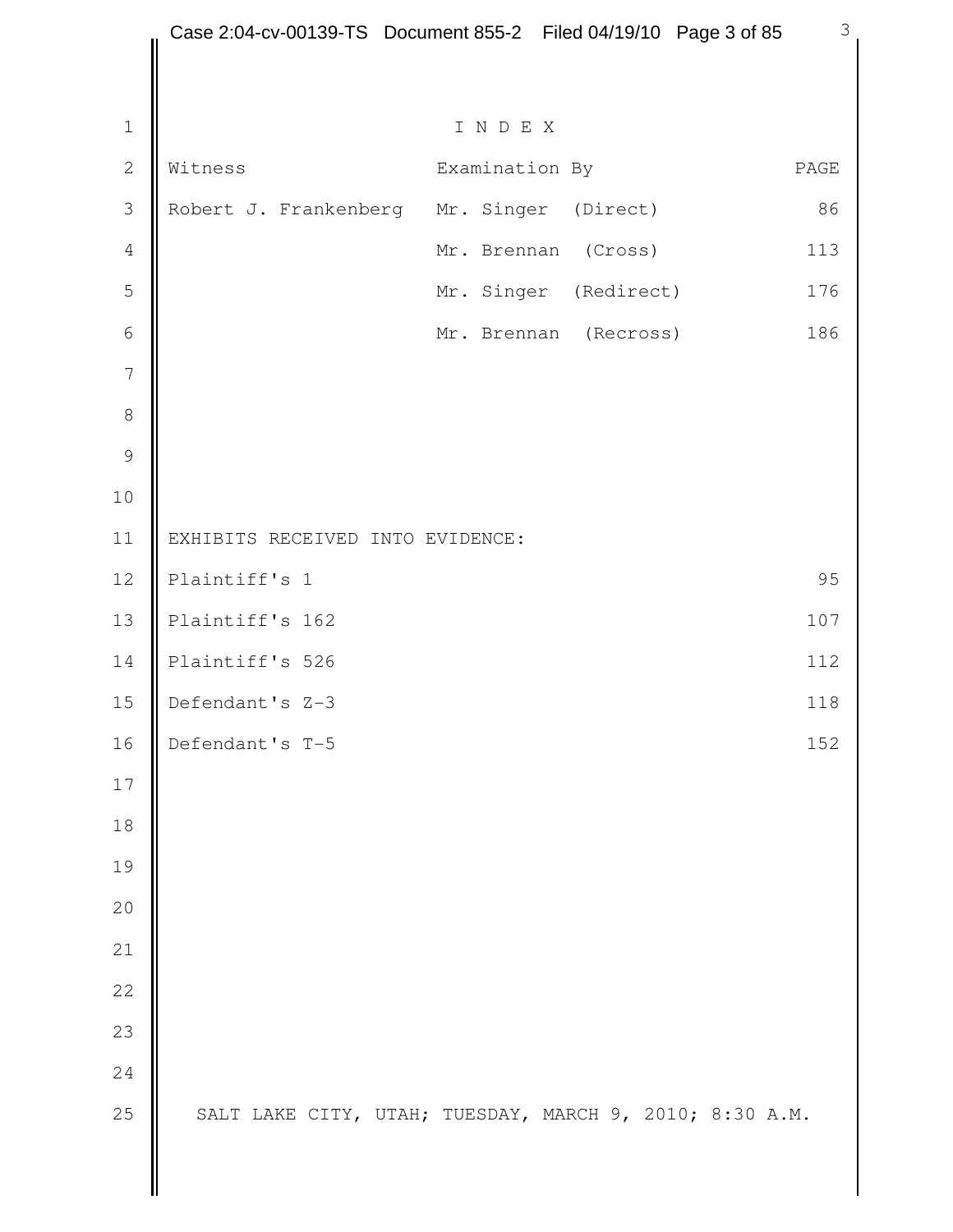1 PROCEEDINGS 2 | THE COURT: Good morning. 3 I understand that a question has been raised about 4 *liuror number nine*, Thomas Hunsaker. 5 || MR. ACKER: Yes, Your Honor. Just out of an 6 abundance of caution, after the close of the jury selection 7 yesterday, we obviously recognized the similar name between 8 | Mr. Hunsaker and a senior executive at SCO currently. When 9 we went back, and just on our memory, we couldn't recall 10 whether or not Jeff Hunsaker's, the executive of SCO, name 11 was mentioned during the course of voir dire. We just 12 wanted to be sure there is no relation at all. I wouldn't 13 think so given the dialogue that occurred in the juror room. 14 If that is the case, we would want to raise it now so it 15 doesn't become an issue. 16 | THE COURT: Let me ask, Mr. Hatch, did you mention 17 || Mr. Hunsaker's name? 18 | MR. HATCH: Your Honor, I didn't bring the notes 19 that I read from. My recollection was that I did, but I 20  $\vert$  can't -- I would have to check those notes. 21 | THE COURT: Will his name come up again during the 22 | course of trial? 23 **MR.** HATCH: He's on our may call list, so he may 24  $\parallel$  be called. We don't have any problem if you, Judge, want to 25 make an inquiry.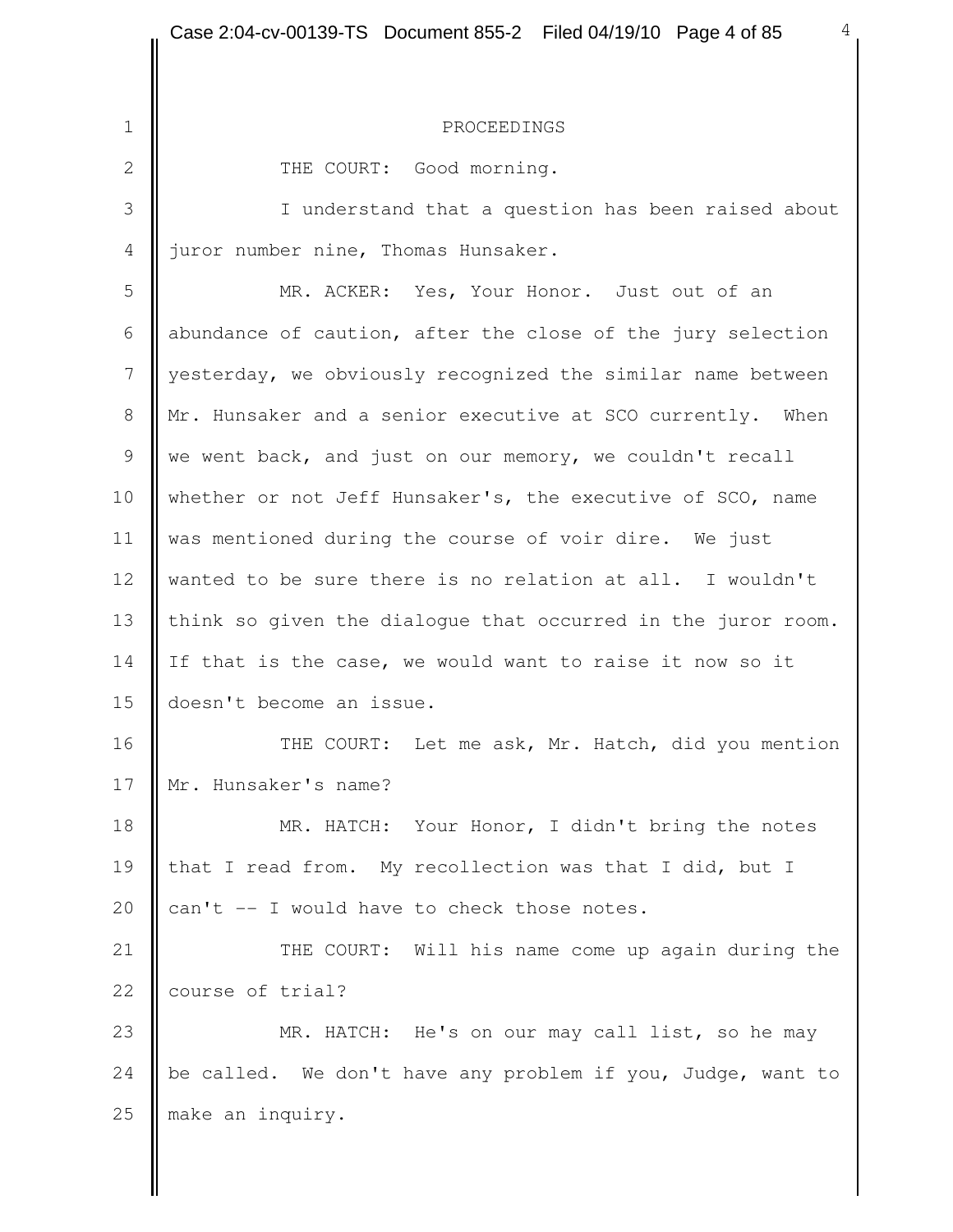1 || THE COURT: I don't want to do that, unless it's 2 necessary. So what I'm going to do is ask you to ask 3 Mr. Hunsaker whether or not he's related to Mr. Thomas 4 Hunsaker. 5 MR. HATCH: Let me have Mr. Tibbitts step out and 6  $\parallel$  do that. 7 | THE COURT: Would you do that? 8 MR. HATCH: Sure. 9 THE COURT: If necessary, if he indicates there is 10 any relationship, then we'll deal with that. I don't want 11  $\parallel$  to raise it with Mr. Hunsaker, the juror, and bring focus of 12 his attention on the fact if it's not a reality. 13 MR. ACKER: I understand, Your Honor. I think it 14 probably is not given the dialogue, but I just wanted to be 15  $\parallel$  sure. 16 | THE COURT: You are absolutely right to bring it 17 || up, Mr. Acker. I appreciate it. 18 **Another related matter, last night or early this** 19 morning defendants filed an alternative jury instruction 20 packet. And I don't know if you have had a chance to look 21 at it, Mr. Hatch, Mr. Singer? 22 MR. SINGER: I have not. 23 || MR. HATCH: No, Your Honor. 24 **THE COURT:** What I would request is that you do 25  $\parallel$  look at it and respond to it by Wednesday at five o'clock.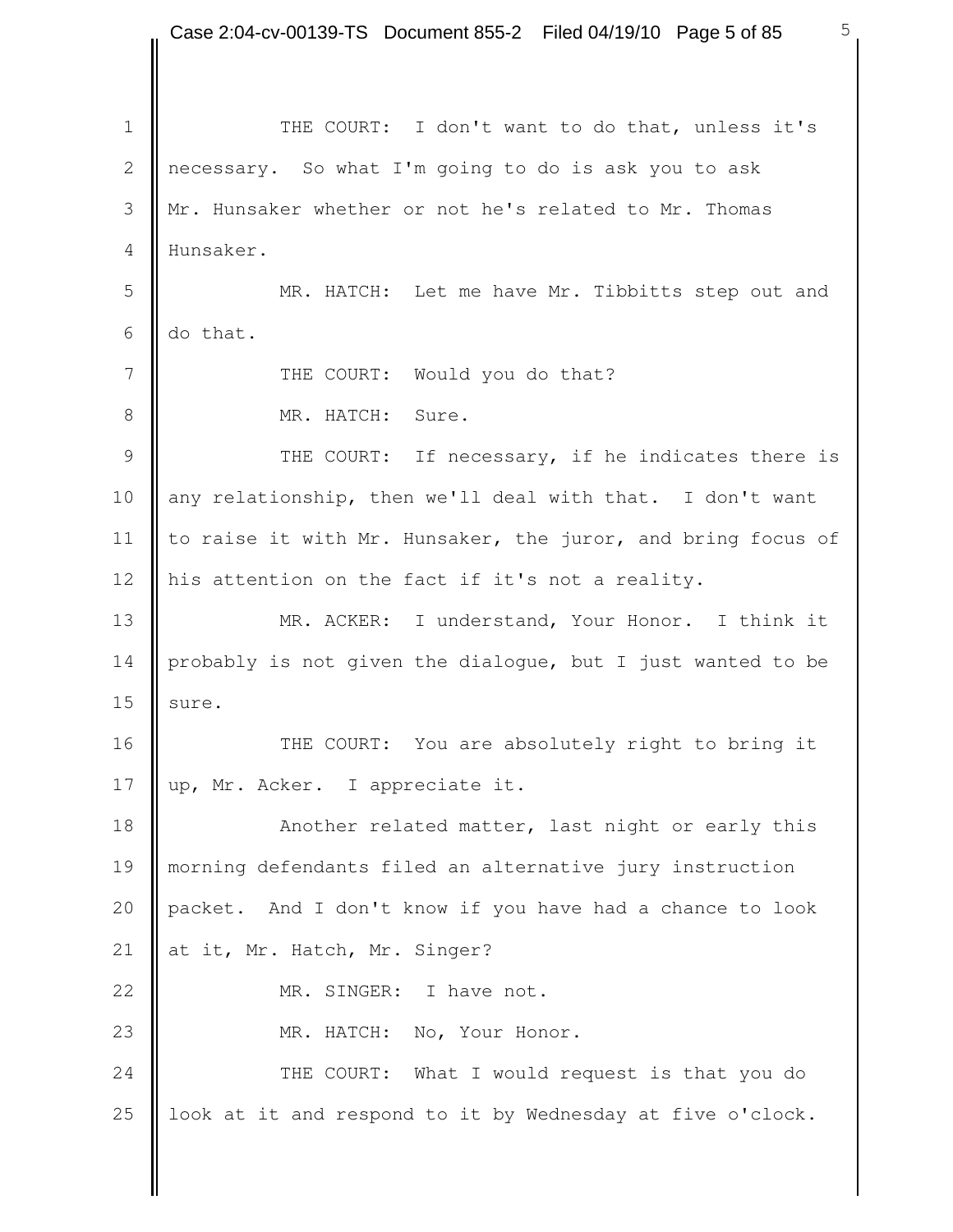1 | I haven't looked at it, but Mr. Copeland looked at it 2 | quickly and he saw some real benefit to it. But we think it 3 lought to be dealt with in a timely fashion. So Wednesday by  $4$  | five. 5 MR. NORMAND: Your Honor, we also put in some 6 proposed alternative instructions in the form of our reply. 7 We were contemplating putting in our full set this 8 afternoon. In that event, I think Novell would have the  $9$  same opportunity to respond. 10 **THE COURT:** They would. If you do that by today. 11 | By Thursday, if you would respond to theirs. 12 | MR. ACKER: We will, Your Honor. 13 **I** THE COURT: Okay. 14 **Counsel,** do you have anything else before we bring 15 the jury in? 16 | MR. HATCH: No, Your Honor. 17 MR. BRENNAN: No, Your Honor. Thank you. 18 || THE COURT: Thank you. 19 Ms. Malley, if you would, please. 20 **Counsel, let me remind you that I intend to read** 21 | the statement of uncontroverted facts before you begin your 22 **openings.** 23 MR. BRENNAN: Your Honor, may I make just a brief 24 inquiry while we're waiting? Did you have in mind a very 25 short break so we could set up or would you prefer just to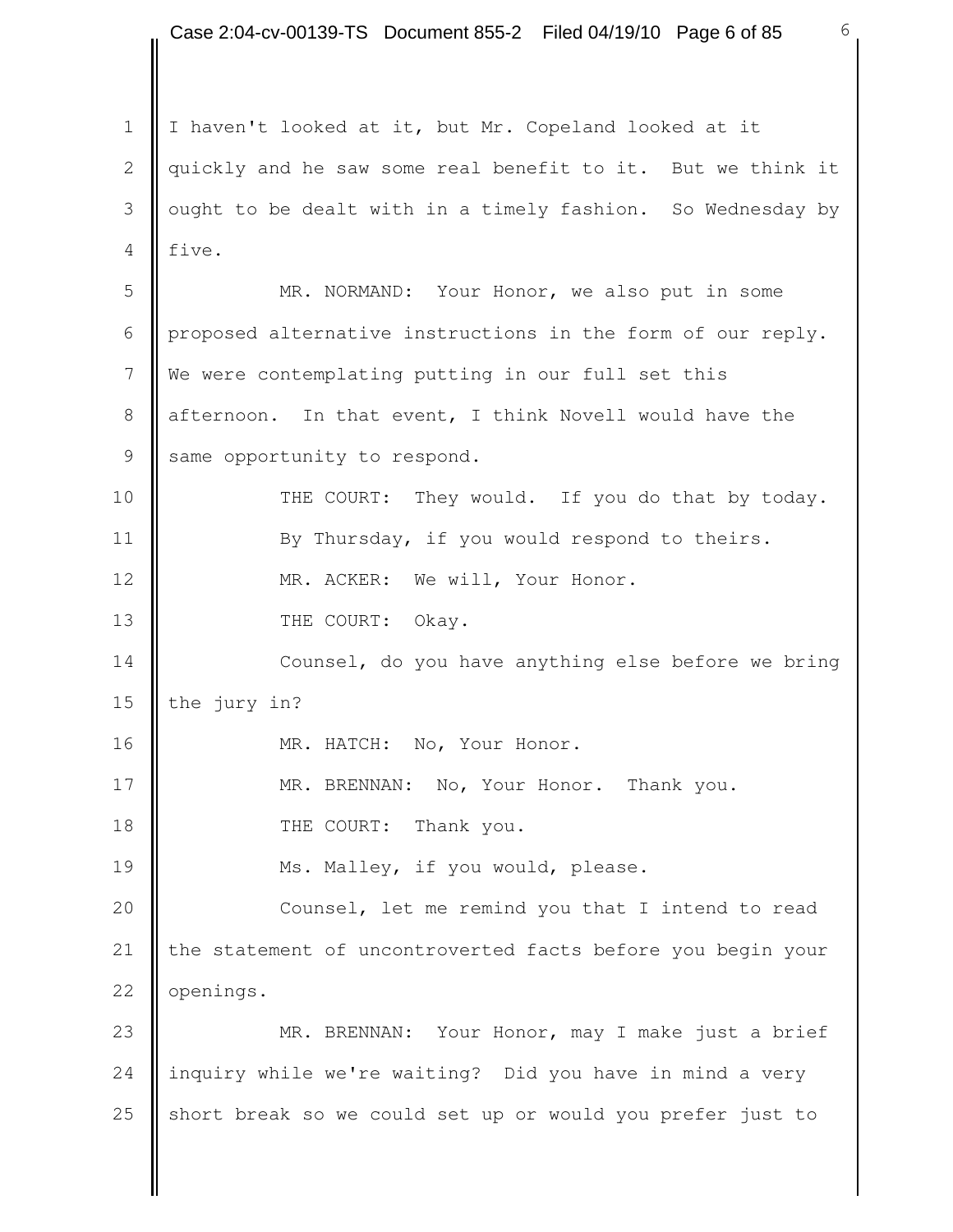$1 \parallel qo?$ 2 | THE COURT: I'm hoping that we don't need to. I 3 will have the jury stand and we'll take a break within the 4 courtroom, but I don't want to take a separate break. 5 MR. BRENNAN: That's fine. We just need a few 6 || minutes to transition. 7 | THE COURT: Certainly. I'll give you what time 8 vou need to do that. 9 || MR. BRENNAN: Thank you, Your Honor. 10 (Jury present) 11 | THE COURT: Good morning, ladies and gentlemen. 12 Yesterday before we recessed, you were given very specific 13 instructions as to how you were to conduct yourselves. In 14 particular, you were told that you were not to discuss the 15 case with anyone and I detailed what that entails. I have 16  $\parallel$  to ask you, did any of you violate that instruction in any 17 **respect?** 18 You all look innocent. 19 **Another thing, ladies and gentlemen, one of you is** 20  $\parallel$  an alternate juror. Who that alternate juror is not for you 21 to know. So every one of you must assume that you will be 22 deliberating on the case and you are all to pay attention 23  $\parallel$  and to assume that at the end you will have that 24 opportunity, and we'll reveal to you who the alternate juror 25  $\parallel$  is right before those deliberations begin. But that's not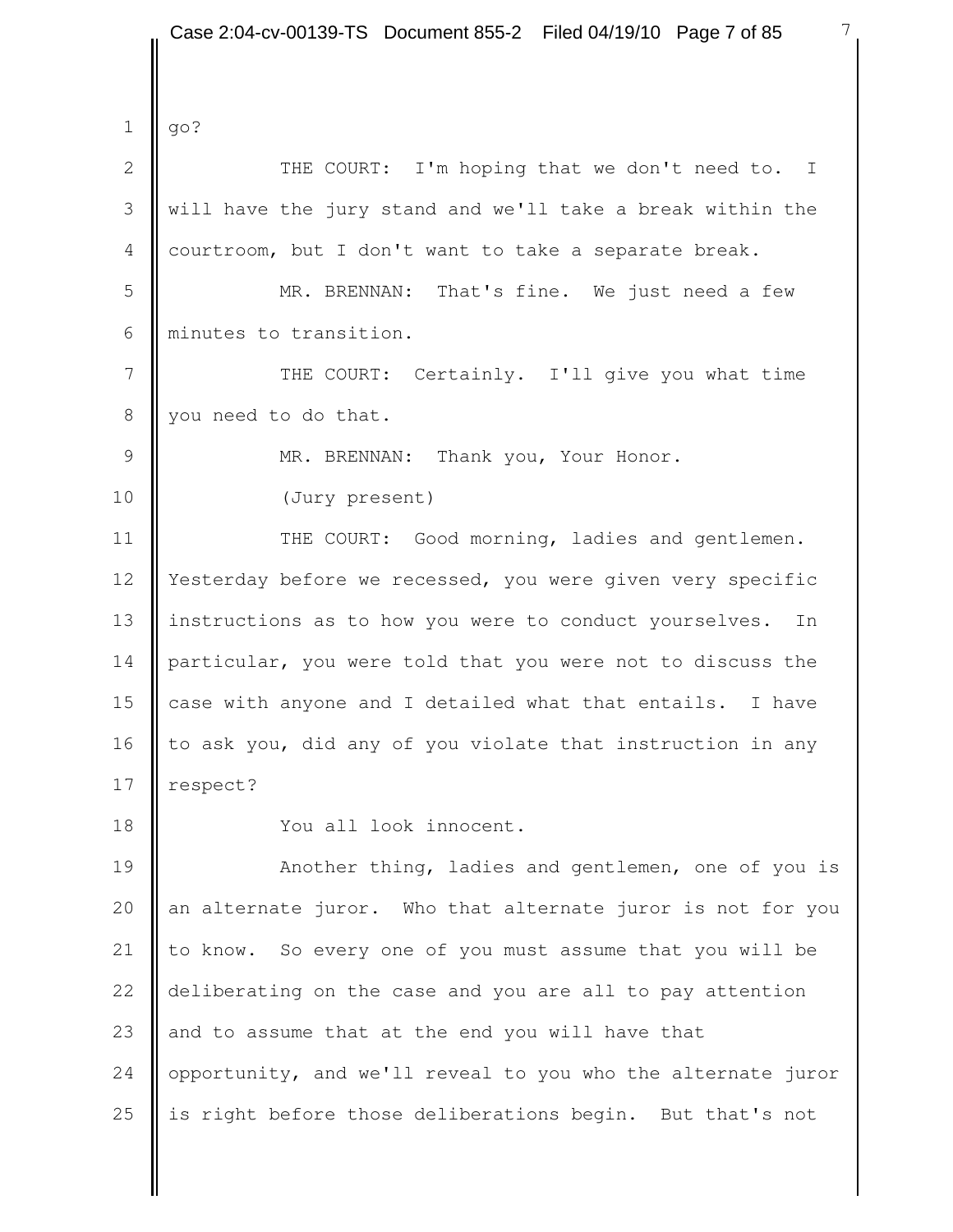$\mathbf{I}$ 

| $\mathbf 1$    | for several weeks.                                           |
|----------------|--------------------------------------------------------------|
| $\mathbf{2}$   | I do want to now read to you a statement of                  |
| $\mathcal{S}$  | controverted facts, which means these are facts that the     |
| $\overline{4}$ | parties have stipulated to and you therefore are to accept   |
| 5              | them as facts in this case.                                  |
| 6              | The SCO Group, Inc. is a Delaware corporation with           |
| $\overline{7}$ | its principal place of business Lindon, Utah. It has been    |
| 8              | in the business of developing and selling software products. |
| $\mathsf 9$    | Novell, Inc. is a Delaware corporation with its              |
| 10             | executive offices in Waltham, Massachusetts, and its         |
| 11             | principal product development facility in Provo, Utah.       |
| 12             | Novell is also involved in the development and sale of       |
| 13             | software products.                                           |
| 14             | UNIX is the name of a computer operating system              |
| 15             | originally developed in the late 1960s by engineers at       |
| 16             | AT&T's Bell Laboratories. Different versions of UNIX are in  |
| 17             | widespread use around the world.                             |
| 18             | In September 1995, Novell, Inc. and the Santa Cruz           |
| 19             | Operation, Inc. entered into an asset purchase agreement, or |
| 20             | That APA was signed on September 19th, 1995, and was<br>APA. |
| 21             | amended in December 1995 and October of 1996.                |
| 22             | The parties to the asset purchase agreement were             |
| 23             | Santa Cruz and Novell, but SCO is now a party to the         |
| 24             | agreement in lieu of Santa Cruz. That is because several     |
| 25             | years ago SCO acquired from Sants Cruz all the UNIX and      |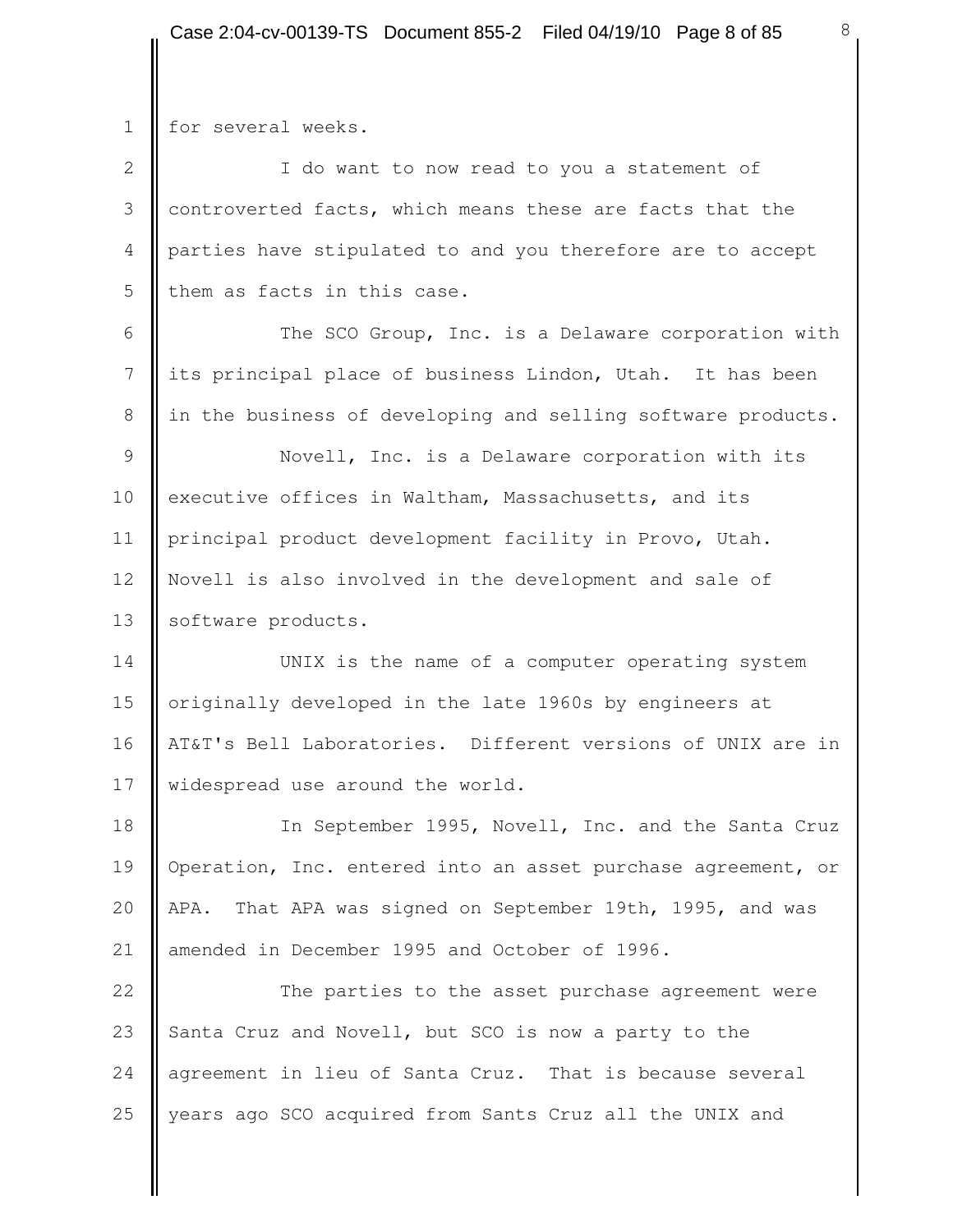1 | UnixWare assets that Santa Cruz had acquired from Novell. 2 | The March 2003, SCO filed a lawsuit against 3 International Business Machines Corporation, IBM, alleging 4 | that, among other things, IBM had breached contracts that 5 SCO has the right to enforce. SCO subsequently terminated 6 those contracts for the alleged breach. 7 | Linux is the name of a computer operating system 8 Ithat was published as open-source software in the early  $9 \parallel 1990s.$ 10 **As I** indicated to you yesterday, the first thing 11 | we'll deal with today now will be the opening statements. 12 || The plaintiffs will go first and the defendants will then 13 **P**respond thereafter. 14 | Mr. Hatch, will you be going first or you, Mr. 15  $\parallel$  Singer? 16 || MR. SINGER: I will be. 17 | THE COURT: Mr. Singer. 18 | MR. SINGER: Good morning, ladies and gentlemen. 19 My name is Stuart Singer and I'm one of the attorneys for 20  $\parallel$  the SCO Group in this case. I would like to begin by 21 | thanking you for your service and taking time from your 22 lives to resolve this important dispute. There is no other 23 country except America which has a jury system to decide 24 civil cases. It wouldn't work without citizens like you. 25 So on behalf of my colleagues, on behalf of SCO Group, I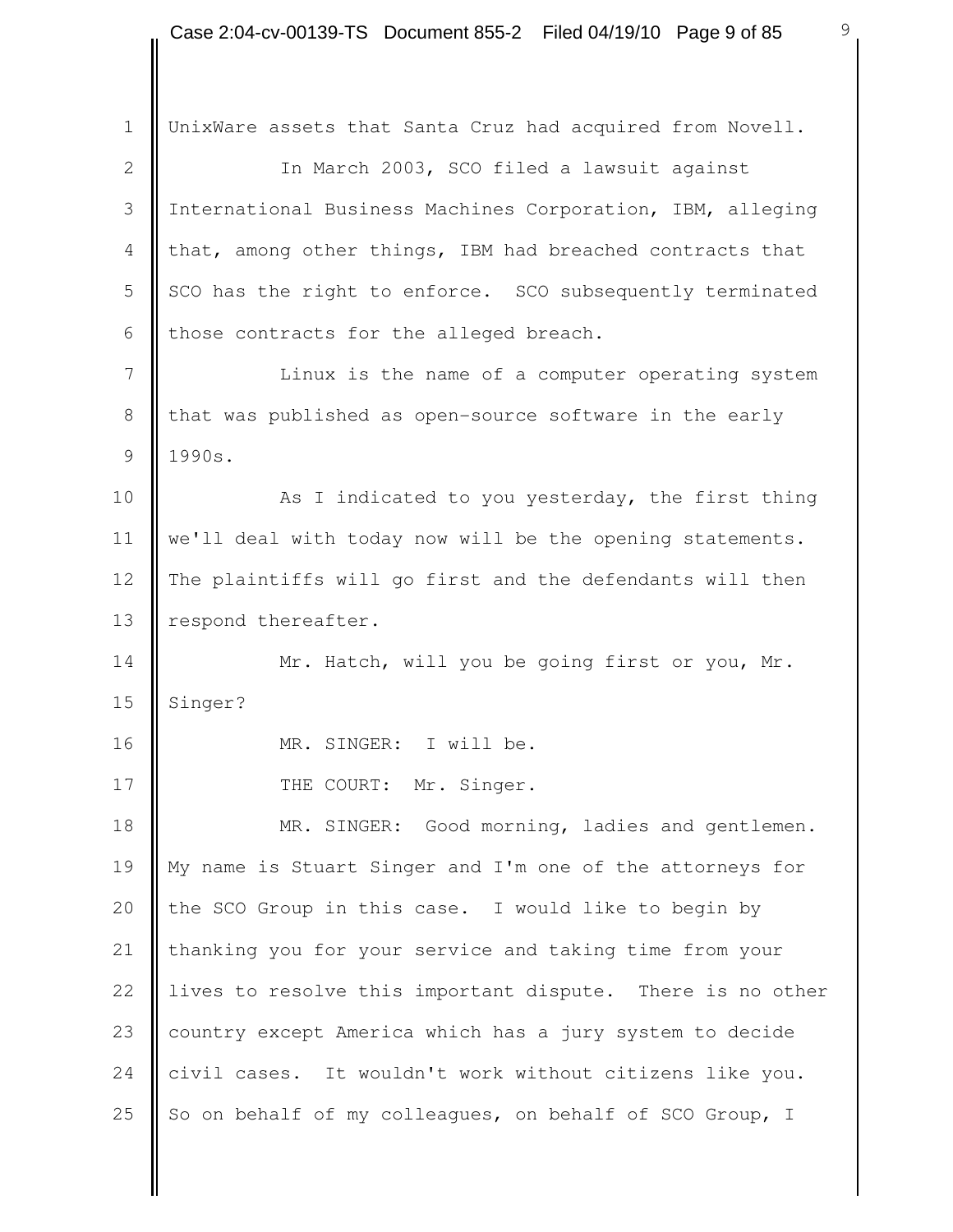1 | think on this issue I can speak for our opponents as well, 2  $\parallel$  we thank you for your attention to this case.

 3 I will be presenting the first part of our opening 4 statement and then Mr. Hatch will be presenting the second  $5$  | part.

6 | SCO Group is a computer software company based 7 here in Lindon, Utah. This is the building that SCO 8 | occupied until December of 2009. SCO and its predecessor 9 Companies have been in the software business for 10 approximately 30 years. And SCO's business is UNIX, which 11  $\parallel$  is a computer operating system, like Windows, but for 12 business computers. There are millions of SCO UNIX products 13 In circulation and use around the world.

14 Now this is a case involving slander of title. 15 What does that mean, slander of title? Slander of title is 16 when one party, in this case Novell, falsely claims that 17 another party's, in this case my client, SCO Group, property 18 is, in fact, its own.

19 **Now, for example, let's say you own a house and** 20 someone comes along and says that's not your house, that's 21  $\parallel$  my house, and that creates a cloud on your title and, as a 22 result of that, you can't sell your house. That's a slander 23  $\parallel$  of title.

24 The same thing is true for companies. And here 25  $\parallel$  the property which is being slandered is a copyright -- a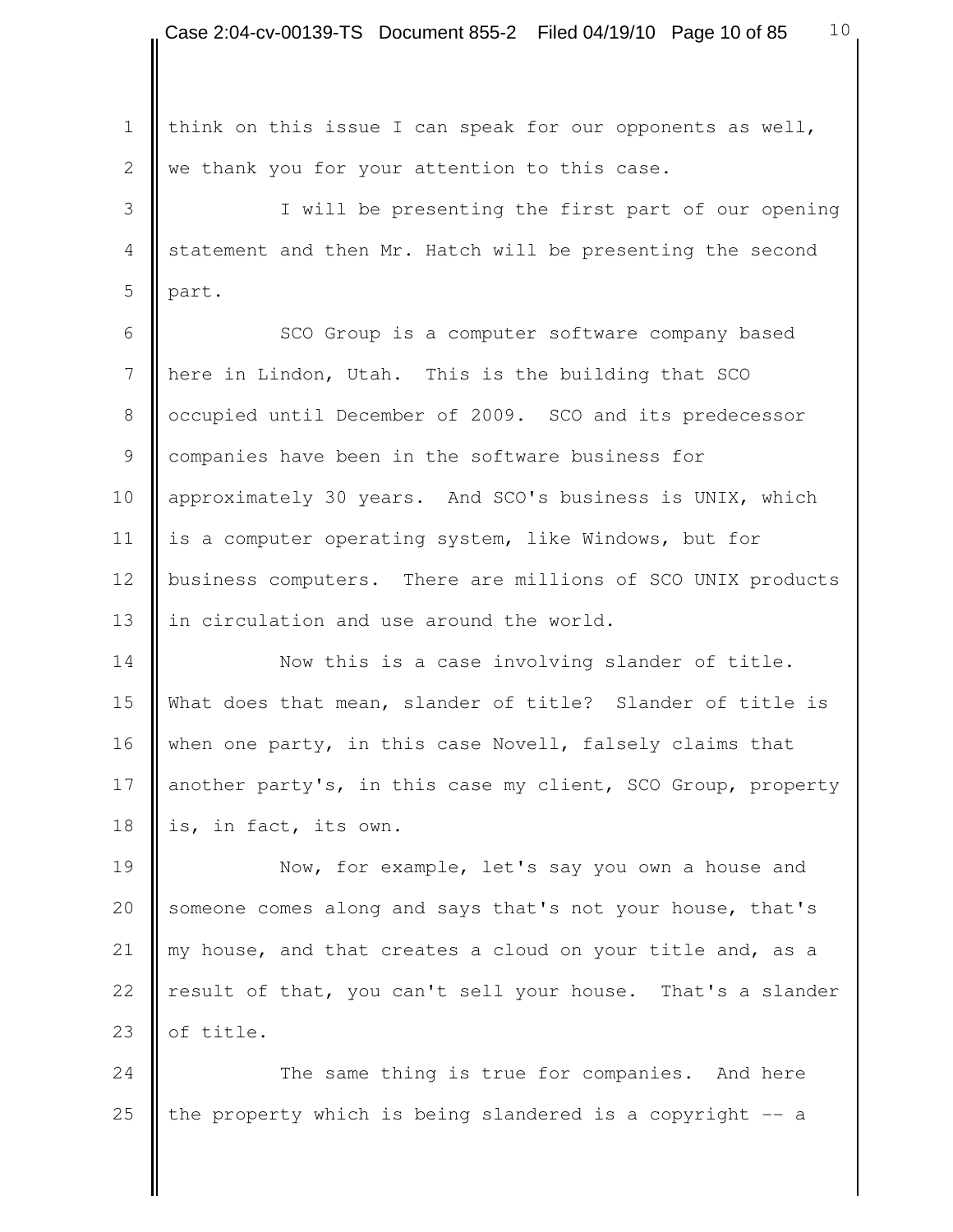1 set of copyrights. Copyrights are what authors get to 2 protect books, musicians get to protect music, and computer 3 companies get to protect their programs. It's one of the 4 most valuable things that a computer company can have.

 5 Now in this case, Novell falsely claimed that SCO 6 Group did not own the copyrights to the UNIX system. So 7 Ithis slander went to the very heart of SCO's business. And 8 it came, ladies and gentlemen, from the very company that 9 || sold the business to Santa Cruz in 1995, a company which 10 | obviously knows or should know what it sold.

11 | Now the slander involved here was made at the very 12 top of Novell. It came from the CEO initially, a man named 13 Jack Messman. That occurred on May 28th, 2003 when Novell 14 || put out this press release that was circulated all over the 15 country and internationally saying SCO is not the owner of 16  $\parallel$  the UNIX copyrights. They are saying that a check at the 17 copyright office would reveal that, that a review of the 18 asset transfer agreement between Novell and SCO confirms it. 19 || And they are saying that the 1995 agreement did not convey 20 to SCO the associated copyrights and that SCO can't 21 demonstrate it has any ownership interest whatsoever in 22 those copyrights. This, I might note, came out on the very 23 day that SCO is reporting record earnings from licensing 24 products directly related to the ownership of these 25 **copyrights.**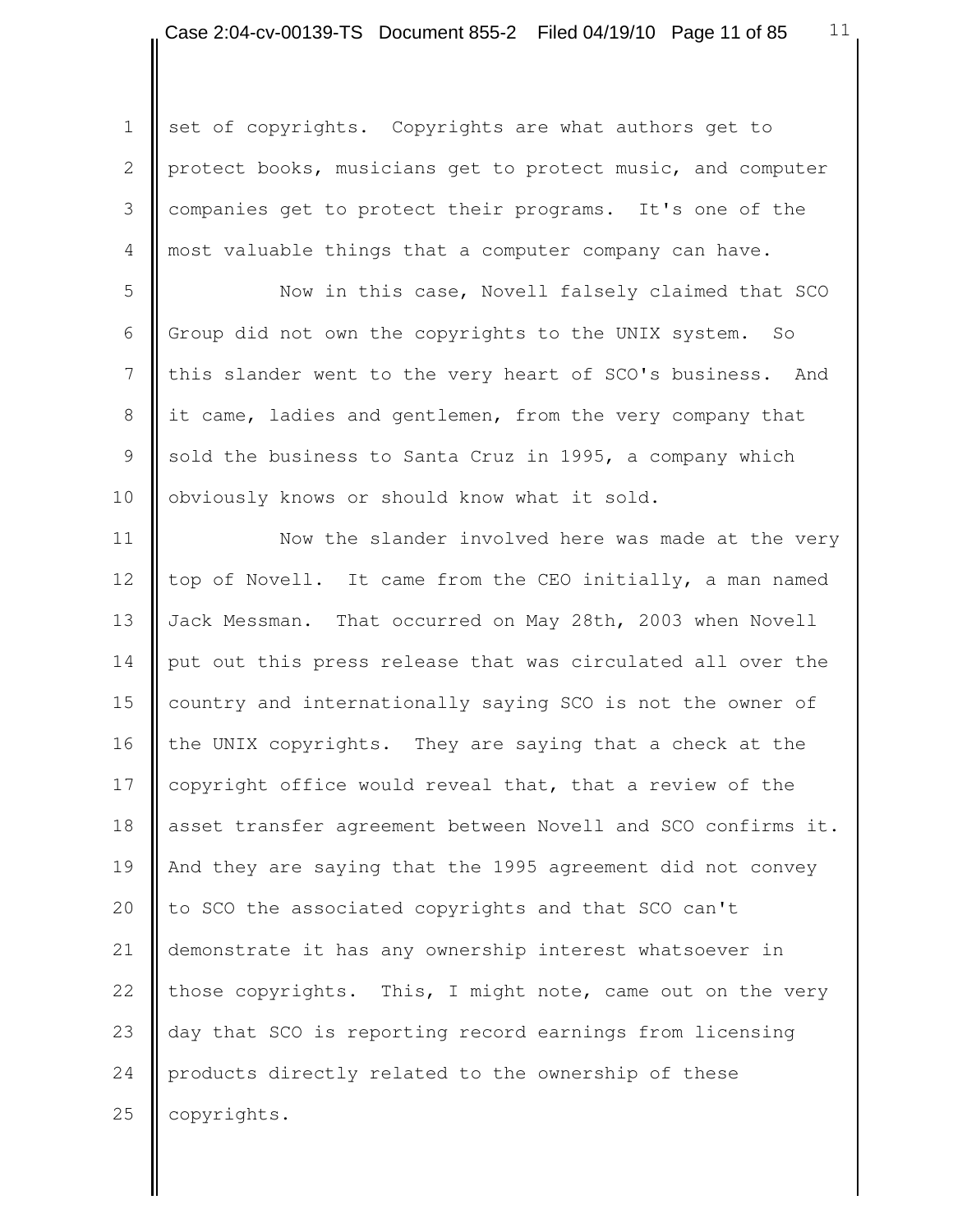1 | THE COURT: Mr. Singer, excuse me one second. 2 | Canadies and gentlemen, can you see what is on that 3 board, on those screens in front of you? Is there anyone 4 Who cannot? 5 If at any time during the course of this trial you 6 | think that you ought to be able to see something on the 7 Screens and you can't, please let the Court know, because 8 | there is some uncertainty. Okay. 9 Sorry, Mr. Singer. 10 **MR. SINGER:** Thank you, Your Honor. 11 | Ladies and gentlemen, you will hear evidence that 12 Mr. Messman didn't bother to have anyone thoroughly check 13 Novell's own files and he did not know on May 28th, 2003 14 that there had been an amendment made to this asset purchase 15 agreement, the contract by which the UNIX assets were sold, 16 that makes clear that the copyrights did go over to the 17 | purchaser along with the rest of the business. 18 So SCO sent them this amendment. And eight days 19 later, on June 6th, 2003, Novell admitted that they were 20 wrong. In another press release, this one issued on 21 June 6th, Novell says, Amendment No. 2 to the 1995 22 SCO-Novell asset purchase agreement was sent to Novell last 23 night by SCO. To Novell's knowledge, this amendment is not 24 present in Novell's files. By the way, we'll learn that it 25  $\parallel$  was present in their files. They say the amendment appears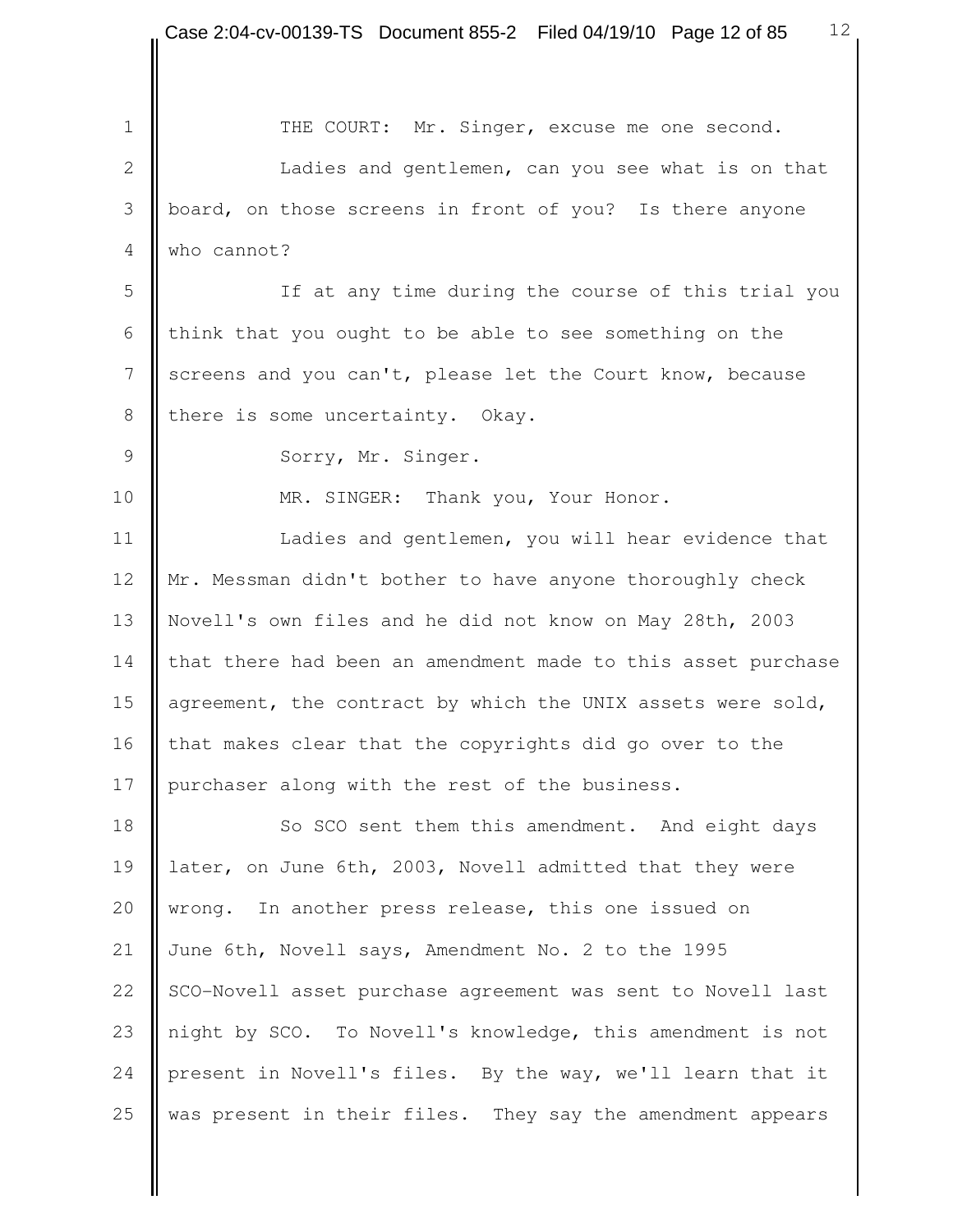1 | to support SCO's claim that ownership of certain copyrights 2 | for UNIX did transfer to SCO in 1996.

3 Now if that was the end of the story, it would be 4 bad enough, a slander made and published to the entire world  $5$  on the very day that SCO was announcing record earnings. 6 But this is far worse, because not long after the June 6th 7 **I** retraction, Novell decided to retract the retraction and 8 | resume a campaign of slander.

9 | So, on May 28th, we had the initial statement. On 10 June 6th, there was a retraction. There were some letters 11 | back and forth between the parties. August 4th, Novell says 12 that SCO's claimed ownership in the UNIX technologies must 13 be rejected and they go back to saying they own the 14 | copyrights.

15 | In October they go in to obtain copyright 16 registrations themselves on UNIX, and they told the 17 copyright office they retain all or substantially all of the 18 | ownership of the copyrights in UNIX, including the U.S. 19 | copyright registration referenced above.

20 **Then in December of 2003, December 22nd, another** 21 | important date, as you'll learn, Novell goes public again, 22  $\parallel$  says they have the copyrights, and starts a Web page where 23 it continues to assert ownership of the UNIX copyrights to 24 this very day.

25 | In January of 2004, they launched their own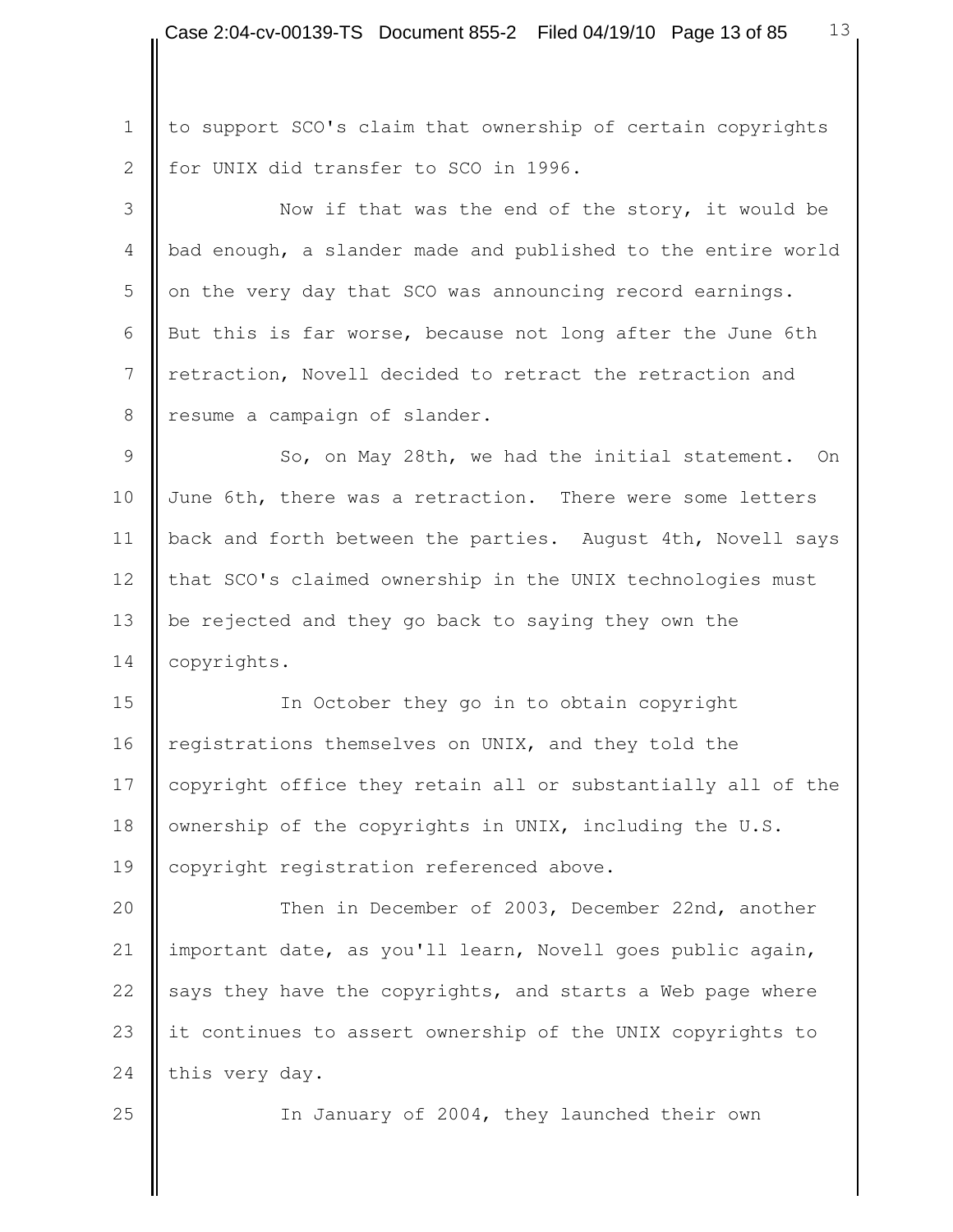1 | program for licensing UNIX users to protect them against 2 | infringement that competes with SCO's program. 3 In March 2004, a Novell executive goes so far as  $4 \parallel$  to stand up at a convention and flat out say, we still own 5 UNIX, even though that was a product that was sold to our 6 **c**lient's predecessor and now belongs to SCO. 7 So this is a campaign of slander, broadcast and 8 | repeated to the world that continues to this very day. 9 **M**r. Hatch will talk later about the effect that this had on 10 | SCO's business. It depended on those UNIX copyrights. 11 Now how do we know it's a slander? You will hear 12 tremendous amount of evidence about that in this trial. 13 What is remarkable, though, is that this is a case where the 14 executives at the time of the sale, on both Novell's side 15 and Santa Cruz's side, agreed that the copyrights were sold. 16 | Ladies and gentlemen, you're going to hear 17 testimony in this trial from ten witnesses on both the 18 Novell and the Santa Cruz side of the transaction which 19 indicate that the copyrights were sold by Novell to Santa 20  $\vert \vert$  Cruz. 21 | Our first witness, which you'll hear later today, 22 is Robert Frankenberg. He was the president and chief 23 executive officer of Novell. The number one guy at the 24 time. He will testify that it was the intent of Novell to 25  $\parallel$  sell the entire business, including the copyrights, that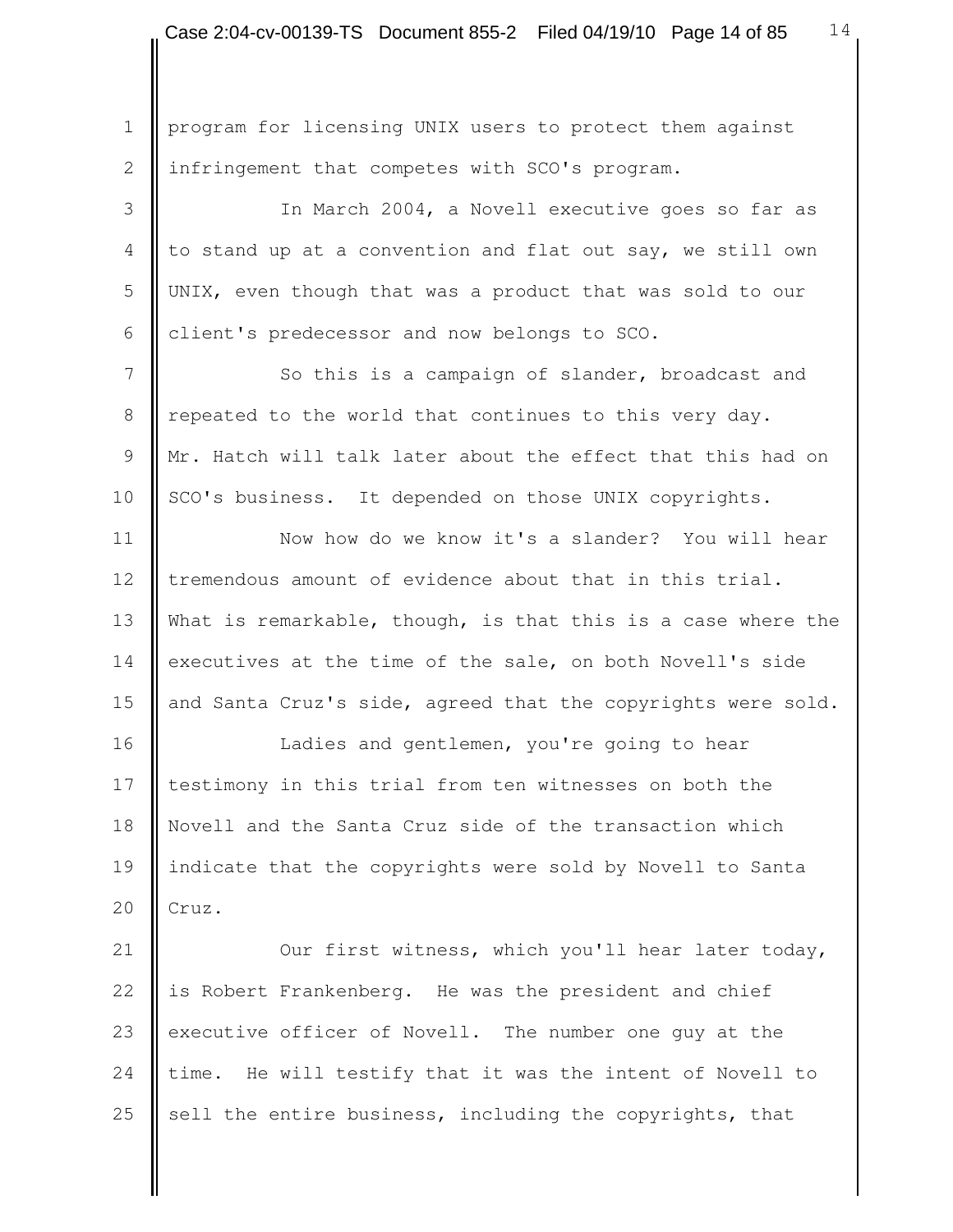1 | that was the intent at the start of the transaction, it was 2 the intent throughout the transaction, at the end of the 3 I transaction, that the copyrights were part of the business 4 being sold. He's the number one guy.

 5 He charged a man named Duff Thompson, who was a 6 senior vice president, with finding a buyer and leading that 7 process. He will be our number two witness that you'll hear 8 either today or tomorrow morning. Mr. Thompson says the 9 same thing as Mr. Frankenberg, that this was the sale of the 10 entire business, including the copyrights.

11 | Who was the lead negotiator working with 12 || Mr. Thompson? That was a gentleman named Ed Chatlos. 13 You'll hear his testimony. He will be our third witness. 14 He says the same thing, the copyrights were sold. These are 15 | the witnesses on Novell's side at the time of the 16 transaction. And other witnesses, like Mr. Levine and 17 || Mr. Mattingly who were involved, will say the same thing.

18 Now, of course, on the buyer's side, Santa Cruz 19 Corporation, which at the time was in California and then it 20  $\parallel$  was sold to a Utah company, which is why it's here now, they 21  $\parallel$  say, of course we got the copyrights. We wouldn't have 22 bought the business if we didn't get the copyrights. It 23 would be ridiculous to buy a software business without the 24 | copyrights.

25 **Now since they are in California, we took their**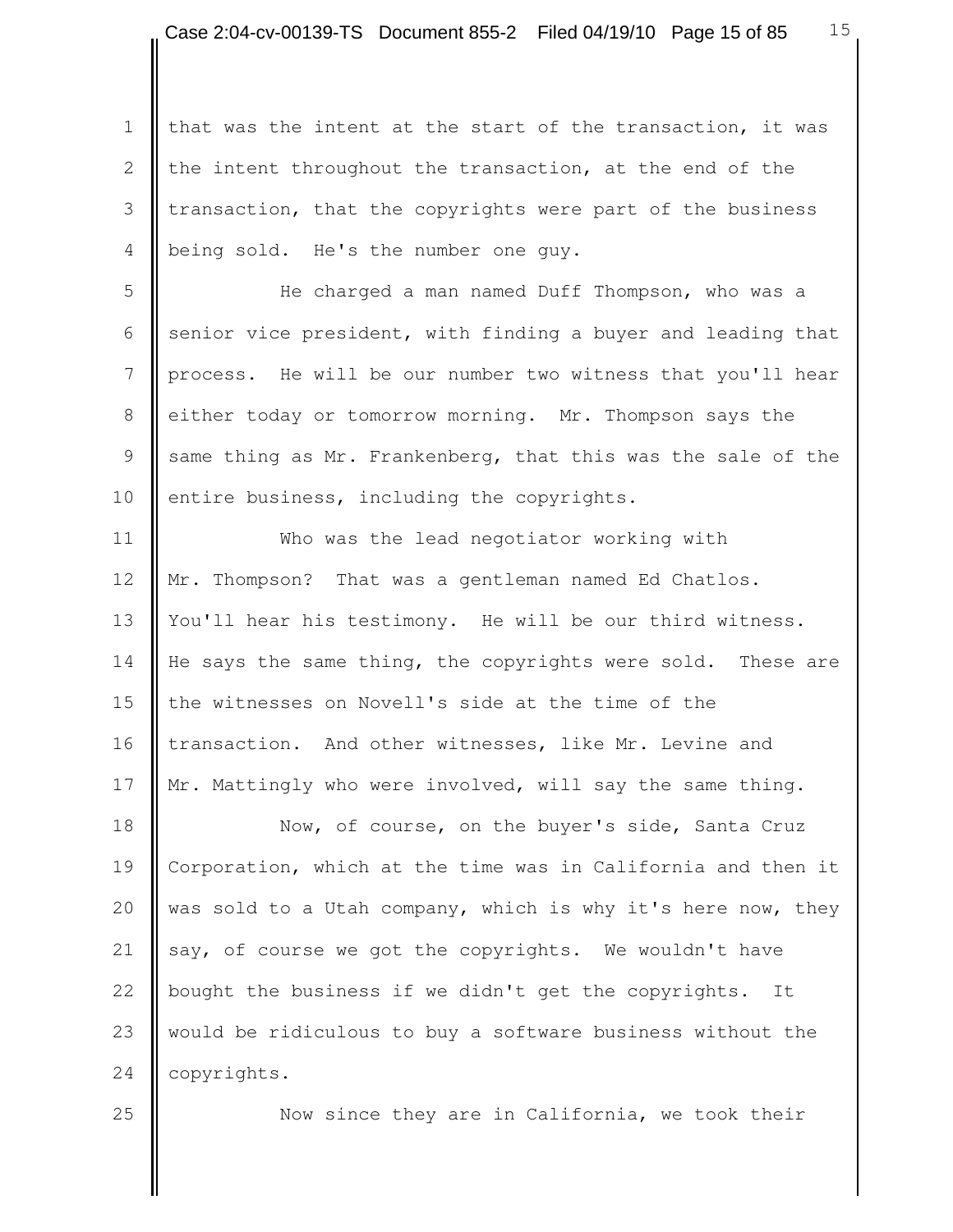1 depositions, which is testimony under oath, just as if the 2 Witness was sitting in that witness stand, where the other 3 side's attorneys have a right to cross-examine, and you will 4 hear testimony -- and I'll just give you a couple of 5 | snippets of it, but you will hear it at greater length 6 during the trial.

7 **Doug Michels.** Mr. Michels, you can see, was the 8 founder and vice president of Santa Cruz. He said, and I 9 quote, the only way that I know of and anyone on my team 10 knew to buy a software business is to buy the copyrights. 11 There is no way we would have ever done a deal to buy a 12 Software business where we didn't get the copyrights and all 13 | the other intellectual property.

14 **Mr.** Mohan, who is the CEO, is UNIX copyrights part 15 | of the UNIX business? Absolutely. Did Santa Cruz get the 16 | UNIX copyrights? Santa Cruz got the whole business. 17 | Copyrights were part of it.

18 | You will hear testimony as well from Mr. Wilt, Mr. 19 Sabbath, Ms. Madsen to the very same point.

20 **Now it's unusual in a case that you have one** 21 Witness from the other side who agrees with your position. 22 **Here, it's extraordinary that you have a set of five** 23 witnesses from Novell, including the three top people, 24 | involved in a transaction who agree.

25 **Now we will also show you that this was a**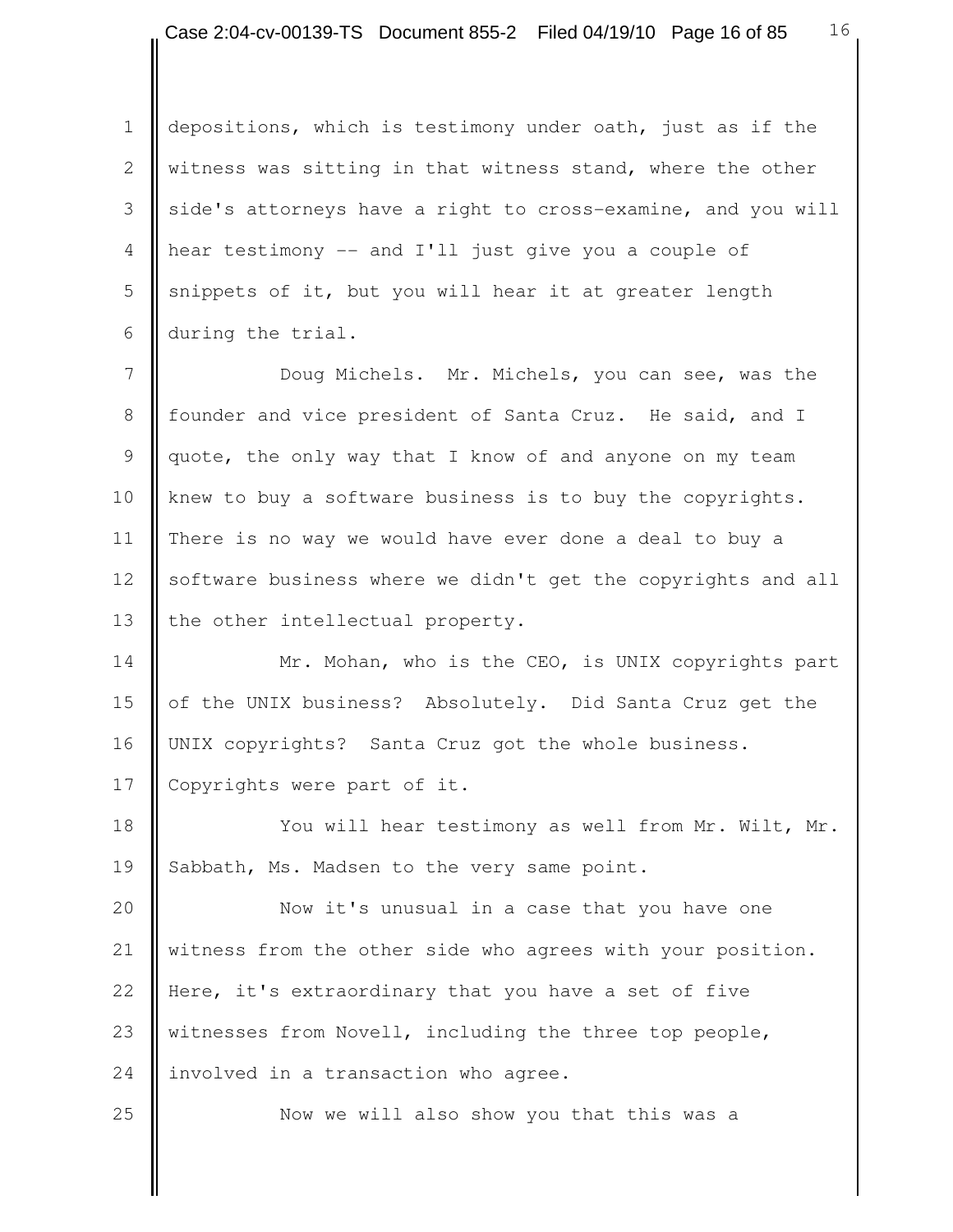1 | particularly malicious slander because Novell knew better 2 than anyone else that they sold the copyrights. After all, 3 they were the seller of the business. It went to the most 4 important property that SCO had, its ownership of UNIX.

5 || Now I would like to take a step back with you and 6  $\parallel$  talk about UNIX, talk about the business and how this became 7 so important.

8 Now UNIX, like Windows, runs computers, except 9 it's significantly designed for business computers. SCO 10 UNIX runs businesses worldwide. If you go into a McDonald's 11 | to order a hamburger, that's on a SCO UNIX system. If you 12 decide to purchase a share of stock on NASDAQ, that 13 | transaction will be processed on a SCO UNIX system. If you 14 have a BMW and you take it in for servicing, SCO's software 15 helps runs BMW service centers. In fact, internationally, 16 the same is true, SCO UNIX products help run the German 17 train system, the China post office, and one of Russia's 18 | largest banks. So while SCO is not a large company, its 19 products are in use and depended on by companies all over 20  $\parallel$  the world.

21 **Now SCO UNIX** is the very heart of a lot of 22 products that other companies also market because SCO owns 23 the core intellectual property to UNIX. And over the years 24 that has been licensed by different people who own UNIX and 25  $\parallel$  own those copyrights to a variety of companies, including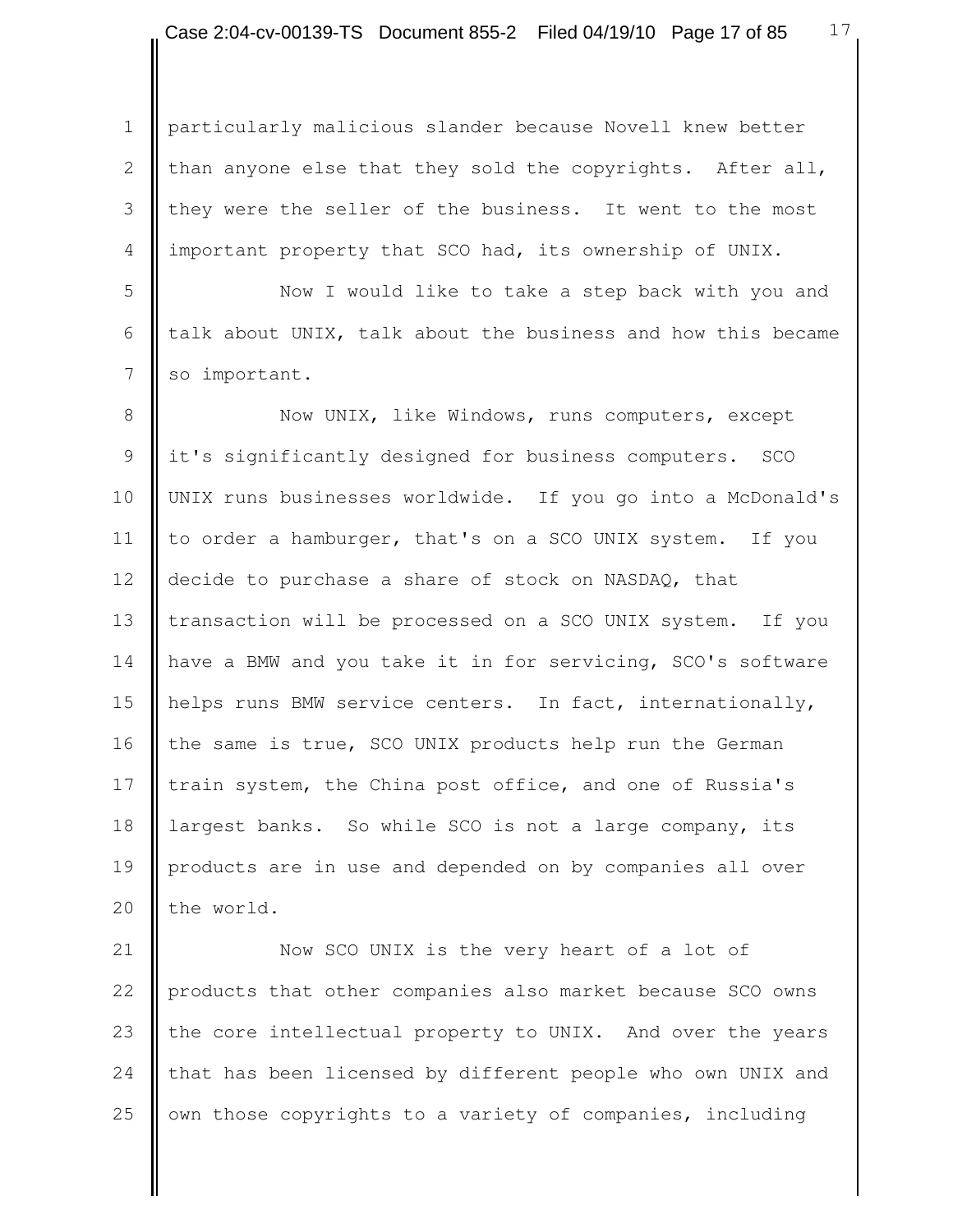1 | IBM, Siemens, Data General, Sequent, and at the heart of 2 | that is the UNIX intellectual property that SCO holds by 3 license agreements and copyrights the right to control. 4 Now how did this company turn out to be SCO's

5 business? If we look at when UNIX was invented, that was in 6  $\parallel$  1969 at the Bell Labs, which is owned by AT&T. And in 1993, 7 Novell acquired that business from AT&T for \$300 million.

8 | Then in 1995, Santa Cruz Operation bought the 9 **business.** And you will hear that Novell received 10 compensation in excess of \$200 million for that.

11 | And then in 2001, a company called Caldera, which 12 was based here in Utah, acquired UNIX business from Santa 13 Cruz and changed the name to the SCO Group, which is the 14 | plaintiff in this suit.

15 Now Novell, as I mentioned, got handsomely paid 16 for this business, receiving over \$200 million in value. 17 || And that consisted of 17 percent of Santa Cruz's common 18 stock, which was worth 50 to \$60 million, and a royalty 19 stream on what is called the SVRX licenses, that means 20  $\parallel$  system V, some release of UNIX, which were licenses that 21 were already in place. Because Santa Cruz didn't have the 22  $\parallel$  cash to pay all cash for the business and Novell didn't want 23 to take more than 17-percent stock, they decided the 24 difference would be bridged by this royalty stream, which 25 has resulted in over \$200 million over the years going to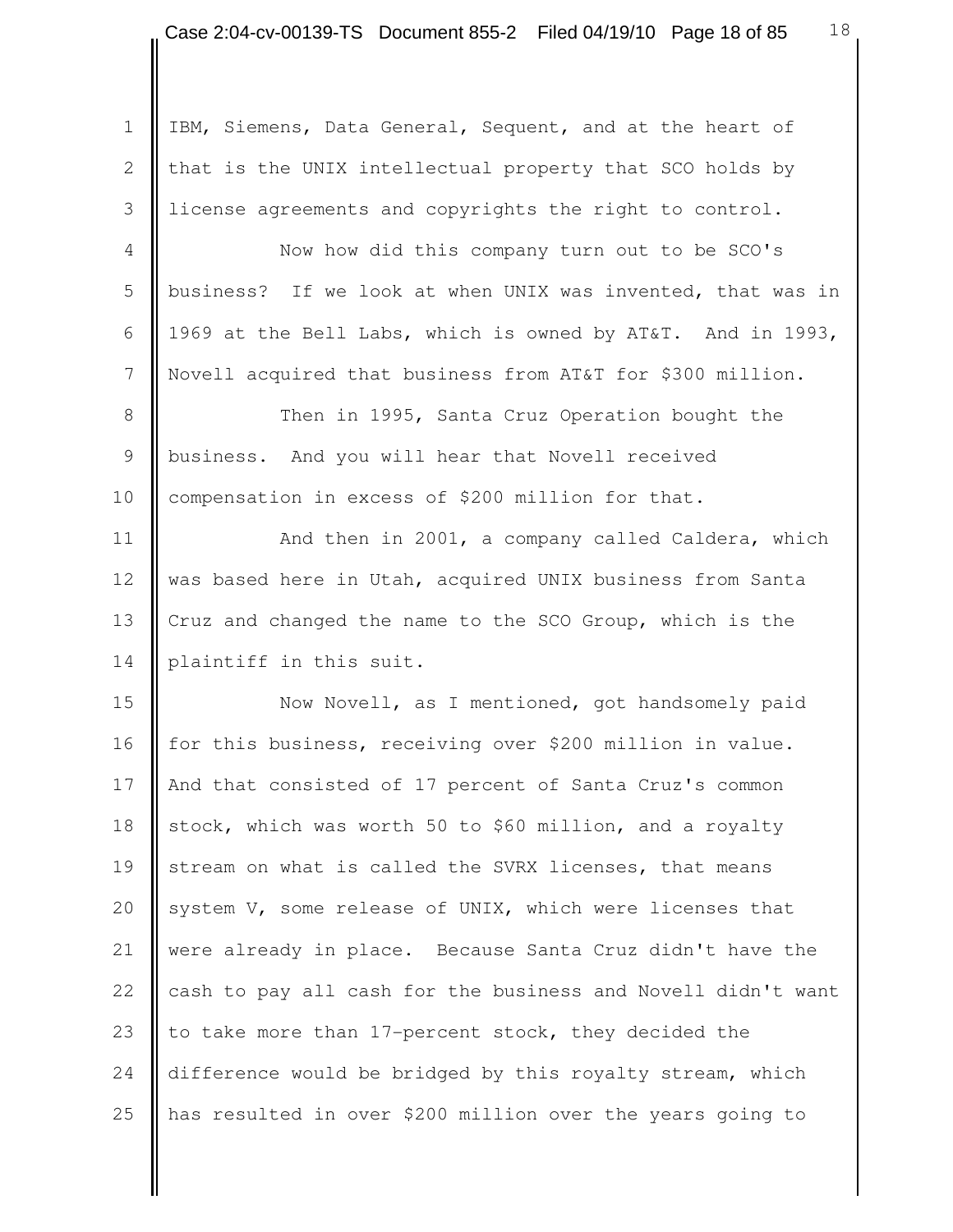| $\mathbf 1$  | Novell.                                                       |
|--------------|---------------------------------------------------------------|
| $\mathbf{2}$ | So why did Novell, having sold the business to                |
| 3            | Santa Cruz, falsely claim that they still own the             |
| 4            | copyrights? That brings us to Linux. Novell decided, along    |
| 5            | with its business partner, IBM, to make a big commitment to   |
| 6            | Linux.                                                        |
| 7            | Now what is Linux? It started as a hobbyist tool.             |
| $8\,$        | It was invented by a man in Finland, a student named Linus    |
| 9            | Torvalds. In fact, the very name Linux is a combination of    |
| 10           | Linus and UNIX.                                               |
| 11           | Now Linux is open-source software, which means                |
| 12           | that thousands of people around the world make                |
| 13           | co-contributions to it, and the problem is no one can be      |
| 14           | completely sure where that code is coming from. And Linux     |
| 15           | was distributed for free. It started as a hobbyist tool.      |
| 16           | But IBM decided that this would be a great platform around    |
| 17           | which it could build other businesses and sell products.      |
| 18           | And so they decided to enhance Linux, make in stronger for a  |
| 19           | business tool by putting in UNIX technology.<br>The only      |
| 20           | problem is that UNIX technology belonged to SCO. It was       |
| 21           | protected by contracts.                                       |
| 22           | And IBM began doing this in early 2000 and 2001.              |
| 23           | It had a tremendous effect on SCO's business.<br>In 2003, SCO |

25 **b**ring a lawsuit against IBM, and to ask users of Linux to

24 decided they had to do something about it. They decided to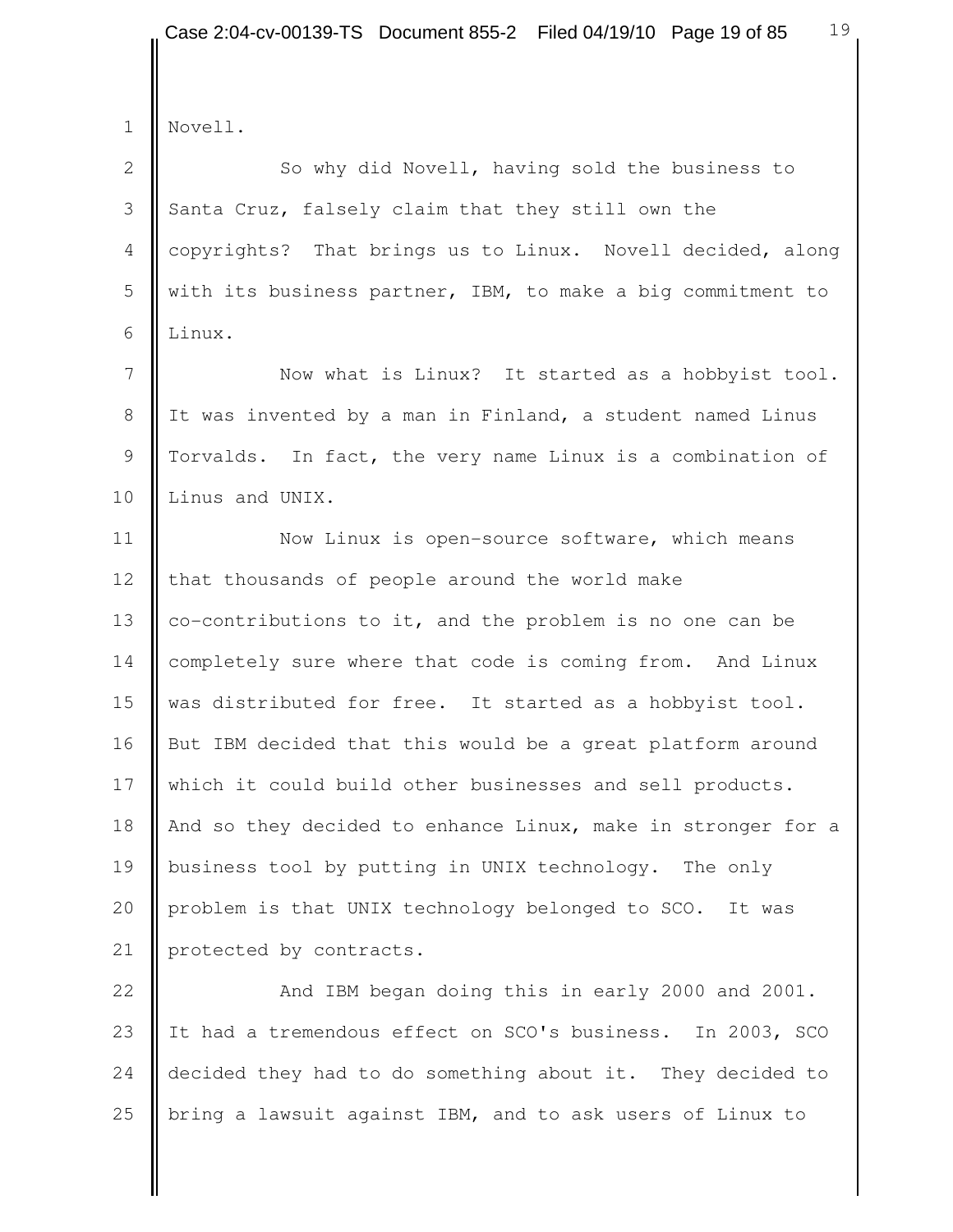1 | buy a license, to say, all right, if you want to use Linux, 2 pay us a license so that we're being compensated for the use 3  $\parallel$  of what is our intellectual property. This is called 4 SCOsource licensing. You'll hear more about it during this 5 | trial. SCO entered into a number of licenses with different 6 businesses for that.

7 | And that was -- it was in discussions with many 8 more, when Novell pops up in May of 2003 and says, wait a 9 minute, SCO doesn't own the copyrights, you shouldn't buy a 10 license from them. And Novell went even further. When SCO 11 | brought its dispute against IBM, Novell comes in and says, 12 we have the rights, even though we sold you the business, to 13 stop that lawsuit. And so they tried to stop the lawsuit 14 | from even going forward on its merits.

15 Now we suggest it's not coincidence that soon 16 | thereafter IBM invested \$50 million with Novell. What was 17 that for? So Novell could buy a Linux business too, which 18 they did at the same, in the fall of 2003.

19 **Now what will Novell tell you about this** 20 situation? Novell will tell you, despite what you have seen 21 and you will hear from these witnesses, that they kept the 22 copyrights after all. They owned the UNIX and UnixWare 23 copyrights. And I would like to talk about the evidence 24 that you will hear from which you can decide whether or not 25 that is true.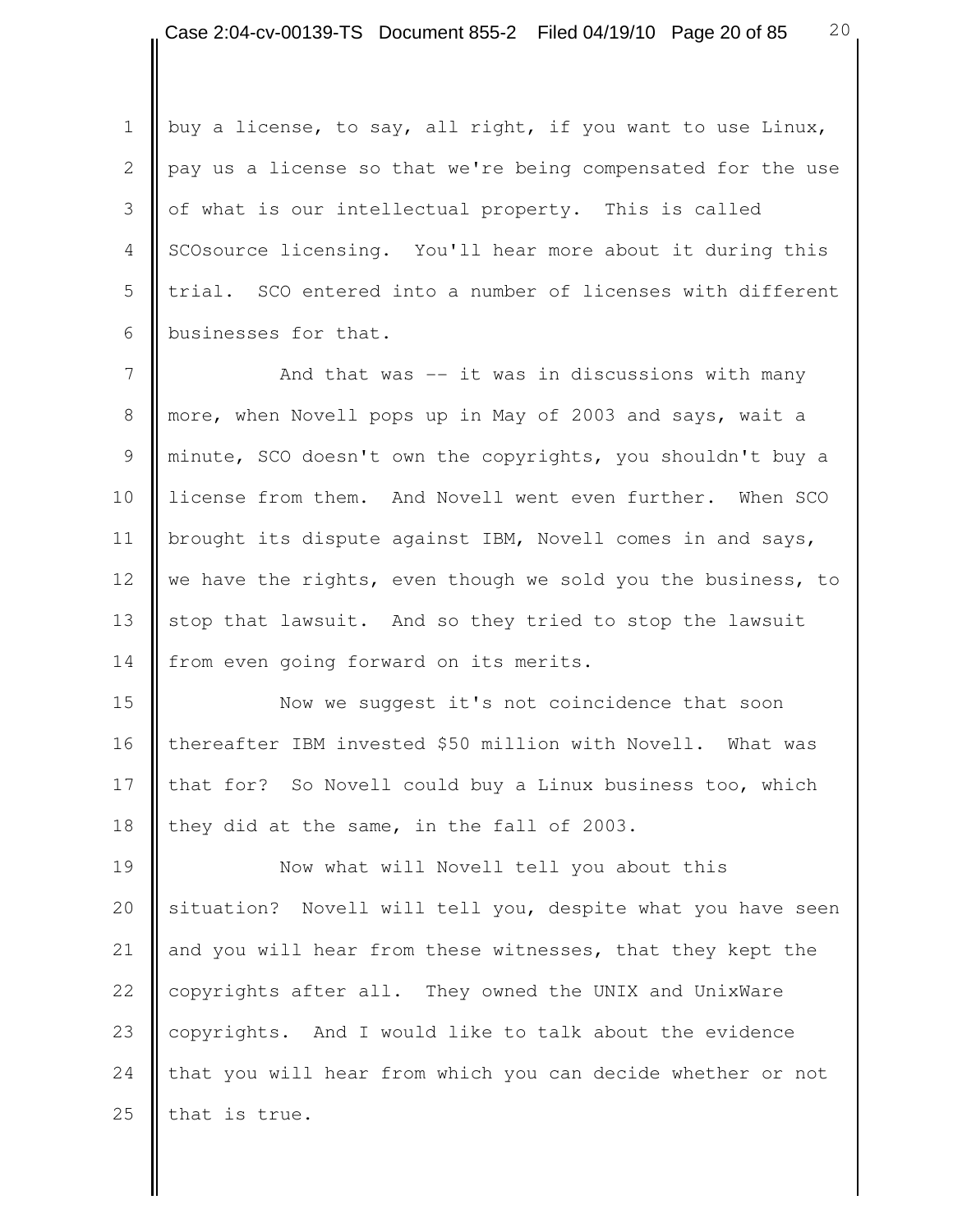Ш

| $\mathbf 1$     | The first bucket of evidence that you can look at            |
|-----------------|--------------------------------------------------------------|
| $\mathbf{2}$    | is the testimony of the people who did the deal, these       |
| 3               | executives. They looked each other in the eye, they shook    |
| $\overline{4}$  | hands, and they said you've got the business. The evidence   |
| 5               | is unmistakable that the intent was to sell copyrights.      |
| 6               | But, ladies and gentlemen, there will also be                |
| $7\phantom{.0}$ | documentary proof. We're not just relying on this. This      |
| $8\,$           | was a transaction for business. And it was the APA, which    |
| $\overline{9}$  | was a document which existed and was negotiated to           |
| 10              | effectuate -- to put into effect the intent of those         |
| 11              | executives in selling the business.                          |
| 12              | Now let's look at what the APA says. First of                |
| 13              | all, it talks about what is the business being sold. It      |
| 14              | says the seller, which is Novell, is engaged in a business   |
| 15              | of developing a line of software products currently known as |
| 16              | UNIX and UnixWare, the sale of binary and source code        |
| 17              | licenses -- binary is like you would buy if you buy a        |
| 18              | product out in the market, source code is what is used to    |
| 19              | develop new products because you can actually read it -- to  |
| 20              | various versions of UNIX and UnixWare, that's the business.  |
| 21              | What is the intent of the transaction?<br>The                |
| 22              | parties said in writing, it is the intent of the parties     |
| 23              | that all of the business and all the backlog relating to the |
| 24              | business be transferred to the buyer.                        |
| 25              | So then what do you have in the manner in which              |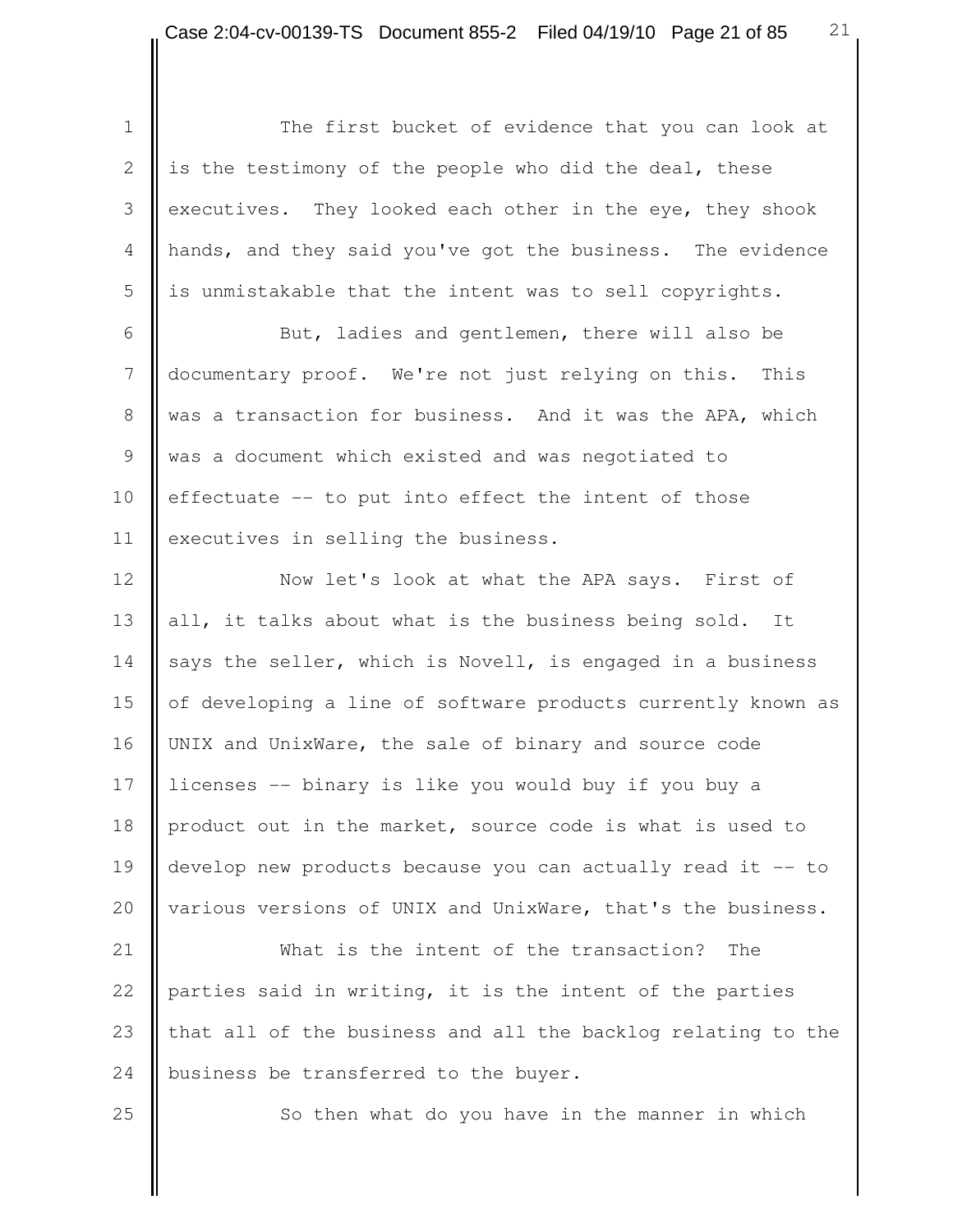1 | that was to be accomplished? You will see that there was a 2 list of assets which were being sold, a schedule. And that 3 Sochedule  $-$ - I know this is small. You will have a chance to 4 look at the document and we'll blow it up. This says, all 5  $\parallel$  rights and ownership of UNIX and UnixWare,  $-$  these are the 6 assets to be sold  $-$  including but not limited to all 7 Versions of UNIX and UnixWare and all copies of UNIX and 8 UnixWare, including all technical, design, development, 9 | installation, et cetera, including source code, source 10 | documentation and so forth, what we sold pertaining to the 11 | following products, and it lists UnixWare and UNIX.

12 By the way, to the extent Novell is now going to 13 tell you, well, we just sold Santa Cruz UnixWare, we didn't 14  $\parallel$  sell them SCO, the black and white language on this schedule 15 Shows that isn't true. It shows that UNIX as well as 16 | UnixWare software was sold.

17 Now the way this deal was put together, there was 18  $\parallel$  a list of assets that were being sold, which is this 19 schedule, and there was a list of assets which were being 20 retained, because there were some businesses that Novell 21 | wasn't selling, like a business called NetWare. And this is 22 where the problem that is behind this lawsuit occurred. 23 Because what happened is that the lawyers, you will hear, 24 ten days before the agreements were signed, put into this 25 Schedule, even though it was against the intent of the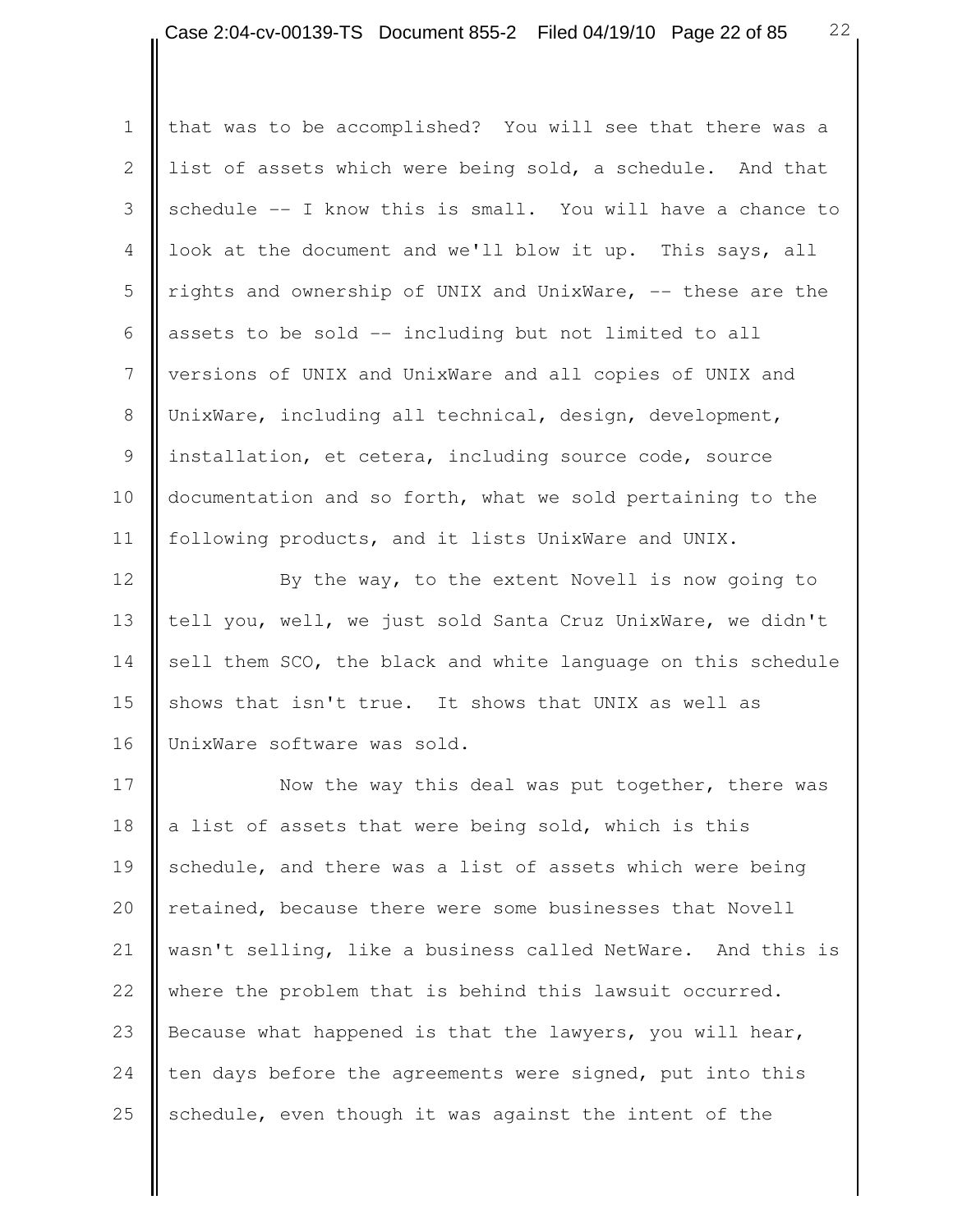1 people who did the deal, they listed on those excluded 2 assets, which mainly dealt with this NetWare product, in the 3 middle of this document a line that said all copyrights and 4 trademarks as being excluded from the sale, inconsistent 5 with what you will hear all the business people intended.

6 | And that wasn't caught at that time, but it was 7 caught a year later. And that language was amended. It was 8 changed. And that language went out of the agreement and in 9 || its place is language which makes clear that the copyrights 10 that Novell is to keep do not include the copyrights 11 | required for SCO to exercise its rights with respect to the 12 | acquisition of the UNIX and UnixWare technologies. It fixed 13 | the problem.

14 Now I might note, why is it that people didn't 15 catch this in 1995? Why is it that the minutes didn't 16 identify this correctly? The reason, we suggest, is because 17 the business executives took it for granted that the 18 copyrights were being sold. It was fundamental to the deal. 19 No one of the lawyers who put this language in ever raised 20  $\parallel$  it with Santa Cruz. They never went to Santa Cruz and said, 21  $\parallel$  we want to change the deal, we want to keep the copyrights. 22 They just put that in the schedule and it wasn't caught 23 until a year later.

24 Now you have here a transaction which closed in 25 December 2005. You will hear that Novell and Santa Cruz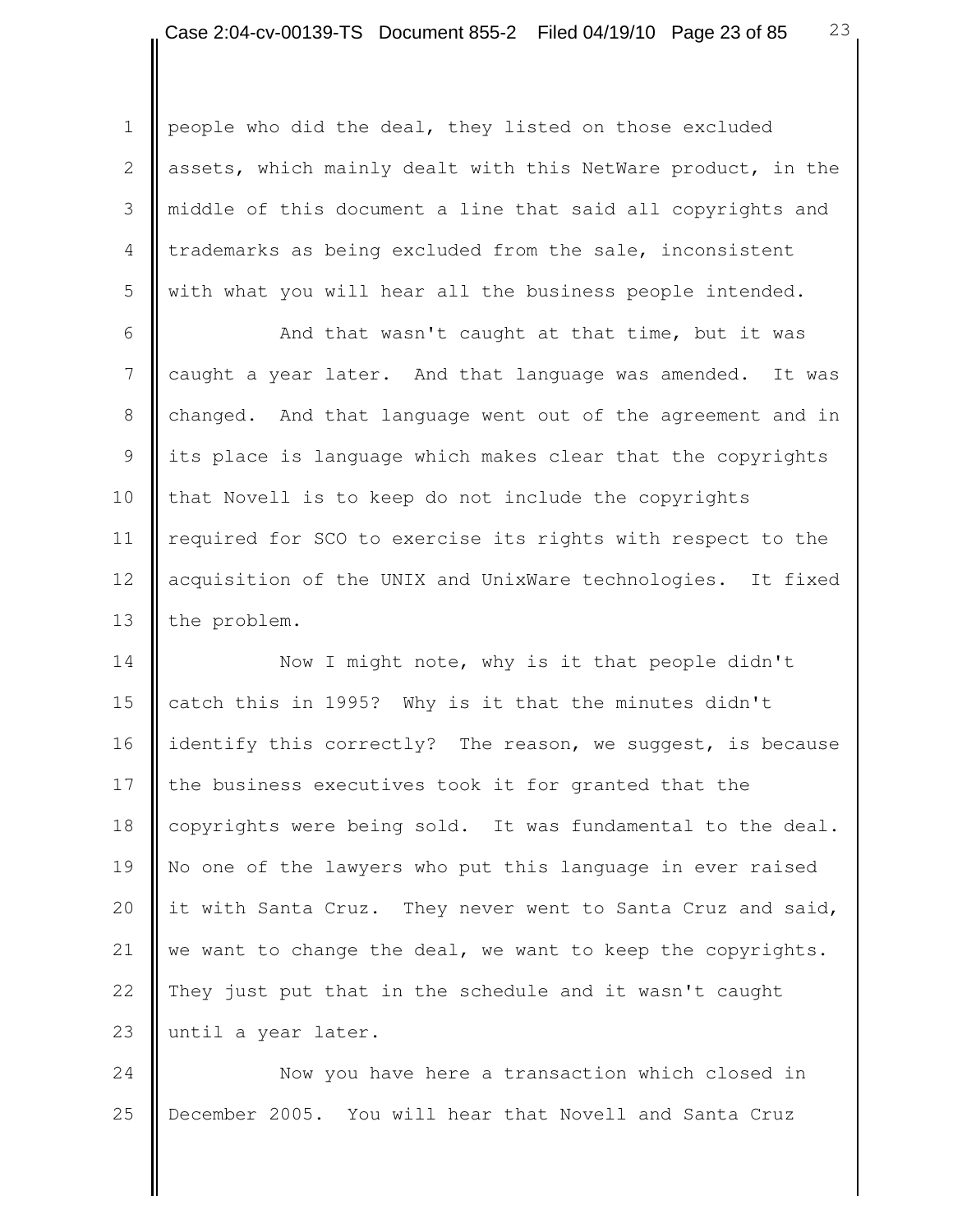1 went forward from that point, and all of their actions 2 | reflected their understanding that the copyrights were sold. 3 The registrations were transferred, customers were 4 transferred, the products were re-marked, letters were sent.

5 The only thing which was inconsistent with that 6 were these minutes which were done by lawyers. But, in 7 fact, even the press release indicates that the entire 8 business, the intellectual property was sold. So if you 9 | look at the official press release that was agreed to by 10 both Novell and Santa Cruz at the time of this sale, it 11 said, according to the terms of the agreement, SCO will 12 | acquire Novell's UnixWare business and UNIX intellectual 13 property.

14 So a year later a dispute arises when Novell on 15 its own tries to restructure one of these license deals 16 with, guess who, IBM. Santa Cruz says, wait a second, we 17 | own the business, you can't just do this unilaterally. And 18 Novell backs down. That is when this Amendment No. 2, which 19 is now part of the APA, was negotiated and took out the 20 | language which Mr. Messman relied on May 28, 2003, not 21 | knowing that he claims this amendment had been signed.

22 The new language makes clear that the copyrights 23 belong to SCO. Because, as we see, you have a section about 24 the sold assets, which were all rights and ownership of UNIX 25  $\parallel$  and UnixWare, that includes the copyrights. Then you have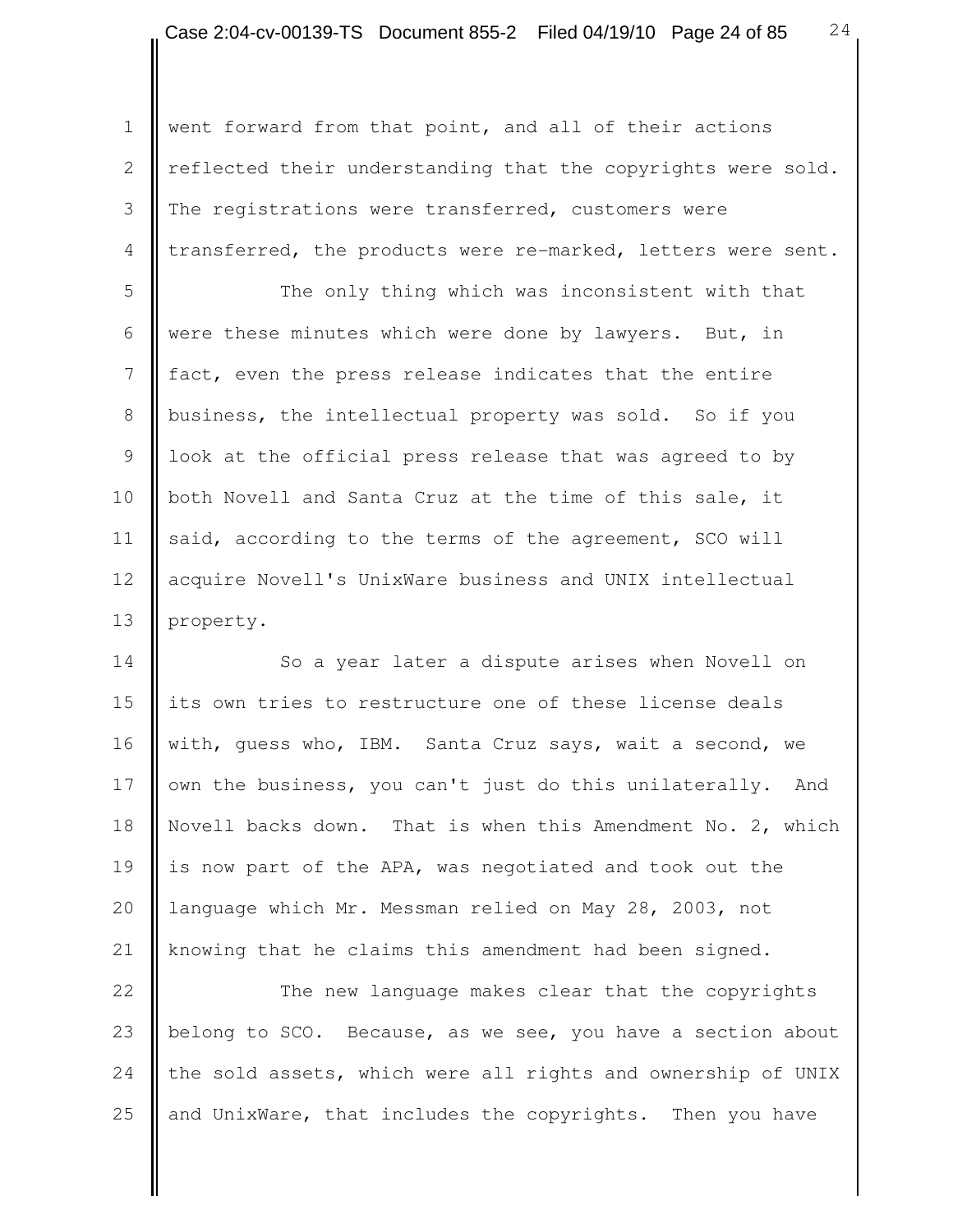1 what was originally in the APA before the amendment, which 2 excluded the copyrights. Then that was fixed with Amendment 3 No. 2 which said, except for the copyrights required for SCO 4 to exercise its rights with respect to the acquisition of 5 UNIX and UnixWare technologies, which put the copyrights at 6 issue here back within the column of the sold assets, which 7 is why Novell, on June 6th, 2003, agreed.

8 Remember the chart where they said this amendment 9 **a** appears to support SCO's claims that ownership of certain 10 copyrights of UNIX did transfer in 1996? So this was the 11 amendment that led Novell to admit, not in this court 12 proceeding but rather to the world, Amendment No. 2 13 | supporting SCO's position.

14 Now it's also important to consider what is not 15 anywhere in this written amendment because SCO, Novell 16 concedes, had to run a software business. They were buying 17 a business. How were they going to run it without the 18 copyrights? Novell is going to tell you that all that SCO 19 got was an unwritten implied license, an unwritten license, 20 when you have a document like this. Now that doesn't make a 21 lot of sense.

22 **X** You will hear testimony from Gervaise Davis, an 23 attorney and professor who has done hundreds of licensing 24 transactions in the computer business, and he will tell you 25  $\parallel$  that he's never seen a sale of a software business where the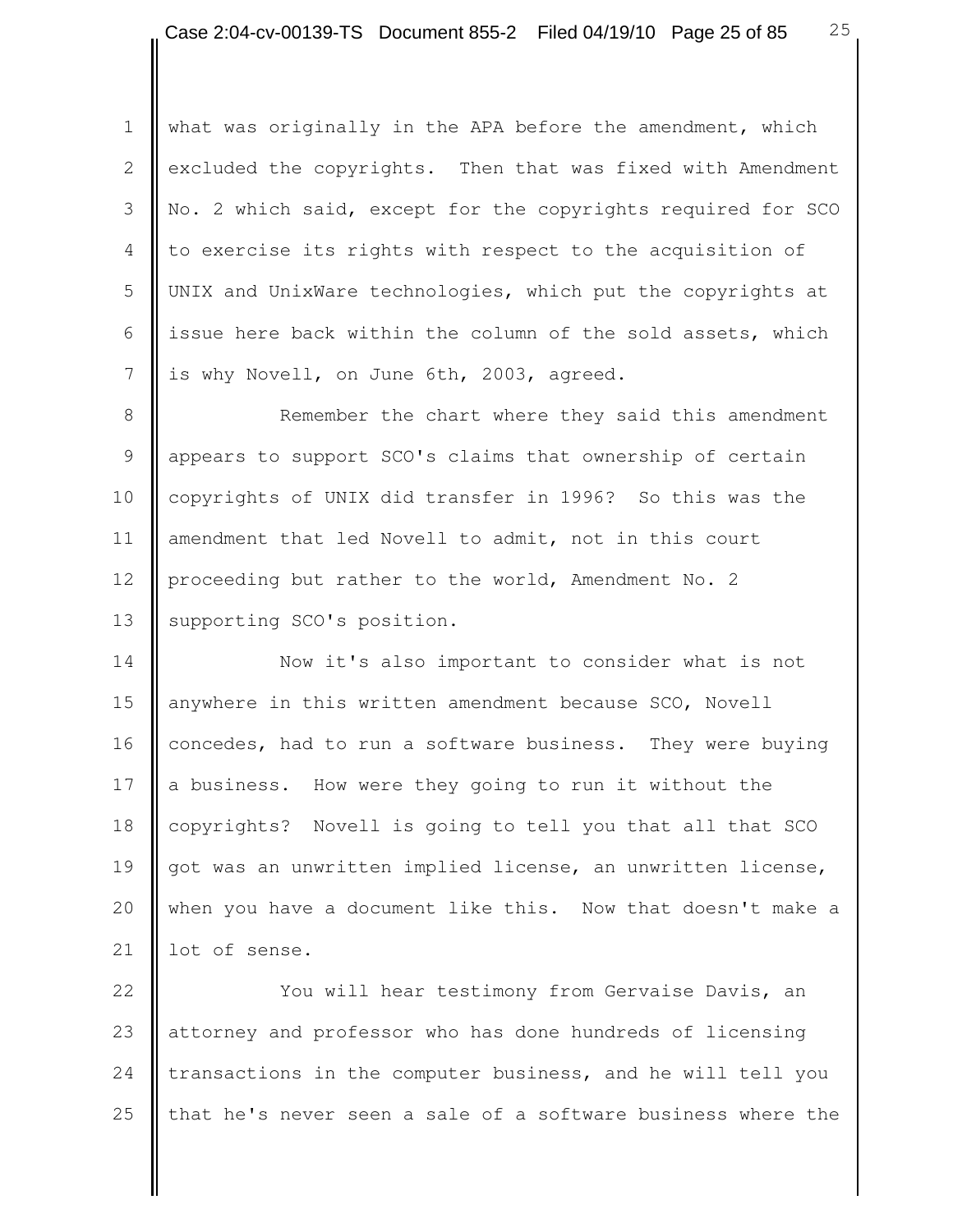1 | copyrights were not sold and you got something like an 2 | implied license. For one reason, an implied licensee 3 couldn't bring any lawsuits to defend themselves against 4 Someone taking their property. So it just doesn't make a  $5$  lot of sense.

6 || The fact, the only license that did appear in this 7 asset purchase agreement was a license back. There was a 8 let license from Santa Cruz back to Novell to use the 9 intellectual property which was being sold. So it wouldn't 10 make any sense for Novell to get a license back if they 11 hadn't sold the intellectual property to begin with.

12 | Now you will also hear sworn testimony from Steve 13 Sabbath, who was general counsel, and Kimberlee Madsen, who 14 was an assistant negotiator at Santa Cruz, that indicates 15 that Amendment No. 2 clarified that these copyrights were 16 sold and that was the purpose of it. Ms. Madsen will come 17 here to testify. She has no interest in this dispute. She 18 works for Apple now. She will indicate that Amendment No. 2 19 was intended to confirm the sale of the copyrights.

20 Now you will hear testimony from a lawyer at 21 Novell on the other side, Ms. Amadia, that says, no, that 22 wasn't the intent. The intent was just this implied 23 license. You will have to judge whether that's credible. 24 You'll need to ask yourselves whether any amendment at all 25  $\parallel$  was needed. If all SCO was getting was what they had in the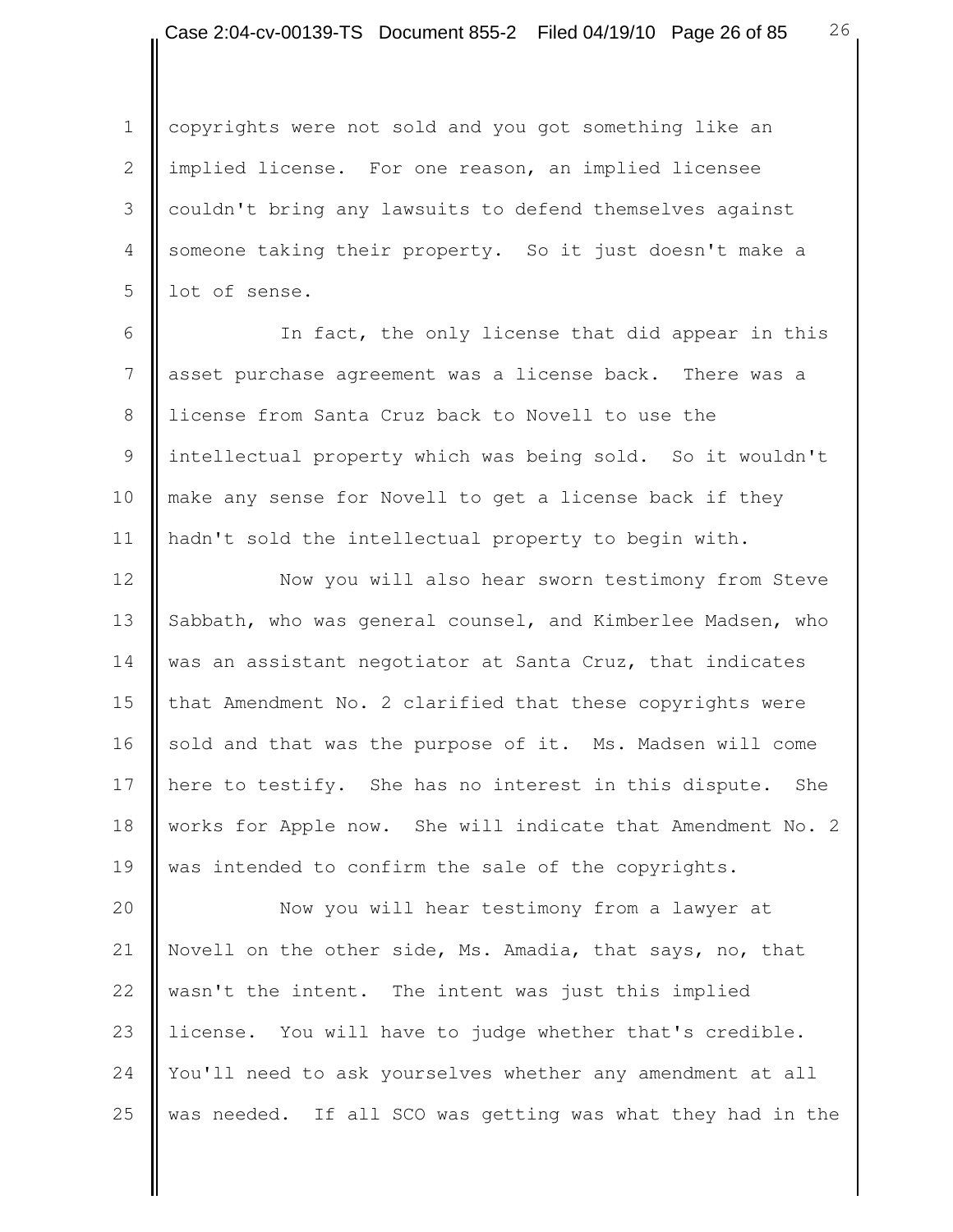1 || 1995 agreement without the copyrights, why did they make 2 | Amendment No. 2 at all?

3 So you'll have the testimony of all the 4 executives. You will have the documentary evidence. But, 5 | ladies and gentlemen, there is a third type of evidence that 6 is very important for you to consider in this case as well, 7 Ithis is because actions often speak louder than words. How 8 did the parties act after this deal was done in 1995? You 9 Will see a lot of evidence on that.

10 **II** You will hear from three witnesses who have been 11 | there since AT&T days in the licensing and engineering area, 12 || Mr. Broderick, Mr. Maciaszek and Mr. Nagle. They were there 13 at the time when this business transitioned in 1995 from 14 Novell to Santa Cruz. What will you hear from them? The 15 first thing you'll hear is that the copyrights went to Santa 16 Cruz. These are the original AT&T copyrights on UNIX that 17 go back to when these different systems were developed. And 18 then as more modifications occurred, more code was written, 19 ddditional copyrights were obtained. If Novell intended to 20  $\parallel$  keep the copyrights, if they had a right to keep the 21  $\parallel$  copyrights, why are the copyright registrations actually 22 with Santa Cruz? That doesn't make any sense whatsoever.

23 This in itself shows that Novell well recognized 24 Santa Cruz got the copyrights along with the rest of the 25 business. When they told the copyright office later in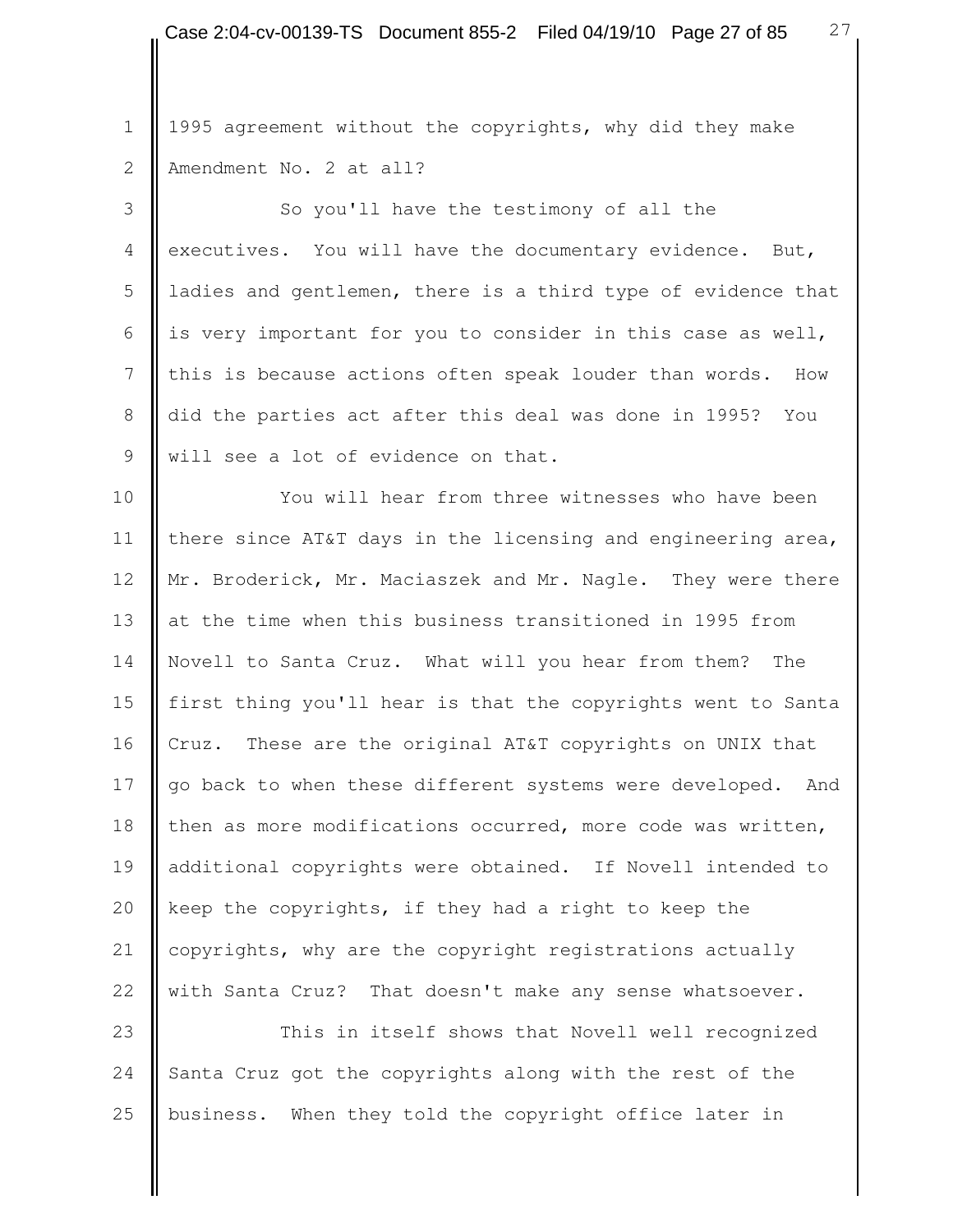1 | 2003, let us register the copyrights, that was false. We 2 | already had those copyrights.

3 | In addition, Novell, you will hear, worked with 4 Santa Cruz who actually re-marked the products showing SCO 5 as owner of the copyrights. Here's an example. This is a 6 product of SCO UnixWare product in 1996 right after the 7 sale, and it was re-marked with Santa Cruz Operation as the 8 copyright owner. And Novell worked with SCO's engineers to 9 do that. It doesn't make any sense if the copyrights 10 **weren't** being sold.

11 **Customers were told that SCO now owned the entire** 12 business. Here's a letter from Novell to one of those 13 customers, Prentice-Hall, and there are many letters similar 14 to this. What does it say? They told the customers, as you 15 may know, Novell transferred to the Santa Cruz Operation its 16 existing ownership interest in UNIX system-based offerings 17 listed in attachment A. What does attachment A say? All 18 releases of UNIX system V. Not just UnixWare. You'll hear 19 Novell telling you that. All releases of UNIX system V and 20 | all UnixWare releases.

21 | And what do they say after that? It makes 22 immeasurably more business sense for SCO, as the owner of 23  $\parallel$  the transferred products, to handle directly with 24 Prentice-Hall any matters that may become relevant under 25  $\parallel$  this subject agreement. SCO, as the owner of the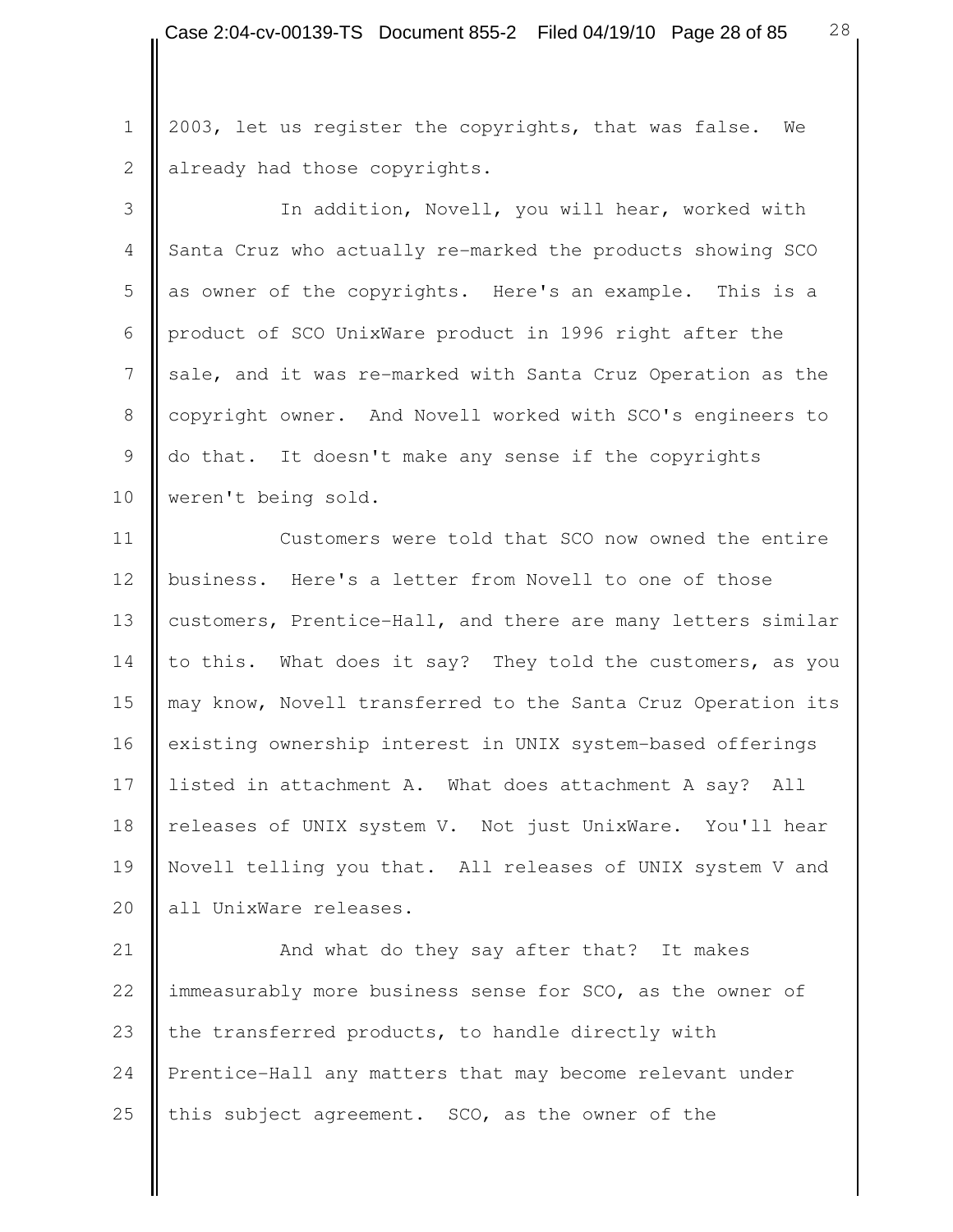1 | transferred products. How do you own a product? You own 2 the copyrights.

3 || Now Novell will tell you that even if they were 4 wrong, you should find that they acted in good faith when 5 they made these slanders on Santa Cruz's title. And I 6 Submit to you to ask yourself if that's good faith when you 7 are the seller. It's one thing if a stranger came along and 8 said I own this car and the stranger doesn't know better and 9 maybe the stranger was confused and made that statement in 10 || honest error. But Novell owns this business. Novell knew 11 about all the things that I'm telling you. Therefore, when 12 you are the seller, there is no excuse for being wrong about 13 What you were sold.

14 | Let's talk about what happened in May 2003. 15 | Consider the position again of Jack Messman, Novell's chief 16 executive officer. He is considering putting out a press 17 | release that he knows will be devastating to SCO. He's 18 going to tell the world that SCO doesn't own the copyrights 19 that protect its crown jewels, the UNIX business, and he's 20 going to say that Novell owns them. And Messman is the 21 chief executive officer of a major company. He has a lot of 22 people working for him. Does he make sure that he has the 23 correct document, one with all the amendments, including 24 Amendment No. 2, before going public? No, he doesn't do 25  $\parallel$  that.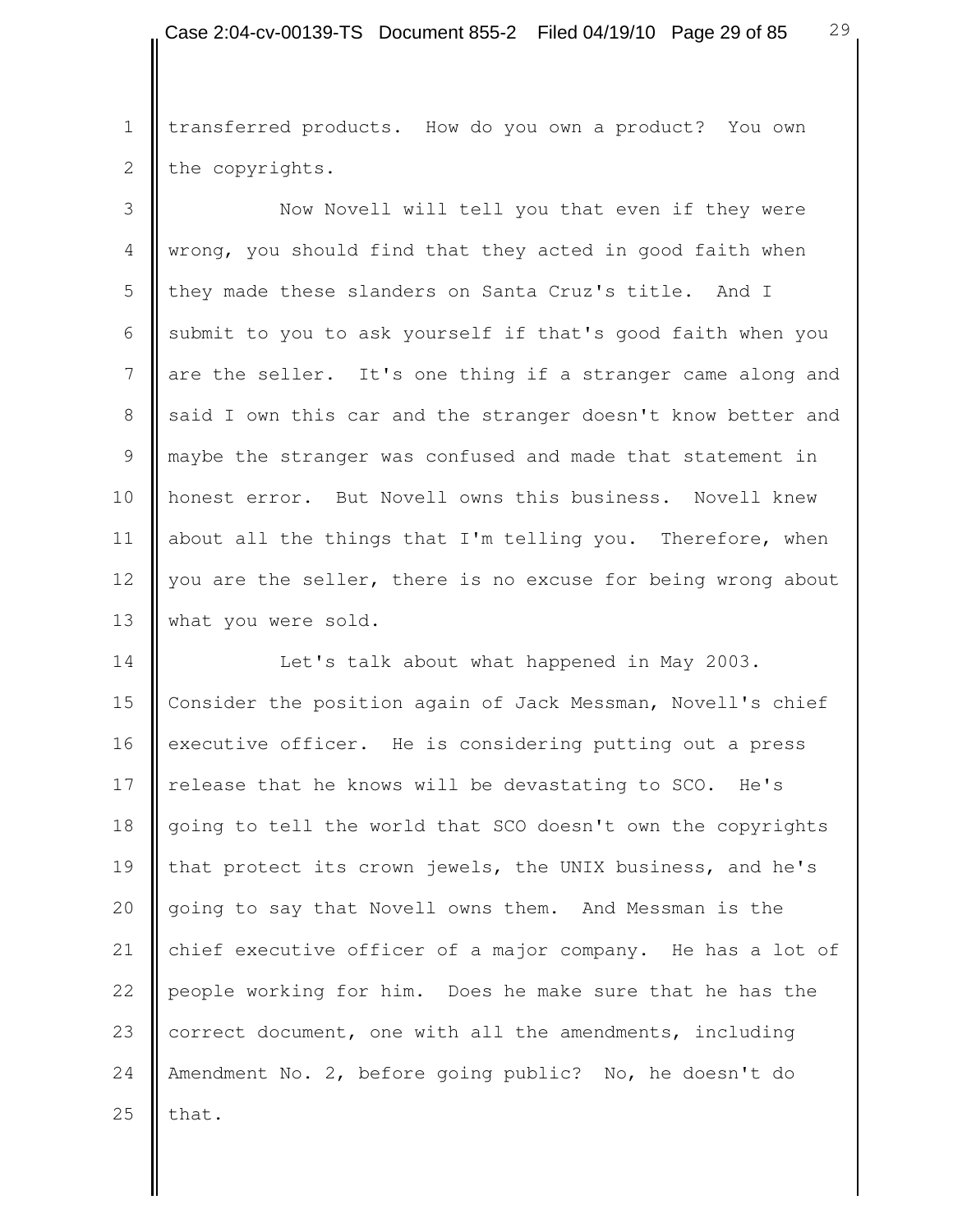| $\mathbf 1$   | It turns out that that document was in the chief             |
|---------------|--------------------------------------------------------------|
| $\mathbf{2}$  | financial officer's files, probably down the hall from him   |
| 3             | in Waltham, Massachusetts. Does he pick up the phone and     |
| 4             | call Bob Frankenberg, who was the CEO before him, on the     |
| 5             | board at Novell, and say, were the copyrights sold? No, he   |
| 6             | doesn't do that. Does he talk to Mr. Thompson or Mr.         |
| 7             | Chatlos? No. He simply goes public and he wrongly states     |
| $\,8\,$       | that the copyrights don't belong to Santa Cruz. And he       |
| $\mathcal{G}$ | admits this in deposition testimony that was taken from him. |
| 10            | I asked him under oath, so is it fair to say that            |
| 11            | Novell, through your action as CEO, intentionally            |
| 12            | communicated to the public on May 28th, 2003 that SCO did    |
| 13            | not own the UNIX copyrights? Is that correct? Answer, yes.   |
| 14            | Did you approve this letter before it was sent? Answer,      |
| 15            | yes. But you had not been aware of the Amendment No. 2?      |
| 16            | That's right.                                                |
| 17            | So then SCO sends them Amendment No. 2 and says,             |
| 18            | here it is. And Novell recognized they were wrong. The       |
| 19            | very next day, Darl McBride, who you will hear testify,      |

20  $\parallel$  SCO's chief executive officer, said, what are you doing, Mr. 21 | Messman, Amendment No. 2 makes clear that the copyrights are 22  $\parallel$  owned by SCO, and he sent them a copy of that.

23 Mr. Messman now admits that the copy of Amendment 24 No. 2 was in their files. I asked him under oath, so at the 25  $\parallel$  time Novell said this, it was not aware that the signed copy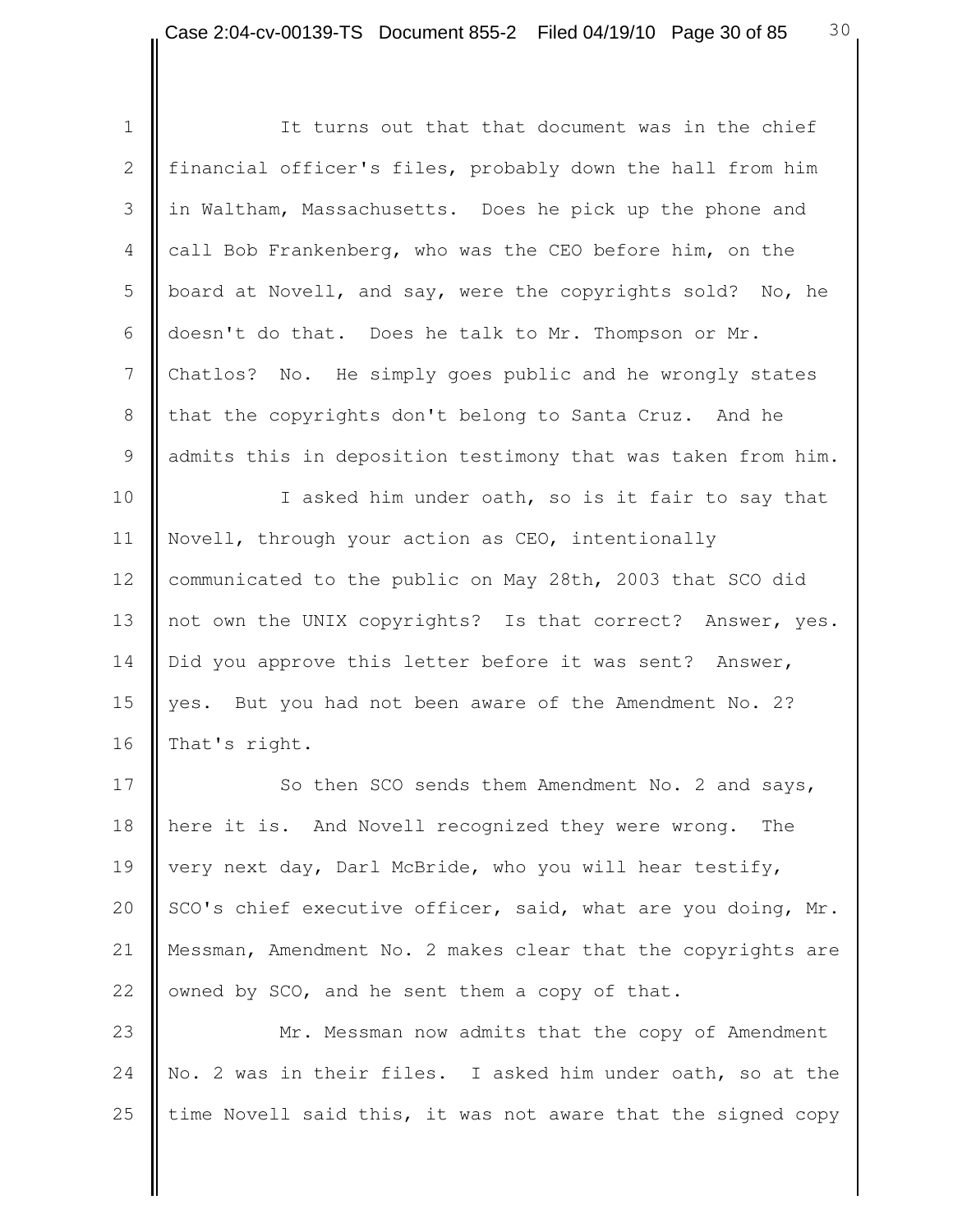1 was in Novell's files? It later turned out to be in 2 | Novell's files; is that correct? Answer, yes. So there was 3 no excuse for him making that slander.

4 || But Novell was so intent on discrediting SCO, and 5 | because of Novell's ties to IBM, Novell decided, as we've 6 seen, to retract the retraction and to continue with this 7 campaign of slander throughout 2003. In September 2003, 8 they sought their own copyright registrations falsely 9 | telling the U.S. Copyright Office that they owned these 10 | copyrights.

11 | Now copyrights are not like patents. There is not 12 a process by which the government approves them and decides 13 whether or not it's a proper patent. You apply for a 14 registration. The government assumes you are making a true 15 and correct statement and issues it. That's how they got 16 | registrations and were able to tell the world in December of 17 | 2003 we're the copyright owner.

18 | In November 2003, they buy Suse Linux, a Linux 19 company, so they can go into the Linux business themselves. 20 || They get \$50 million from IBM to invest to help them buy 21 that company.

22 Then we get to spring 2004 when Chris Stone, who 23 | becomes Novell's vice chairman, Novell's number two man, 24 stands up at a computer software business and he repeats the  $25$  slander.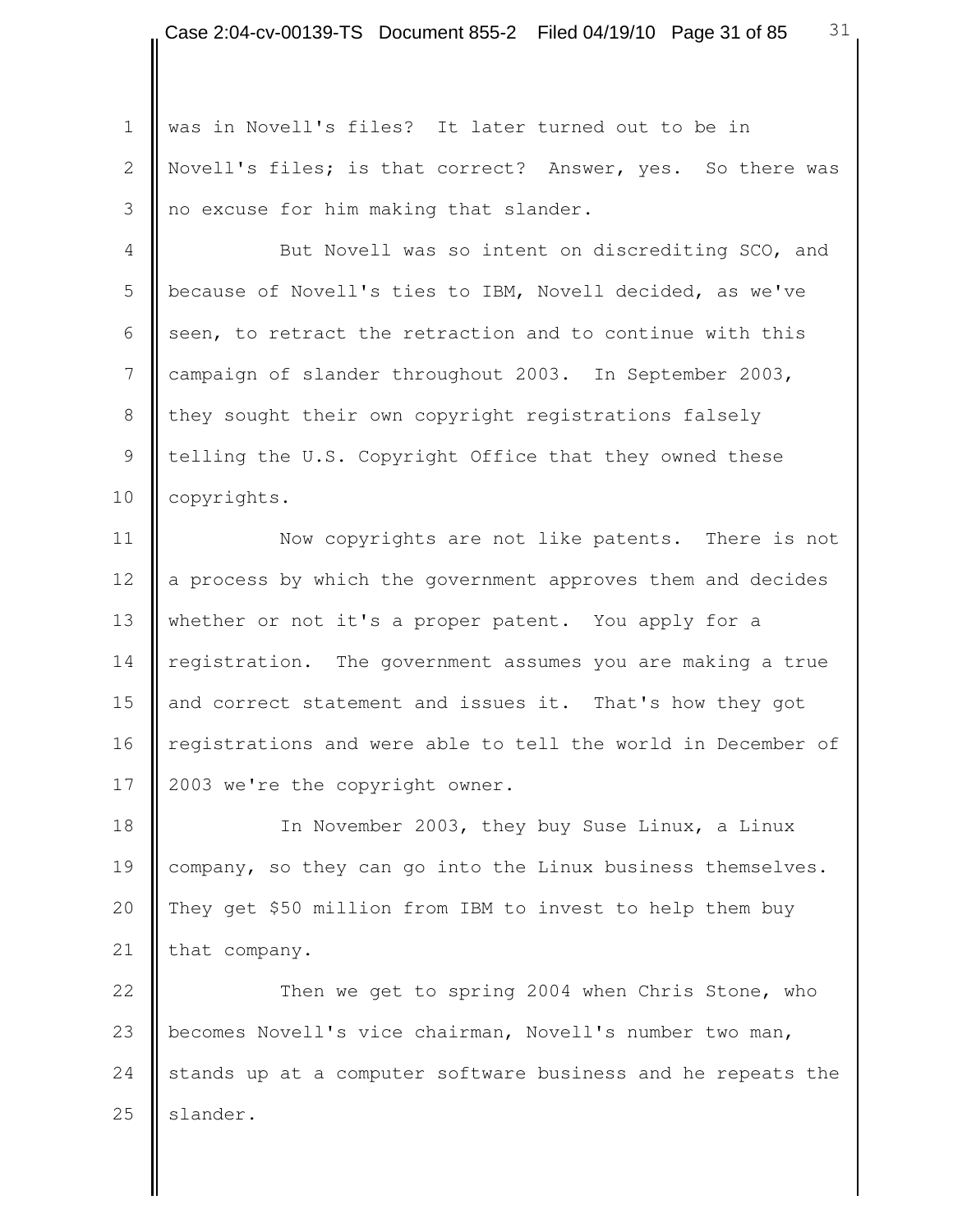1 | I think we're going to need to rerun that. 2 (Video clip played)

 3 MR. SINGER: So here you have him publicly saying 4 flat out, we still own UNIX, we still own UNIX, even though 5 they have sold the company, they've told customers they've 6 sold the company, we have copyright registrations, and they 7 are continuing to slander in public.

8 **Compare, if you will, what Mr. Stone said, we** 9 Still own UNIX, to what Novell told its customers in 1995 10 when the deal was done. In 1995, they say Novell 11 | transferred to the Santa Cruz Operation its existing 12 | ownership interest in UNIX system-based offerings, which are 13 defined as all releases of UNIX. And in 2003, their vice 14 chairman stands up and says, quote, we still own UNIX. That 15 was false, that was slander we believe you will find. And 16  $\parallel$  to this day Novell, on their Web site, continues to 17 | republish that slander. So there will be plenty of evidence 18 where you will be able to conclude that Novell acted 19 | recklessly, intentionally and maliciously.

20 But there is something more. All of this was 21 timed to harm SCO to the max. Chris Stone, the man who 22 stood up at the 2004 conference and said we still own UNIX, 23 is also the Novell executive who talked to the press on May 24 28th, 2003, and said, here's the press release we're going 25  $\parallel$  to put out. And you will hear sworn testimony from one of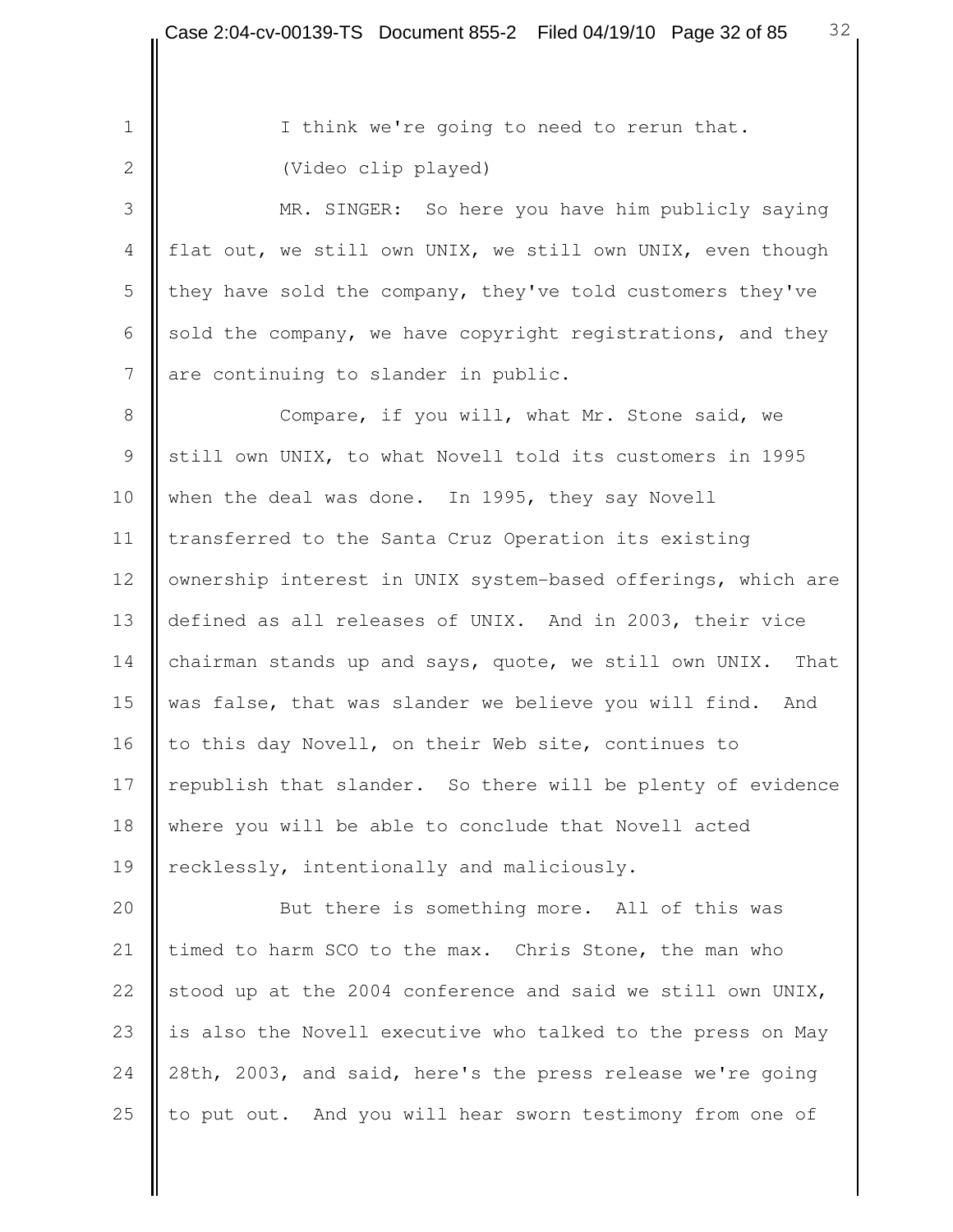1 | the reporters he talked with, a lady named Maureen O'Gara, 2 where Mr. Stone admitted that they picked May 28th, 2003 3 because that was the very day that SCO was going to announce 4 its record earnings for the first quarter, for the period 5 where they were selling their SCOsource product, the very 6  $\parallel$  day. And you will have to consider whether Mr. Stone says, 7  $\parallel$  oh, that was just a coincidence, whether that's believable. 8 But Ms. O'Gara says, under oath, that that press release was 9 timed on May 28th, 2003 to do maximum damage to, quote, up 10  $\parallel$  end the stock, to, quote, throw a monkey wrench into SCO. 11 | That's what Mr. Stone told Ms. O'Gara. And Ms. O'Gara 12  $\parallel$  testified that Mr. Stone said it laughing.

13 **Then** they did it again in December. December 14 22nd, 2003 is when Novell decides to come out with a press 15 release which says, again, they own the copyrights in UNIX. 16 | And it claimed they had the copyright registrations. And 17 don't you know it, December 22nd, 2003 is the day that SCO 18 | reports its record earnings for the year. Another 19 coincidence? These things were intended to harm SCO to the 20  $\parallel$  max.

21 | Now we anticipate that Novell's final defense will 22  $\parallel$  be to attack SCO in this very courtroom. They filed a 23 counterclaim asking you to find that we've slandered their 24 title, which you'll see is entirely without support. They 25  $\parallel$  will say that SCO is a disliked company and there was no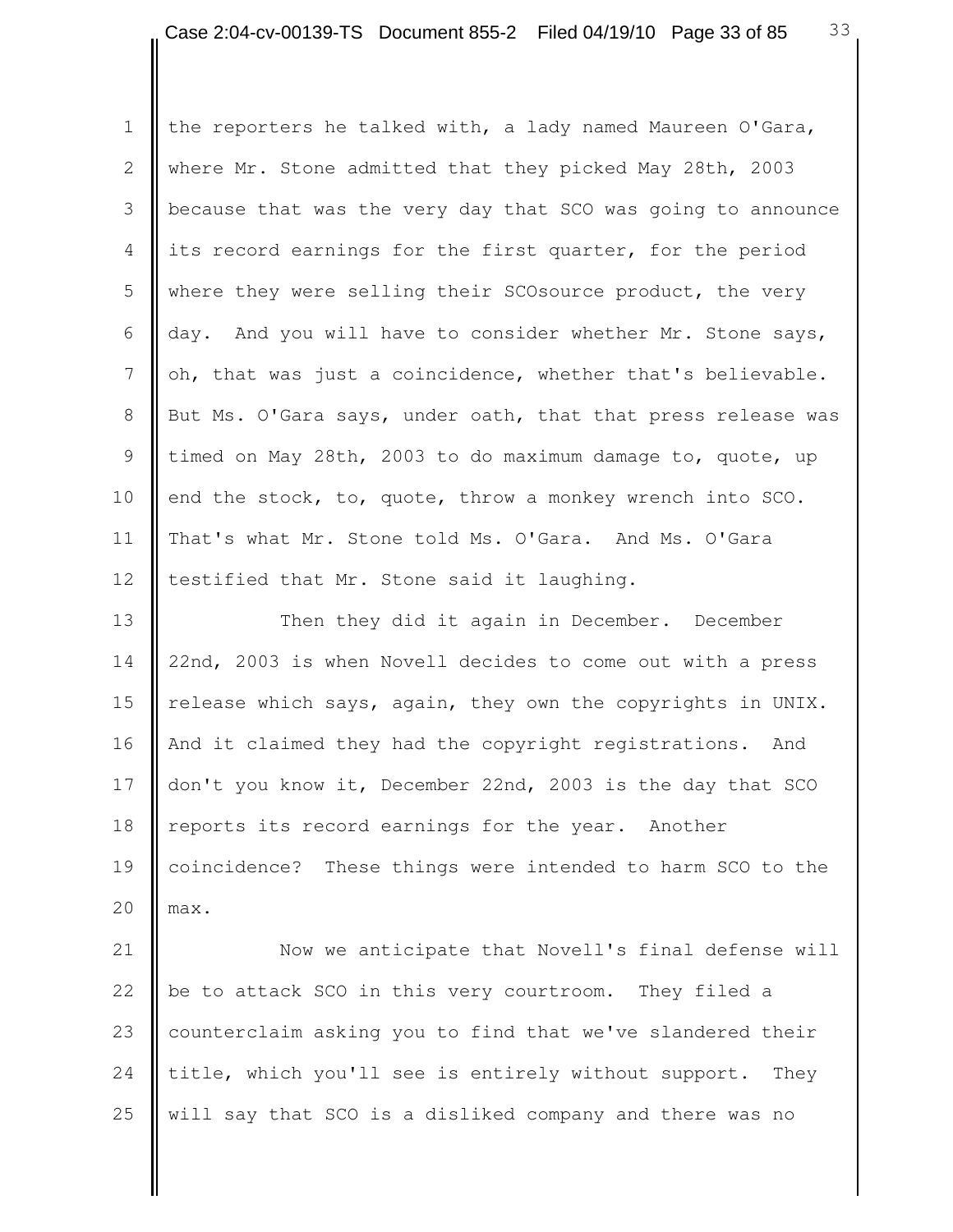```
1 proof of infringement.
```

| $\overline{2}$ | Now it's not surprising that some people didn't              |
|----------------|--------------------------------------------------------------|
| 3              | like the fact that SCO, to protect itself, filed a lawsuit   |
| 4              | against IBM and was trying to obtain licenses from people    |
| 5              | who were using Linux. People didn't like the fact that a     |
| 6              | free product, they may have to pay a license for, and that   |
| 7              | SCO's enforcement of its rights was unpopular in some        |
| $8\,$          | courts. Taking on companies like IBM and Novell has          |
| $\mathcal{G}$  | repercussions in the technology business.                    |
| 10             | Then, to be sure, there were differences in                  |
| 11             | opinion about whether Linux infringes UNIX. There is a lot   |
| 12             | of evidence to be presented. You are not going to need to    |
| 13             | decide that issue. The courts will ultimately determine      |
| 14             | that.                                                        |
| 15             | You'll hear testimony that 19 to 45 percent of the           |
| 16             | people who used Linux in a corporate setting believed there  |
| 17             | was enough to the infringement issue that they wanted to buy |
| 18             | a protection, a license. But what held it up, you're not     |
| 19             | going to buy it from someone if you don't believe they have  |
| 20             | the copyrights, that they have a right to sell it to you.    |
| 21             | You will see before the slander occurred, some companies did |
| 22             | buy that, including Microsoft and Sun, entered into license  |

23 agreements with Santa Cruz.

24 So it's one thing if Novell said we don't think 25 Linux infringes UNIX. They said that. They had a right to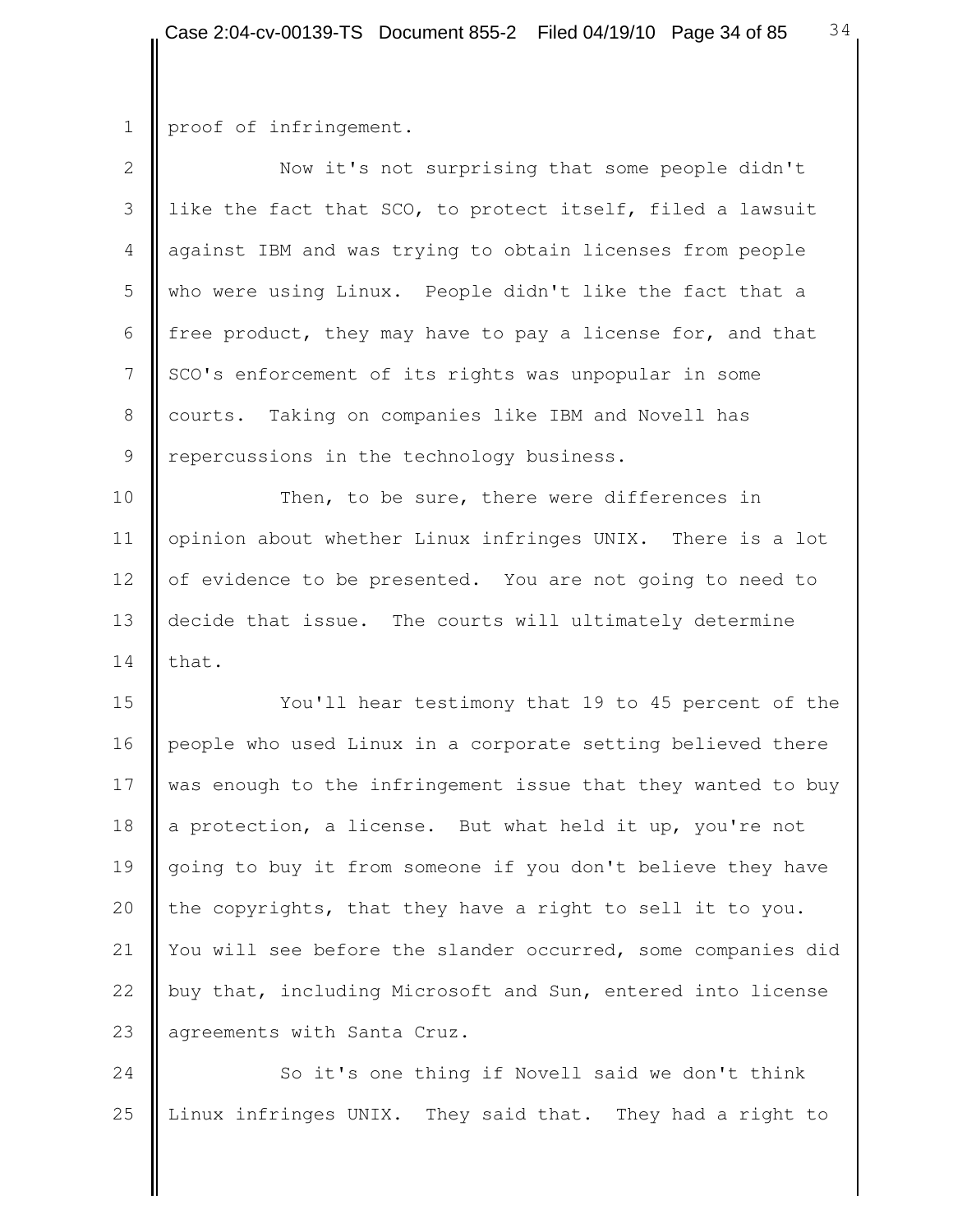1 say that. That would be fair. It's a matter of opinion. 2 But copyright ownership, we think you will conclude, is not 3  $\parallel$  a matter of opinion. It's a matter of fact. And when they 4 said we still own the copyrights, we still own UNIX, that 5 was false, it was intentional and it was maliciously false. 6  $\parallel$  For SCO, whose business depended on those copyrights, it was  $7$  the most damaging slander imaginable. 8 Now I'm going to turn the podium over to 9 | Mr. Hatch, who will talk about the effect of the slander and 10 the damages that SCO has suffered. 11 **Thank** you very much. 12 | THE COURT: Mr. Hatch, 15. 13 **NR. HATCH:** Thank you, Your Honor. 14 **I** Ladies and gentlemen, actions cause effects. The 15 evidence you are going to hear going to trial will show that 16 Novell's false claims of ownership, these copyrights, 17 seriously harmed SCO's business, particularly SCOsource 18 business, and they did this to benefit their ongoing 19 businesses. They had a reason. They had intent. 20 **We are SCOSOUTCE VIOU TO SCOSOUTCE WAS** a 20 **YOU TO SCOSOUTCE WAS** a 21 | licensing program whereby SCO based its ownership on UNIX  $-$ 22 | based on its ownership of UNIX was able to sell its property 23  $\parallel$  to Linux users and make money off of that. 24 Now Mr. Singer just told you about Mr. Stone, and

25  $\parallel$  it's true that the evidence is going to show that they timed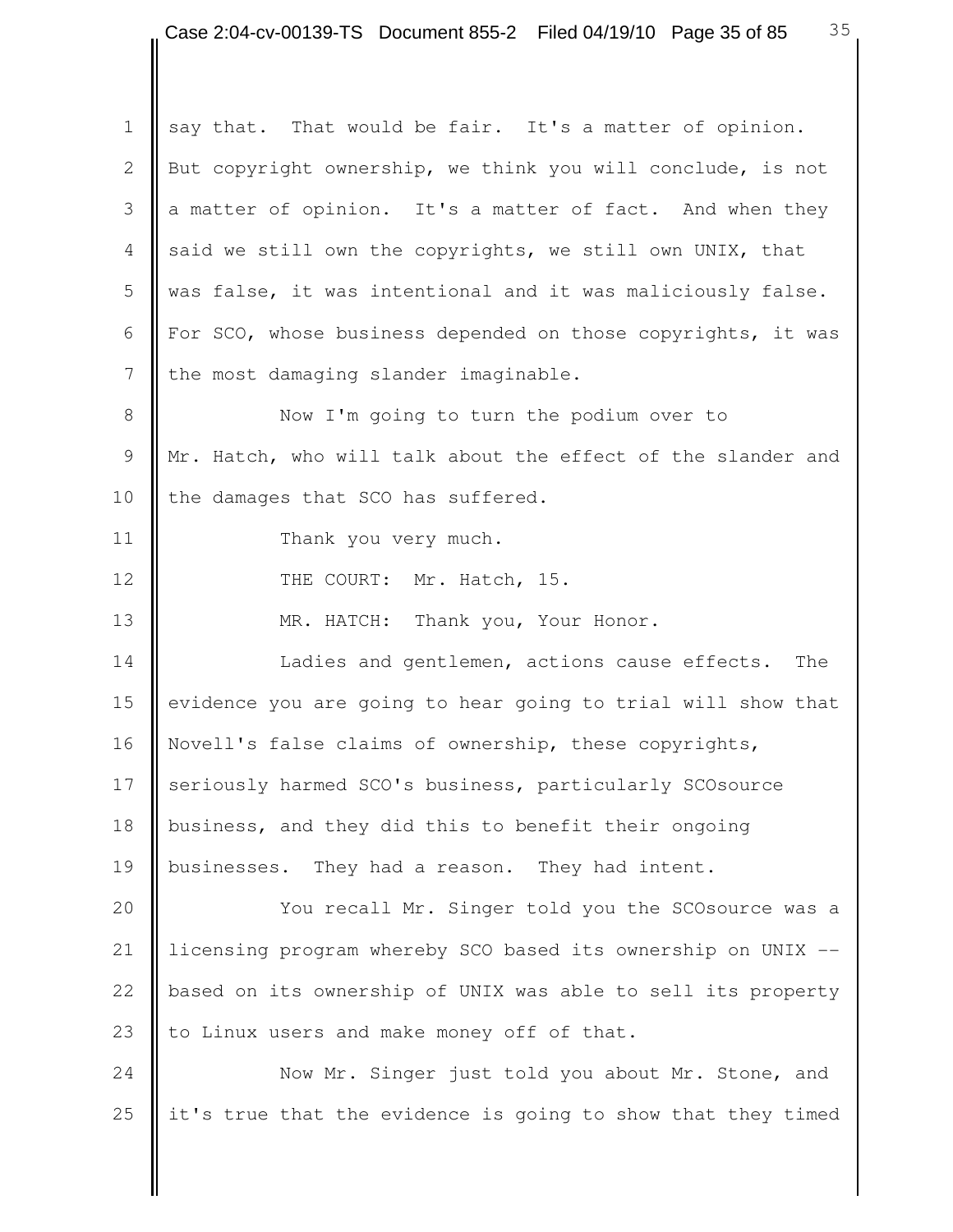1 | their slander to inflict maximum damage on SCO. Novell 2 understood that it was making its slanderous statements 3 about the ownership timed exactly to overshadow SCO's 4 positive financial results, and that was going to affect 5 their stock price. He laughed, as Mr. Singer said, he 6 | laughed when he told this to the press. He picked that  $7 \parallel$  time.

8 **Now, through these actions, Novell was being** 9 || malicious. They were making every effort to hurt SCO. 10 We'll show you that that is exactly what happened here. 11 Novell, through its actions, planned the effect of maximum 12 damages, and they succeeded.

13 **Now during this trial we're going to introduce** 14 evidence that many of the largest companies in America 15 considered and decided not to do business with SCO because 16  $\parallel$  of the copyright ownership issue being up in the air, as 17 Novell had raised it. We'll prove that Novell's malicious 18 Slander of SCO was a substantial factor in these companies 19 choosing not to do business with SCO. How do we know this? 20 There will be evidence presented that many of them said so. 21 They told us.

22 **Now to understand that Novell's malicious acts** 23 caused the market to devalue SCO's business and caused 24 customers to decide not to license SCO's SCOsource products, 25 we'll show you what happened to the market for SCO's stock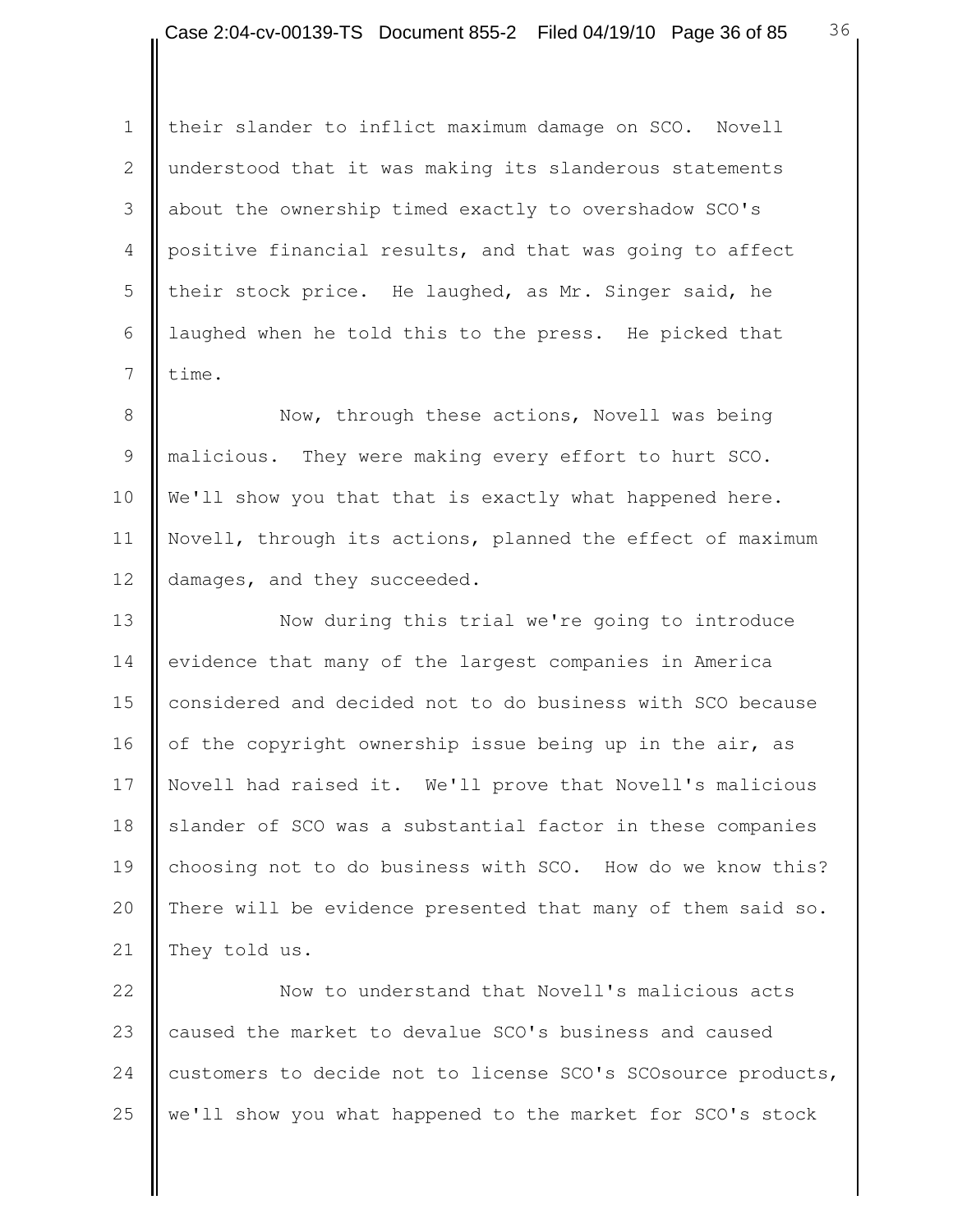1 the day of Novell's damaging, slanderous statement on May 2  $\parallel$  28th, 2003, that Mr. Singer talked about earlier. 3 **I** Let me put that up. This is the instance where 4 they claim to the world that they owned the copyrights, and 5 not SCO. 6 **C** On that day, based on publicly available 7 | information, it shows that the sales -- and this chart shows 8 various sales throughout the day of SCO's stock and the 9 price at which they were sold. You can see it began in the 10 | \$10 range with very sporadic trading, and basically held 11 | fairly level throughout the day. 12 | You will notice at about one o'clock -- you will 13  $\parallel$  see it's a military clock -- eastern standard time, just 14 after 1:12 p.m eastern time, Novell had made its slanderous 15 statements, the ones contained here. What happened almost 16 immediately is the bottom fell out of SCO's stock. And Dr. 17 Botosan is going to come here and show you that nothing else 18 happened this day that could have caused that. Almost 19 immediately after SCO made its slanderous statements -- I 20 mean Novell made its slanderous statements, SCO's stock 21  $\parallel$  tanked. Now that shows the initial effect of the slander. 22 **The interesting thing about that day is that May** 23 28th was the same day that SCO was going to announce to the 24 world its earnings. Its quarterly report was going to show 25  $\parallel$  that they had made over \$21 million in revenues and more

37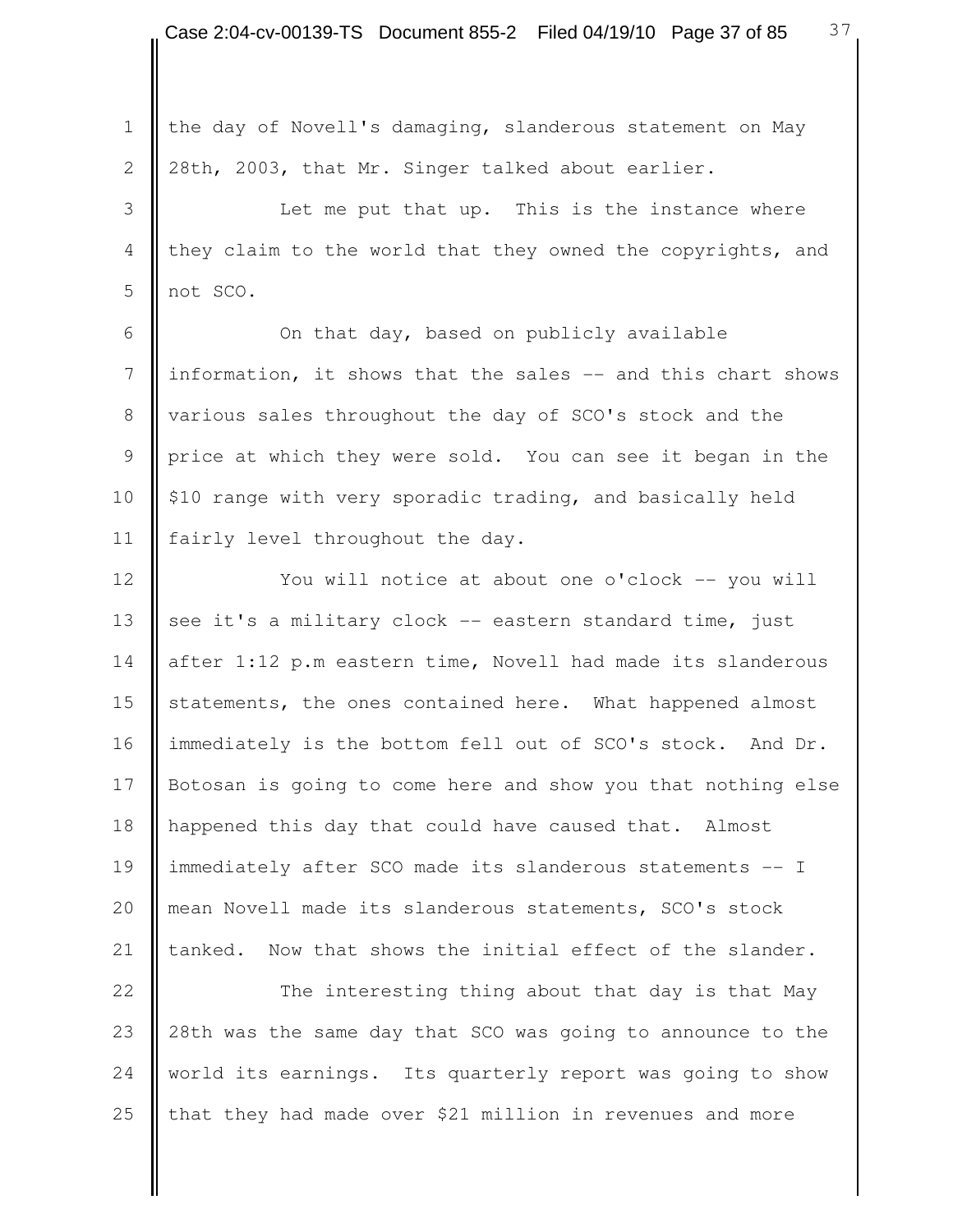1 | than \$4 million in profits. That was record quarterly 2 | revenue. Those results would normally have resulted in a  $3$  stock going through the roof.

 4 Novell decided to chose this day to go public. 5 You will hear testimony from Novell executives, and you've 6 | heard Mr. Stone talking about it and laughing about it, they 7 are claiming now, when we brought that up and called them on 8 it, that it was just coincidence.

9 | Well, one week later after doing that and trying 10 to cause damage to Novell, Mr. Singer pointed out to you, 11  $\parallel$  one week later when they finally read Amendment 2, claim 12 they didn't have it, they turn around and they say, oh, 13 | well, it appears SCO does own the copyrights.

14 Now we've been litigating this case for years, 15 you're going to spend three weeks at trial, and they are 16 going to bring a lot of people in here to say, well, we 17 | really didn't do that. But the interesting thing about this 18 statement one week later is when they first saw Amendment 2, 19 first saw it, what was their initial reaction? This is 20 **b**efore they hired hoards of lawyers. Some of them are going 21  $\parallel$  to come into court and tell you, oh, no, through legalities 22  $\parallel$  and other stuff, we didn't really sell to you what everybody 23 on both sides -- every business executive on both sides of 24 the sale said we sold. Their first reaction, we sold it. 25  $\parallel$  So they tell the public that, and you are going to

38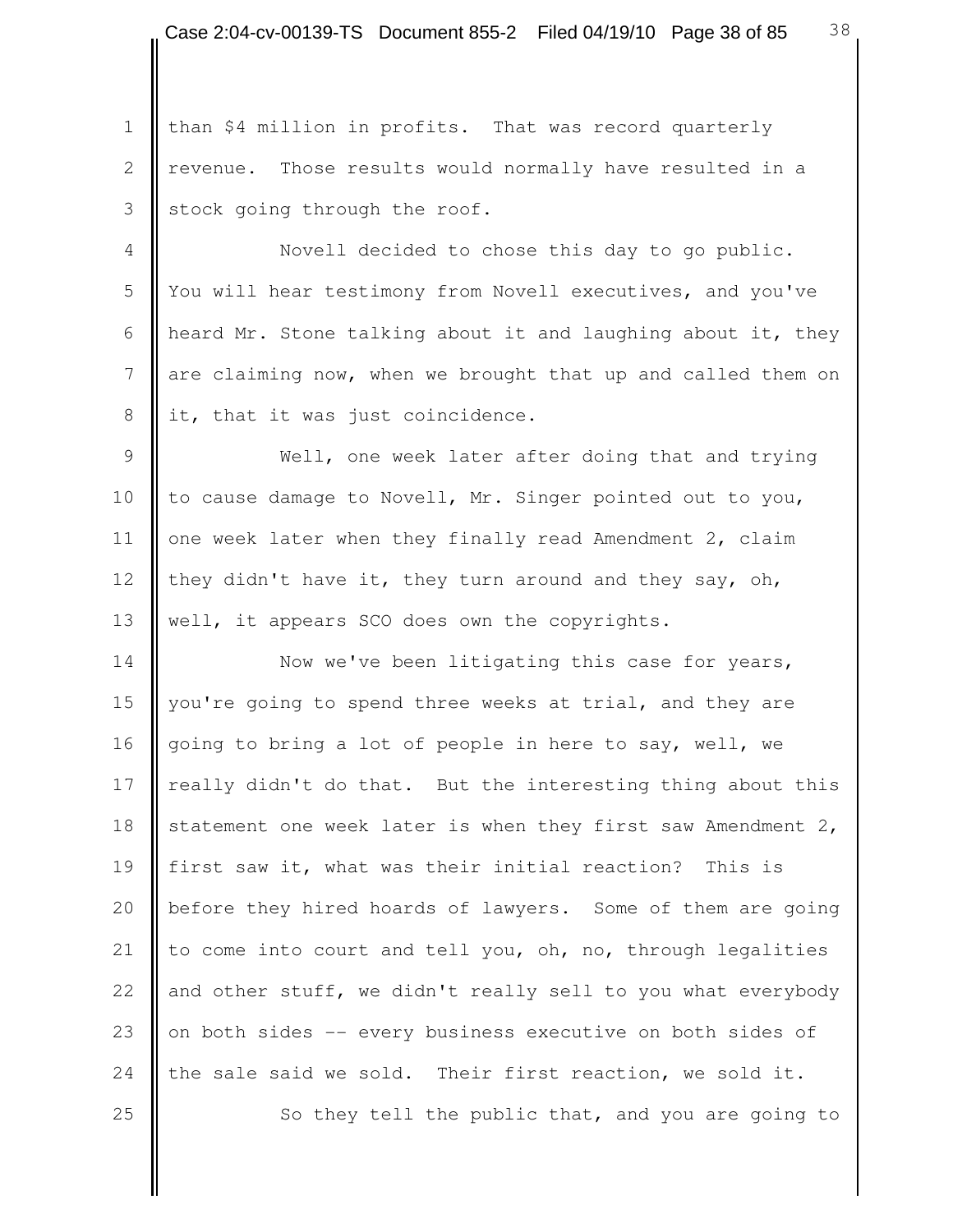1 | hear Novell say, well, we see that the stock went down. But 2 you know what, later it went back up. And you will see 3 charts that show that after this particular statement, the 4 stock recovered almost the same amount as having gone down. 5 What does that tell you? It tells you that people in the 6 marketplace, when they knew SCO owned the copyrights and 7 Novell had admitted to it, they are listening. They 8 understand these SCOsource licenses and the copyrights mean 9 everything to SCO's business.

10 You will see that over the course of the next 11 couple of years, while the stock price starts to go back up, 12 and, you know, there are days when it goes down -- let me do 13 it this way. I knew that high tech wouldn't work very well. 14 | I should have started here. It goes down, May 28th. 15 Recovers. And then over the course of the next six months 16 or so, it has blimps up and down, up and down, but the stock 17 || goes up in price.

18 || Then what happens December 22nd, about six months 19 later, after meeting with the lawyers, after ignoring what 20  $\parallel$  they saw, they said the first time they see the amendment, 21 their initial reaction, they start to say, because they want 22  $\parallel$  to do this December 22nd, that we don't own the copyrights 23  $\parallel$  again. They republish the slander.

24 Now Novell is going to say, well, you gained all 25  $\parallel$  this back. But then they do it again. You're going to see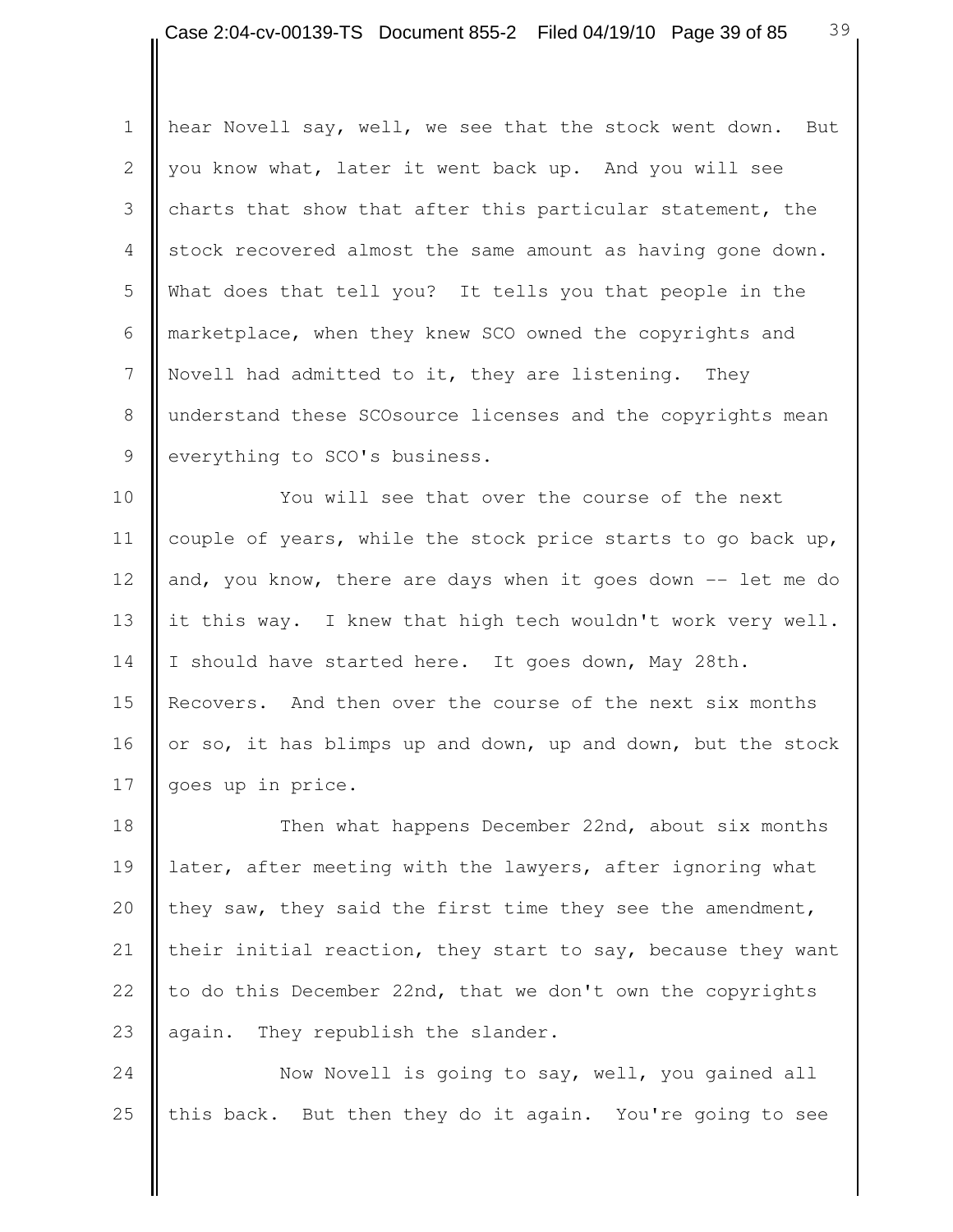40

1 | over the course of two years the stock starts to turn down 2 again. What that shows you is the market understood. They 3 understood what was important to SCO and what was important 4  $\parallel$  to their business being able to succeed.

5 || Now during this time, during the time where there 6 were not a lot of public statements here, this is when it 7 became public, when it's going up, you are going to see that 8 during that time, the evidence from Ms. Botosan and others, 9 || that there were independent market analysts who were 10 forecasting that SCO would make significant profits through 11 its SCOsource program, because at the time the market didn't 12 | realize that Novell was soon going to flip flop and again 13 | reassert its slanderous claims.

14 Now, regrettably, because of this change in heart 15 in Novell, I want you to think about -- remember the first 16 Slander, the day they picked, what do you think December 17 22nd was? The evidence is going to show that that was the 18 same day as SCO's fourth quarter and year-end earnings was 19 going to be announced, an announcement that SCO was going to 20 announce over \$79 million of revenues for the year, over \$5 21 | million in profits, and about \$25 million of the revenues 22  $\parallel$  came from this SCOsource program that was just beginning.

23 **Now** a public company like SCO makes those earnings 24 announcements four times a year, once each quarter. Those 25 days are known in advance. Of the 365 days in a year that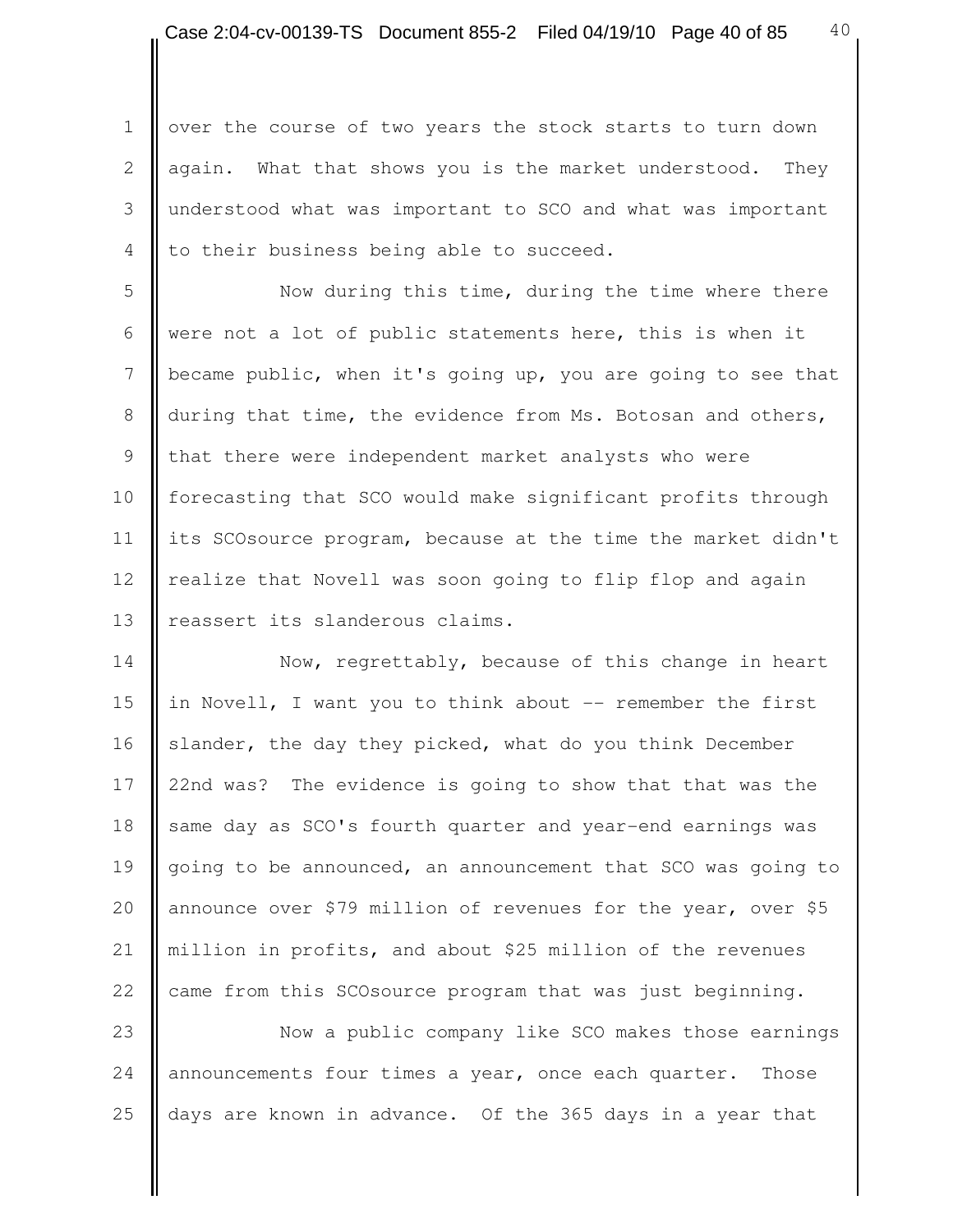1 | Novell could have chosen to make its claims, Novell zeroed 2 | in precisely on the days that would have the most damaging 3 effect on SCO, the days of their positive quarterly and 4 annual earnings reports. They are going to call that a 5 coincidence, and it wasn't. That's malicious, that's 6 | knowing, that's intent.

7 Now Novell continued to slander SCO by repeatedly 8 claiming that it owned UNIX during the next two years, and 9 Ithis ongoing campaign of slander was causing SCO's customers 10 to turn down deal after deal. You will hear from the 11 executives who were negotiating at SCO, who were negotiating 12 SCOsource licenses out in the marketplace, and they will 13 tell you that Novell's campaign of this information to some 14 of the largest business in America was, in fact, harmful to 15 | SCO's business.

16 | I put just a few of them up here, contracts that 17 couldn't be reached. Morgan Stanley, for instance, said 18 they refused to meet with SCO until SCO provided, among 19 other things, documents or information that disproved press 20 | reports that questioned SCO's claim of ownership of the 21 | relevant UNIX code. Cause, effect. Action, cause, effect. 22 Ford, same thing. Sherwin Williams, same thing. Merrill 23 Lynch, Hewlett Packard, Google, even the United States 24 Department of Defense. Novell's statements were a 25  $\parallel$  substantial factor why these companies and others did not go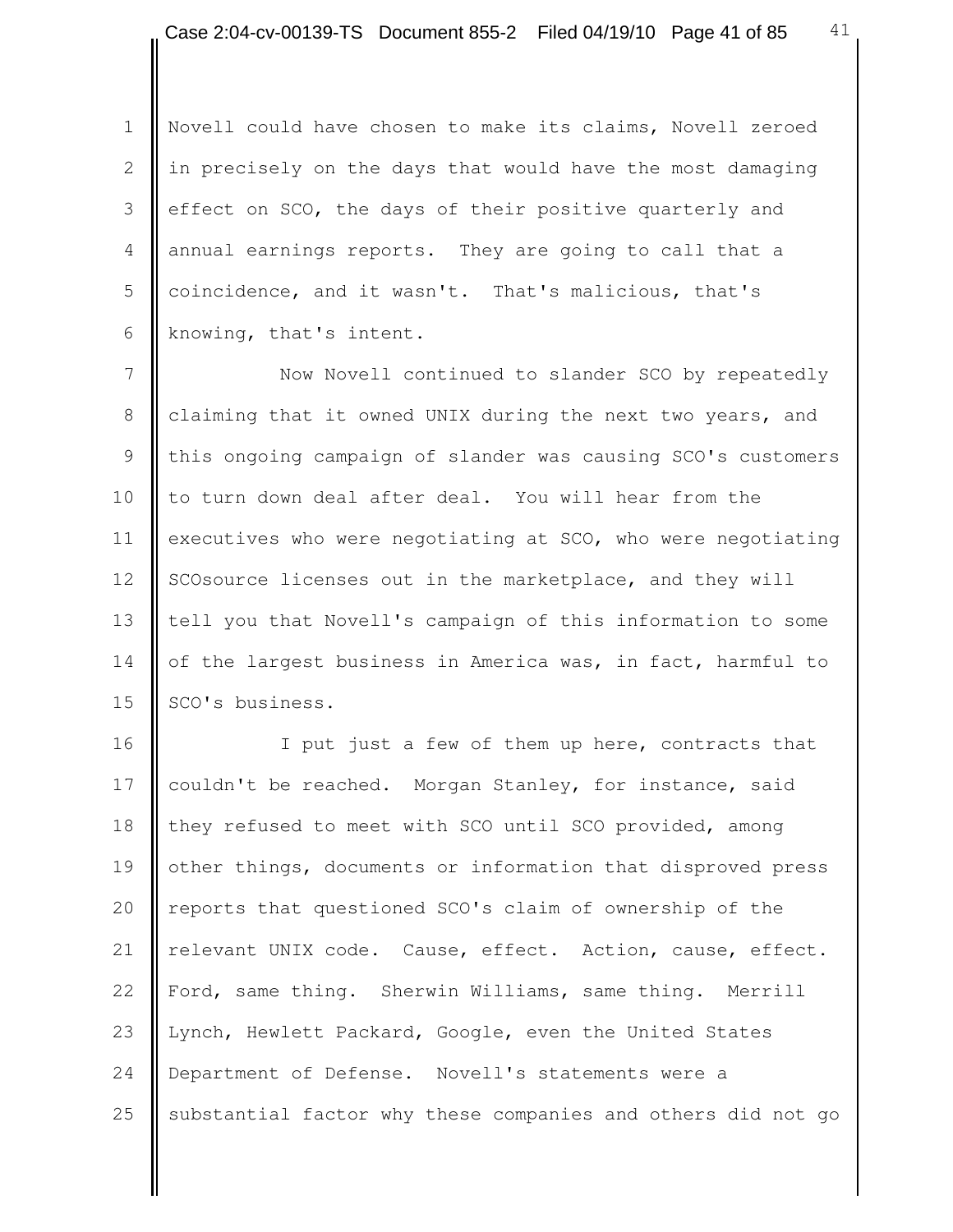1 With buying SCOsource licenses from SCO. 2 | Novell will try to convince you that SCO never 3 made a profit. You just heard that's not true. In any 4 event, that's not an excuse for what Novell did to SCO. 5 Under Novell's theory, if you can destroy a smaller 6 competitor quickly -- 7 | MR. BRENNAN: Objection, Your Honor, this is 8 argument, not an opening statement. 9 | THE COURT: Sustained. 10 **MR.** HATCH: The evidence is going to show that 11 | if -- Novell will argue that SCO was never a particularly 12 successful company. The evidence is going to show you, 13 though, that the SCOsource program would not have been any 14 different -- it will show you that SCO would have been 15 successful. Novell is going to tell you that SCO's UNIX 16 | business, the part of the business we're talking about here 17 in this trial, this SCOsource business had millions of 18 dollars -- UNIX part of this business had millions of 19 dollars of revenue and it really was the most profitable of 20 | SCO's businesses. 21 | Those profits were being plowed, the evidence will 22 show, into other parts of the business to upgrade SCO's 23 products, to hire more employees, including here in Utah 24 County. So, technically speaking, SCO did have some

25 | unprofitable years while they built up their business. I

42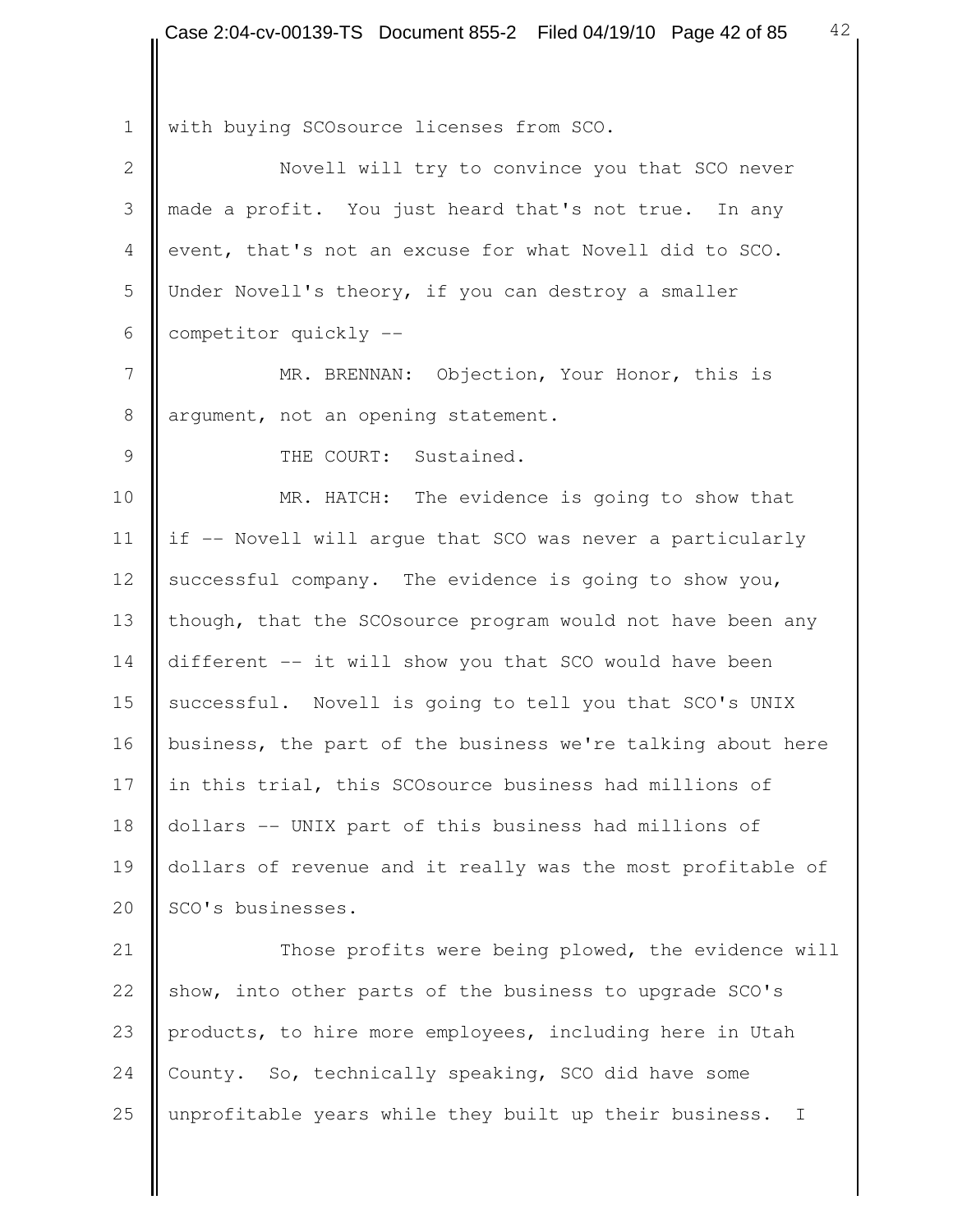1 want to be real up front about that.

2 But what Novell doesn't want you to know -- 3 MR. BRENNAN: Objection, this is argument. It's 4 not evidence.

5 | THE COURT: Sustained.

 6 MR. HATCH: I will rephrase that, then, Your 7 Honor.

8 The evidence is going to show in the very quarter 9  $\parallel$  that Novell first attacked in the May 28th slander, that 10 | over \$20 million in revenues were reported by SCO and 11 | \$4 million in profits. Those weren't losses. Those were 12 profits. And those profits were attributable, and the 13 evidence will show, in large part, to the success of the 14 SCOsource program.

15 The evidence is going to show that before Novell 16 | began to make its slanderous statements, SCO had already 17 signed large deals that were related to its SCOsource 18 program and bringing in millions of dollars. The evidence 19 is going to show that before Novell's slander, the SCOsource 20 | program had generated a substantial amount of interest in 21 | the Linux marketplace and that SCO had many other SCOsource 22 **deals** in the pipeline.

23 Now one potential customer that we're going to 24 highlight is Hewlett Packard. HP is one of the largest 25  $\parallel$  companies in the world. We have all possibly owned their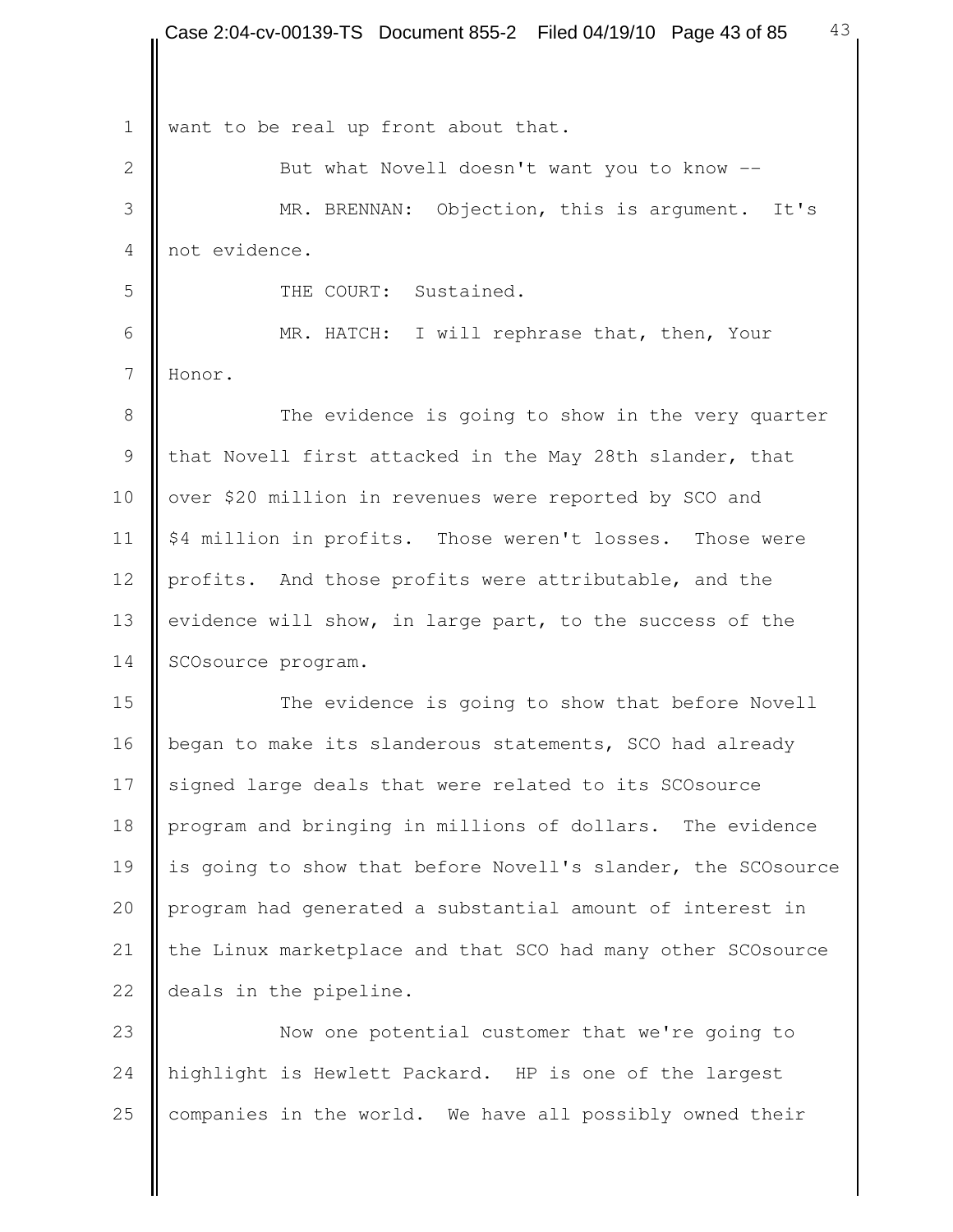Ш

| $\mathbf 1$   | computers and their printers. SCO was in the middle of         |
|---------------|----------------------------------------------------------------|
| $\mathbf{2}$  | negotiating with them a deal in the tens of millions of        |
| 3             | The evidence will show that when negotiations<br>dollars.      |
| 4             | broke down, it broke down because of Novell's slander,         |
| 5             | because Novell was claiming the ownership of the copyrights.   |
| 6             | Needless to say, Hewlett Packard wasn't going to spend         |
| 7             | millions of dollars on licenses from SCO if those copyright    |
| $8\,$         | issues were still being disputed. That's just one deal.        |
| $\mathcal{G}$ | THE COURT: Mr. Hatch, you have three minutes                   |
| 10            | left.                                                          |
| 11            | MR. HATCH: SCO will ask you to make an award that              |
| 12            | will just make them whole, and that's fair. To assist you      |
| 13            | in understanding and quantifying the damages to SCO, we'll     |
| 14            | present evidence through experts that these damages were       |
| 15            | conservatively calculated. You are going to hear from Dr.      |
| 16            | Gary Pisano, who is a professor at the Harvard Business        |
| 17            | School. Dr. Pisano, he is going to show in the total           |
| 18            | marketplace -- and you heard Mr. Singer talk about this,       |
| 19            | that the total possible marketplace, based on his research     |
| 20            | and looking at other independent researchers and using         |
| 21            | conservative estimates, that if you add the very likely and    |
| 22            | somewhat likely, almost 45 percent of the marketplace would    |
| 23            | have been likely purchasers of SCOsource products.<br>Now he's |
| 24            | going to say that even though that Novell may argue that SCO   |
| 25            | was not liked, was hated, that there were other reasons.<br>He |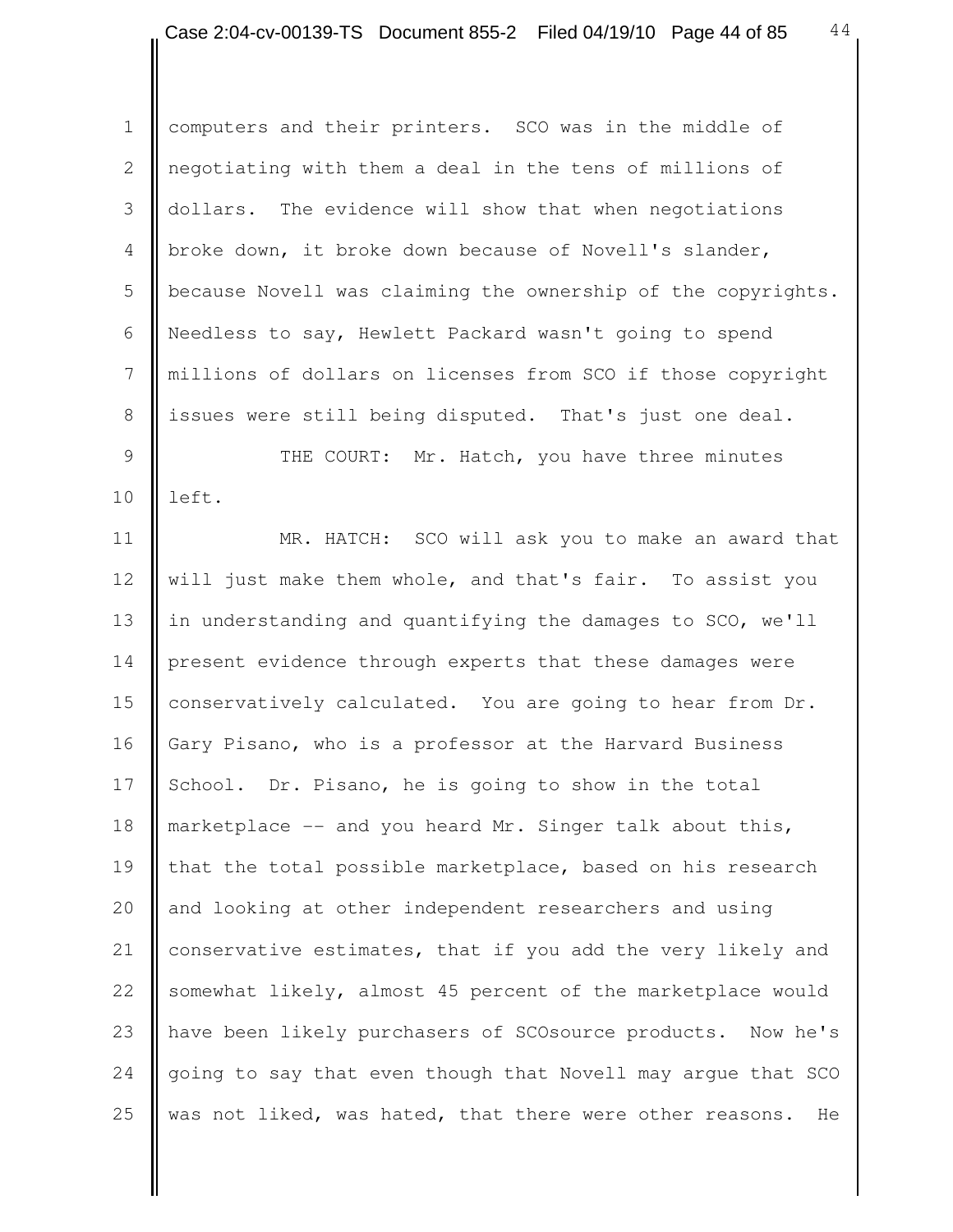1 said he took all of those things into account and they still 2 | would have had success in the marketplace.

 3 You are also going to hear from Dr. Christine 4 Botosan, a professor of accounting at the University of 5 Utah. Dr. Botosan, who has a Ph.D, conducted her own 6 | analysis and was able to calculate damages to  $SCO$ . She will 7 | be here to show you exactly how the damages were calculated 8 and how much they are. Importantly, Dr. Botosan was able to 9 compare her work with that of Dr. Pisano, and their 10 | calculations led to similar results.

11 **Dr.** Botosan is an accounting professor and she 12 | teaches her students, when dealing with financial statements 13 and financial matters, that you should be conservative. You 14 shouldn't exaggerate. That's exactly what she did here. In 15 every instance, Dr. Botosan used numbers, forecasts and 16 assumptions that were conservative and reasonable. And that 17 even though the damages asked for here will be large, they 18 will be fair. And the evidence will show that in doing so, 19 SCO was affording Novell what Novell did not afford SCO. 20 Thank you. 21 | THE COURT: Thank you, Mr. Singer, Mr. Hatch.

22 | Ladies and gentlemen, we're going to take a brief 23  $\parallel$  recess here in the courtroom while defendants get the 24 opportunity to set up. If you would like to stand up and 25 Stretch your legs, please feel free to do so.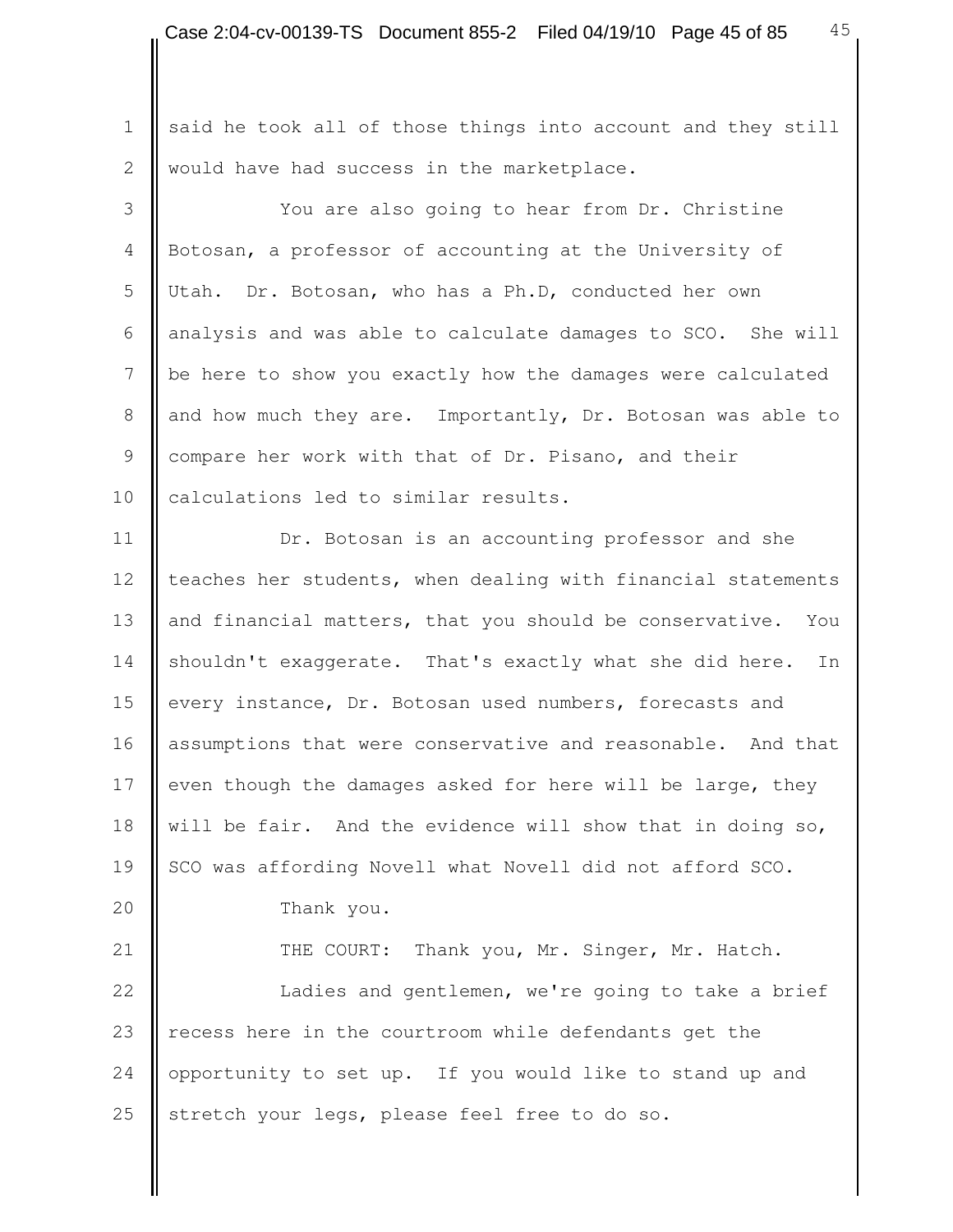1 | If we could please have the courtroom come back to 2 **le** order. 3 Mr. Brennan, go ahead, please. Thank you. 4 **H** MR. BRENNAN: Thank you, Your Honor. 5 May it please the Court, and ladies and gentlemen 6  $\parallel$  of the jury, let me reintroduce myself. My name is Sterling 7 Brennan. I practice law here in Salt Lake City. Yesterday 8 | I introduced my colleagues, Michael Jacobs and Eric Acker of 9 the law firm of Morrison and Foerster. Mr. Jacobs and Mr. 10 | Acker and I have been able to practice law together for many 11 | years, and we're grateful that we have the opportunity to 12 | represent Novell during the course of this trial. Also 13 | yesterday I introduced Mr. Dana Russell, who is Novell's 14 senior vice president and its chief financial officer. 15 | I do join Mr. Singer in expressing our 16 | appreciation for your willingness to serve. We're mindful 17 of the sacrifice that you make. On Novell's behalf, we'll 18 do our very best to be efficient and clear in presenting the 19 evidence. And we believe, and as we intend to show, the 20 evidence will establish that Novell has not slandered, as 21 | you've heard today, the claim of ownership to the UNIX 22 copyrights. In fact, Novell intends to show that no slander

23 could have occurred for a number of reasons.

24 **First of all, Novell believes that to this day it** 25 | owns the UNIX copyrights. In addition, Novell is entitled,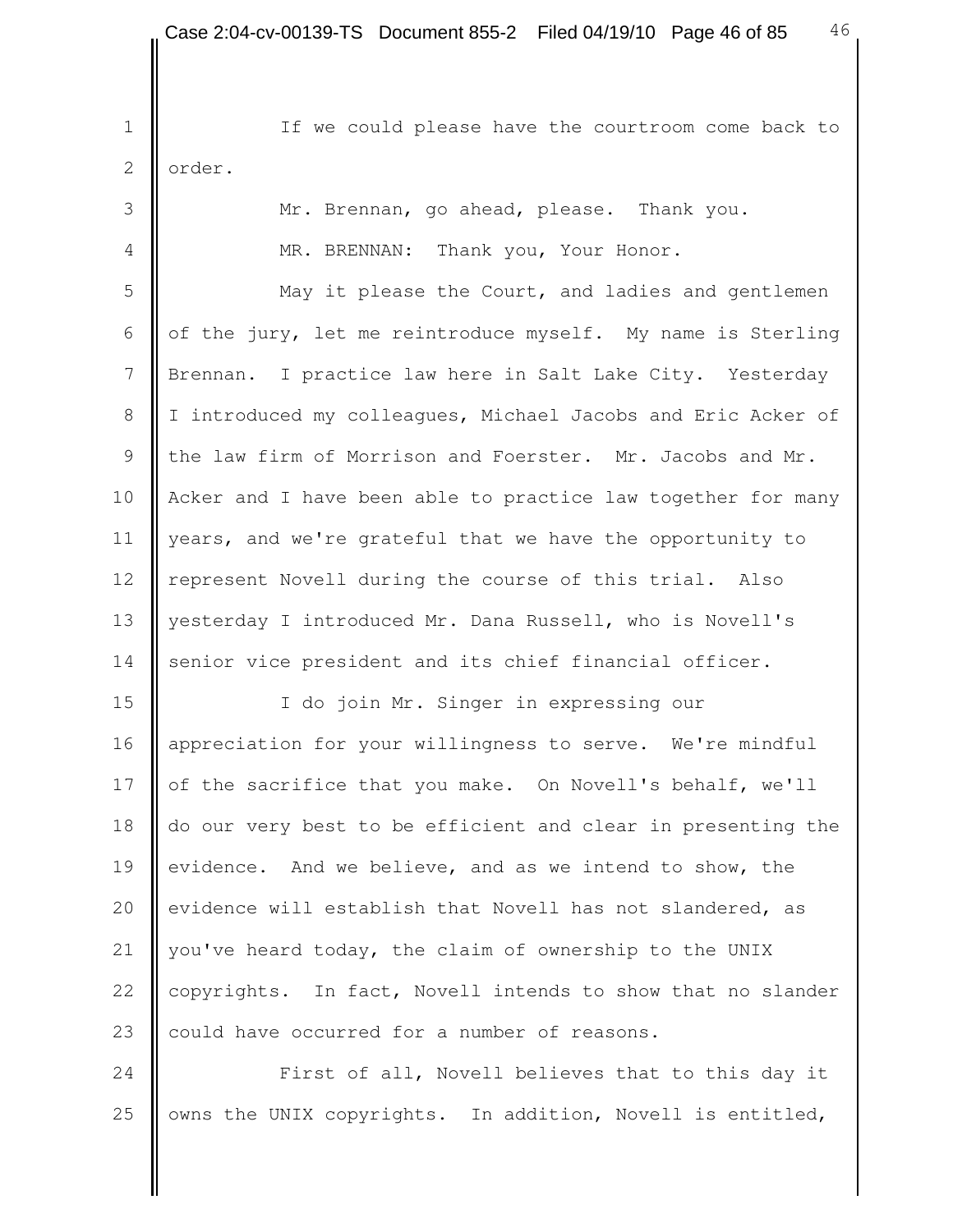47

1 as an exercise of its free speech, to comment on matters 2 that have been put into the public forum by  $SCO$ , and that 3 Novell was well within its rights to claim its ownership and 4 to challenge SCO to demonstrate that, in fact, it owned the 5 **copyrights.** 

6 || The addition, Novell's public statements that have 7 been identified for you today were in response to public 8 statements and threats that, in fact, SCO shared with 9  $\parallel$  others. And the evidence will show that what, in fact, SCO 10 did was sent letters -- some 1500 letters out to the world 11 | to those who were using this Linux software and open source, 12 free source of software, and what SCO was attempting to do 13 was to leverage on the users of the Linux open-source 14 software royalty payments, or license payments. And that by 15 putting that claim into the public domain, Novell then 16 | reserved the right, as an exercise of its free speech, to 17 | clarify and to state its position regarding ownership.

18 || Now I want to share with you just a little bit of 19 information about Novell. Some of you may be familiar with 20  $\parallel$  the entity. As the Court shared with you at the outset in 21 | terms of noncontested established facts, Novell is a company 22  $\parallel$  that has been in existence since about 1979. It was 23 incorporated and formed here in Utah -- at least the 24 business was operated in Utah since 1983. And Novell 25 || maintains to this day a large campus operation in Provo.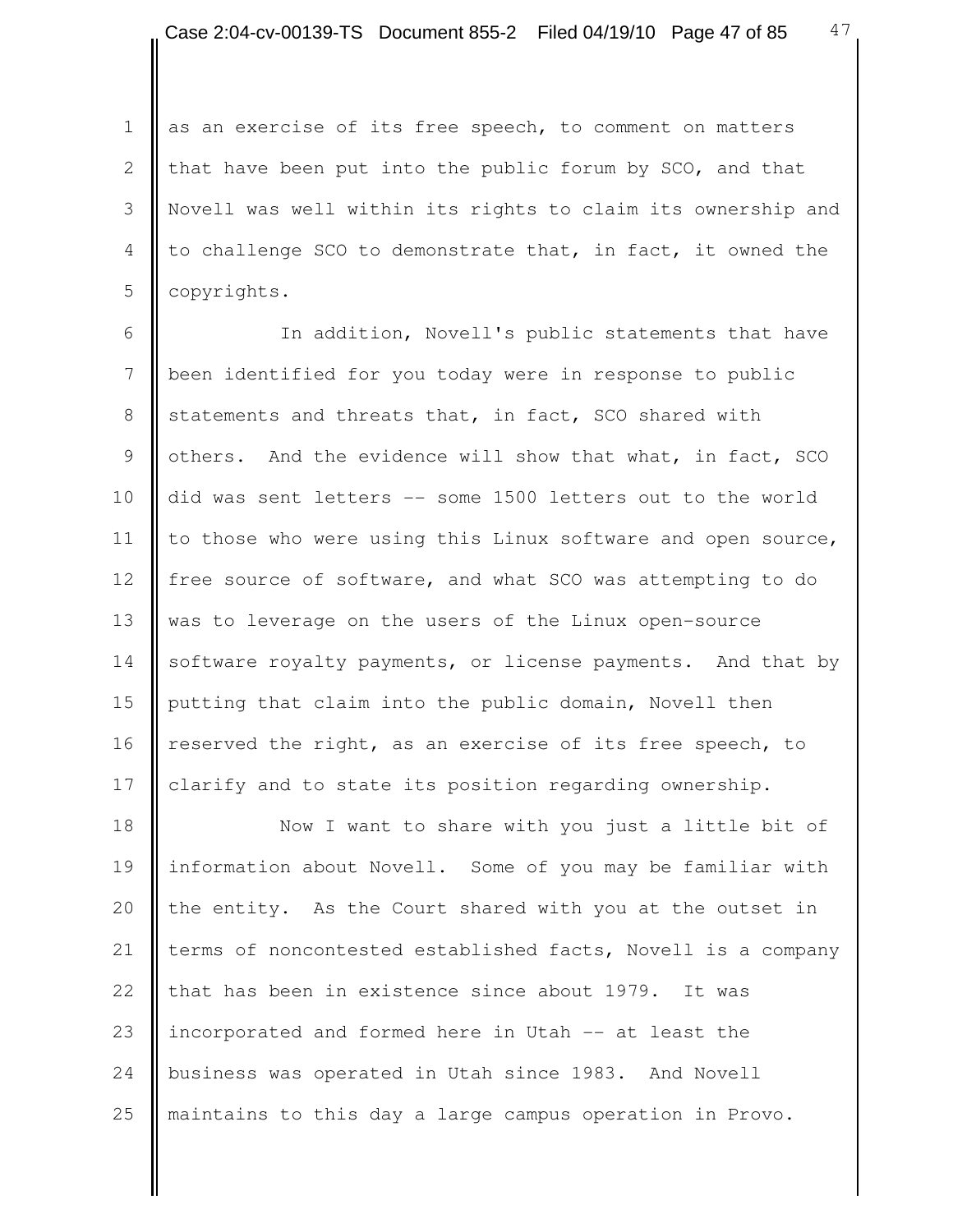1 || If we were to focus on the time period of 1995, 2 which is the period when Novell entered into the subject 3 agreement with Santa Cruz Operation, Novell had a number of 4 major projects and products that it offered. One was a 5 product called NetWare. It also offered a product called 6 WordPerfect. It also was the owner and offered UNIX. There 7 also was a flavor of UNIX called UnixWare, which was a joint 8 development between Novell and AT&T Labs.

9 | Now you've heard a little bit about SCO. That is 10 Shorthand version for what is sometimes an acronym. SCO 11 | takes it's name from a company that was formed in 1979 in 12 | California called the Santa Cruz Operation, Inc. The Santa 13 Cruz Operation, Inc. was a software company that, in 14 essence, also was dealing in UNIX based system softwares. 15 || And then it was in May of 2001 that a company called Caldera 16 acquired whatever rights, and we'll talk about what those 17 | rights were relating to UnixWare from Santa Cruz Operation. 18 Caldera changed its name to the SCO Group in August of 2002. 19 So the plaintiff in this case is this entity that we, in 20 Shorthand reference, call SCO, but its full title is SCO 21 Group, Inc.

**There have been a number of terms that have been**  $\parallel$  bandied about already in the trial. Since you're, 24 hopefully, going to be patient enough to be with us  $\parallel$  throughout the three weeks likely that we'll be together,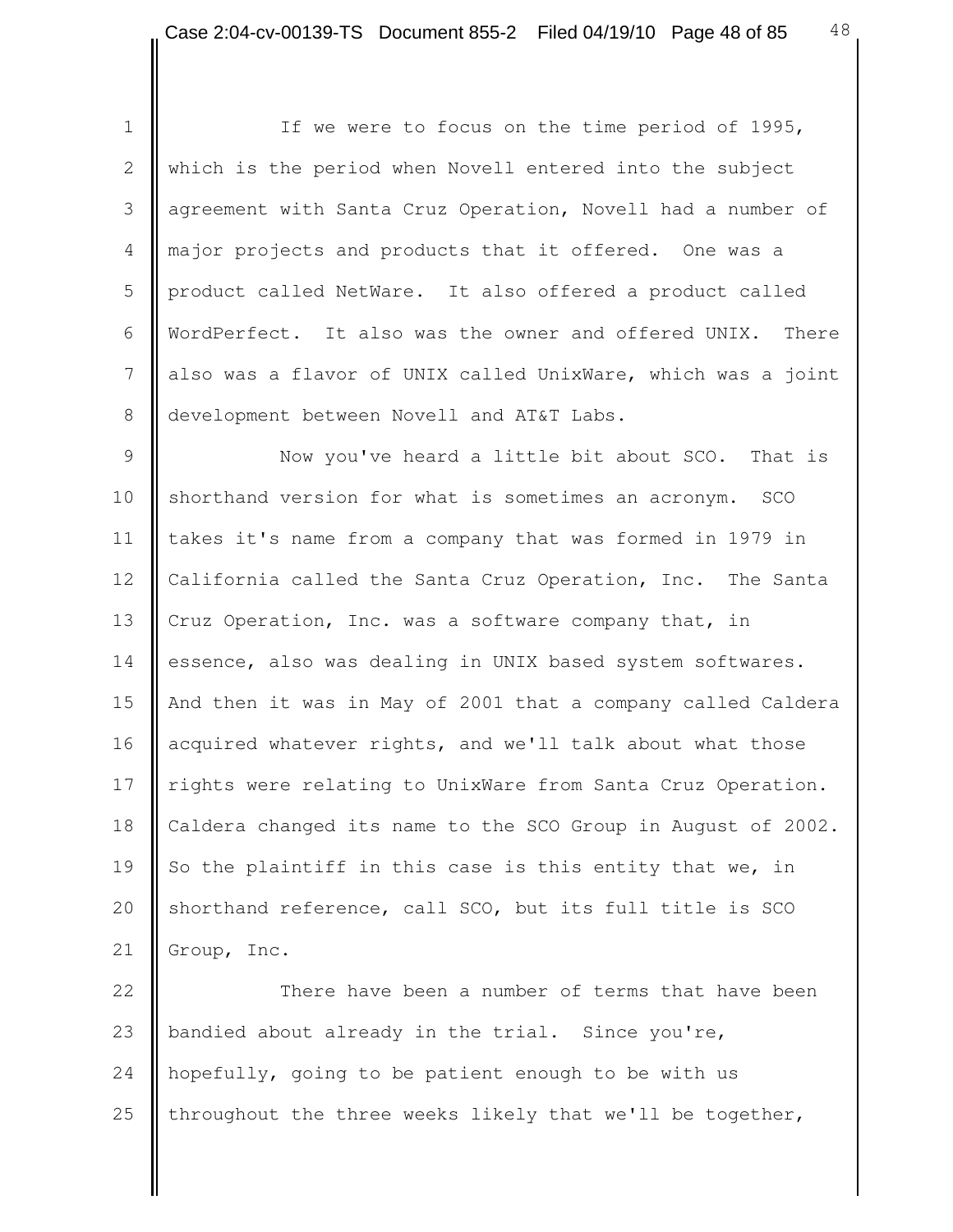1 | there will be a number of terms that are used. Mr. Singer 2 made reference to some of them today.

3 **At the end of the evidence, as the Court has**  4 already informed you, you will receive legal instructions, 5 the law that you are to apply. What I have to say here 6  $\parallel$  today, no more than that which my learned colleagues 7 | representing SCO suggested, is not evidence. Instead, it's 8 | our role to suggest what the evidence will be, and then 9 we'll present the evidence and you will be the judges of the 10  $\parallel$  facts.

11 | There are a couple of terms, however, that I think 12 might be helpful for this discussion today. One is 13 copyrights. Copyright, in simple terms, is a property right  $14$  this is given to the creator or author of an original 15 creative work. And so, as indicated, it could be a book. 16 It could be a play. In this case it can be a creation  $-$ 17 | the original creation of computer software.

18 **There is also a reference that you've heard to** 19 operating systems. Some of you will be familiar with 20 prominent operating systems. Microsoft Corporation offers 21 | one called Windows. And many, particularly consumer 22 computers, run off Microsoft Windows. Apple Corporation 23 also has an operating system, their variance. One is the 24 Mac system.

25 **One of the very first operating systems that was**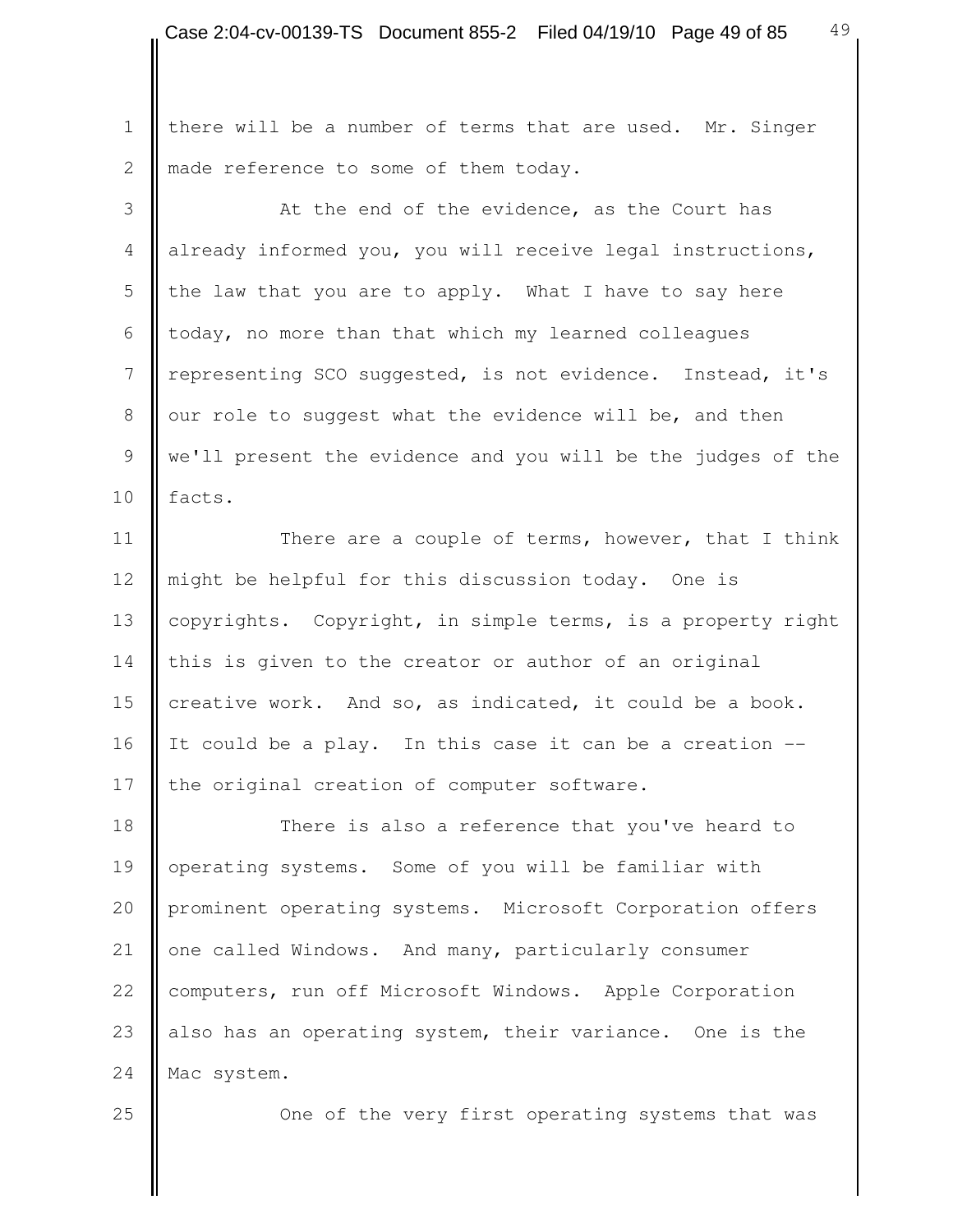1 developed is this operating system called UNIX, developed by 2 | AT&T, and that development began as early as 1969. UNIX 3 itself was a forerunner to what really led to the 4 development of the Internet in many ways.

5 | The operating system, in shorthand, is the 6 | interface between the user, typically the operator of the 7 computer, and the hardware, and it allows instruction to be 8 given, allocates computer resources. So virtually every 9 | computer operates off of an operating system.

10 || Now UNIX itself developed a variant of UNIX called 11 SVRX. You will hear that term. You'll see that term when 12 you look at the actual documents in the case. Let me help 13 | you understand what SVRX refers to.

14 In the UNIX terminology, the s refers to system. 15 The V is the Roman numeral V standing for five. The R is 16  $\parallel$  the release. And then the X is the variant for the version 17 of that release. Sometimes your software 1.1, 1.2. It's 18 that same sort of concept. So SVRX is a shorthand reference 19 to UNIX's system V release and then whatever the number 20 | release is.

21 | You are also going to hear about the term license 22 and royalties. Well, here's the simple concept behind a 23 license and a royalty. A license, essentially, is the right 24 that the owner of copyrighted software would grant to 25 Someone else to make some sort of use of it. The license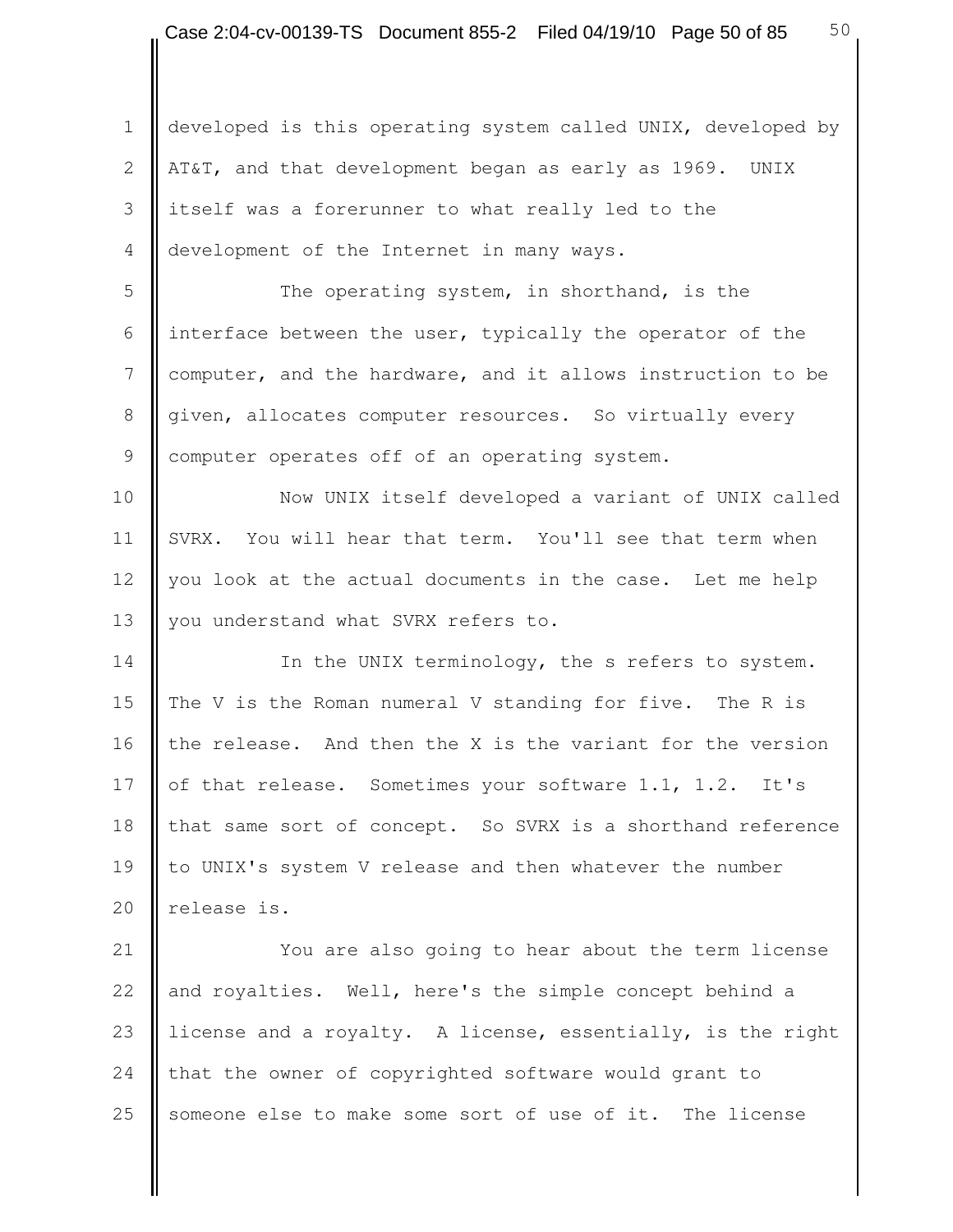1 itself would typically describe the scope of the use. It 2 also would likely, depending on what sort of arrangement 3 there is, would define the payment, if there is a payment 4 required, for the user to use that copyrighted software.

 5 Novell enters into many license agreements, as do 6  $\parallel$  other software companies. The license would set forth what 7 are the payment terms and, again, what the use terms are, 8 and would typically specify what version is included.

9 Now you will also hear the term NetWare. Netware 10 is a proprietary operating system that was developed by 11 Novell. It's a little different than some of the operating 12 systems that we've already made reference to in that NetWare 13 was and is intended to help networks of computers join 14 together to operate. Rather than perhaps a stand-alone 15 computer, networks are created joining devices. The NetWare 16 is a Novell product that helps those systems operate.

17 Now you've also heard the term and will throughout 18 the course of this trial something called UnixWare. 19 UnixWare is a joint development, initially between AT&T and 20 Novell, to develop a variant, what we call a flavor of UNIX, 21  $\parallel$  that was intended to help network systems operate as well.

22 | UnixWare itself was, as we'll see, transferred 23 later to Santa Cruz Operation and then was transferred to 24 the SCO Group. But not all of UnixWare, as we're going to 25 see, it was not a complete transfer of everything that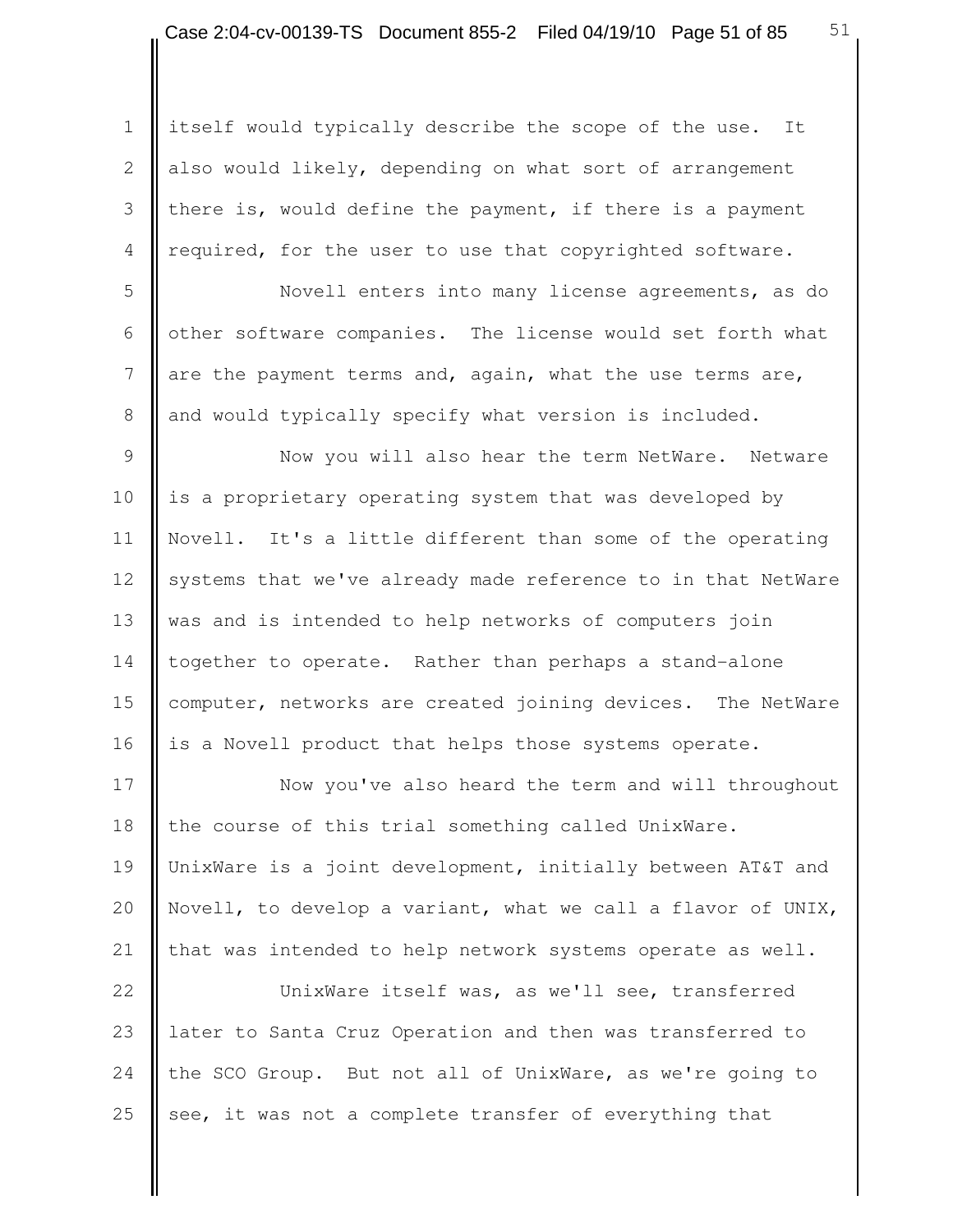1 **p**ertains to UNIX or UnixWare, but just parts.

2 | Now when companies decide to sell all or part of 3 their assets to another, there are a variety of mechanisms 4 that could be used. Sometimes companies will whole merger 5 where one company becomes in its entirety part of the other. 6 There are other situations where companies, just as 7 | individuals do, would intend to sell a part or a portion of 8 their assets. And the typical vehicle for that is an asset 9 purchase agreement. Rather than sell the entirety of the 10 business, one would sell a part. Sometimes those 11 agreements, depending on what is written in them, also 12 describe what liabilities might go with the assets. And the 13 document that defines what the rights and obligations and 14 duties of the parties are is typically the asset purchase 15 | agreement.

16 **Now** you've also heard reference to something 17 called SCOsource. That is a program that SCO Group, Inc., 18 the plaintiff in this case, undertook in 2003. And, as the 19 evidence will show you, in a complete 180-degree turnaround 20 from the business practices of the SCO Group before, which 21 || had been involved in helping Linux users, the SCO Group, in 22 | 2003, made this complete about-face and, as the evidence 23 will demonstrate, turned on Linux users and went out to them 24 and said, this Linux that you've been using and, in fact, 25 | products that we've been developing and help you use, we now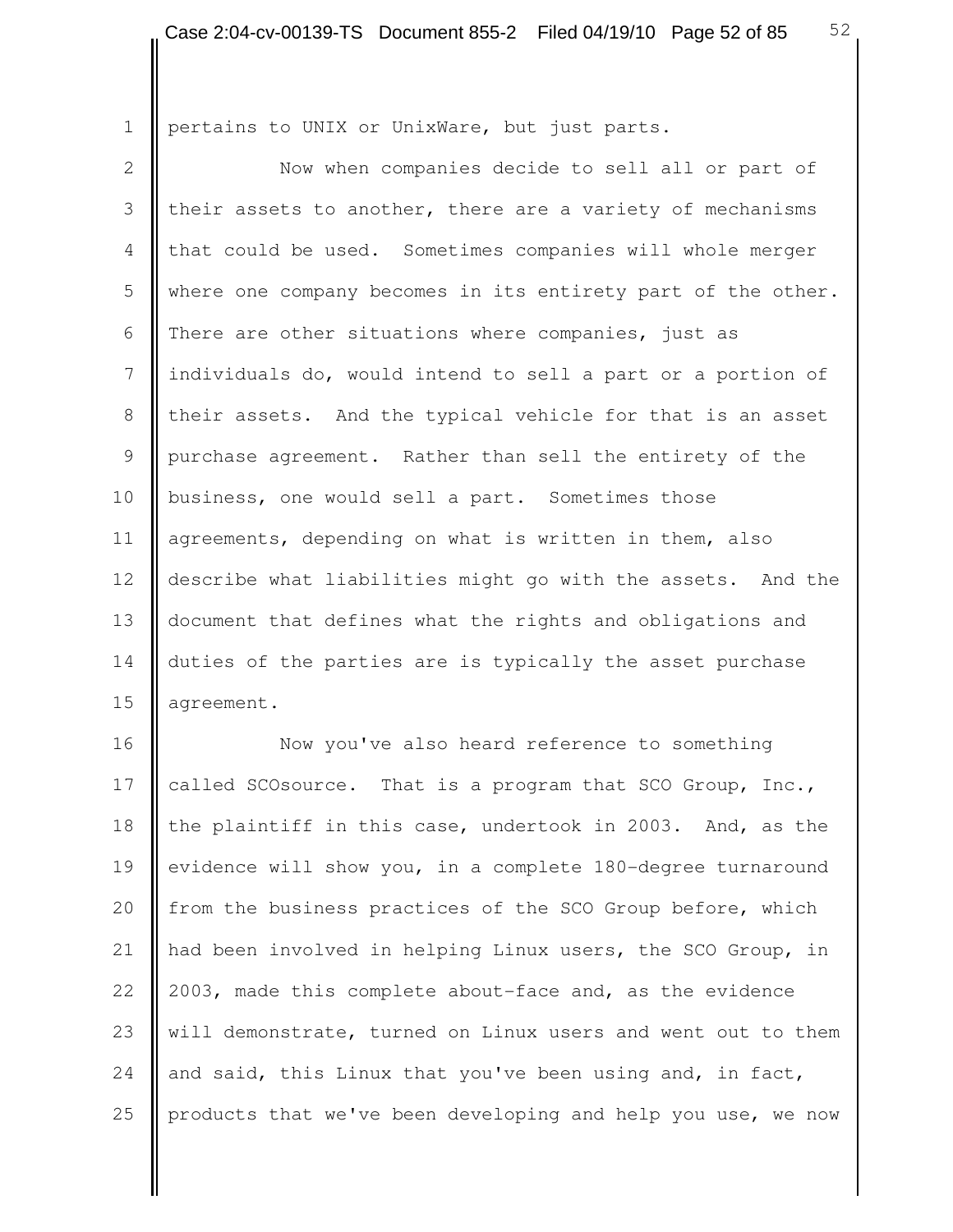1 | have determined infringe UNIX copyrights. So instead of 2 helping you, our customers, we're now going to come to you 3 and demand that you pay us or else we'll sue you for 4 | copyright infringement.

5 That is the large motivator for the lawsuit. 6 Contrary to what you've heard suggested to you today, the 7 | real change in the world was SCO Group, in 2003, completely 8 changing its business model and going after, as has not yet 9 | been established that they even had the right to do, going 10 after Linux users and trying to make a profit off of them.

11 | Now there will be a number of things that will be 12 the themes of this case. I want to suggest them to you, but 13 first I need to make this suggestion to you. Of necessity, 14 because the way the rules work, Novell goes second. The SCO 15 Group is the plaintiff, bearing the burden of proof, as the 16 Court has outlined, needs to go first. It will put on the 17 evidence it feels will demonstrate its case. Novell, on the 18 | other hand, must stand back patiently and wait for its turn. 19 I may have to bite my tongue hard for the first half of this 20 trial. But then we'll have a chance to put on our evidence, 21  $\parallel$  to tell our story, to demonstrate why Novell believes it has 22 not slandered SCO's title. We're going to have to ask you 23 to be patient and not to make any judgments until you've 24 | heard all the evidence and the story.

25 || This reminds me of a radio program that I used to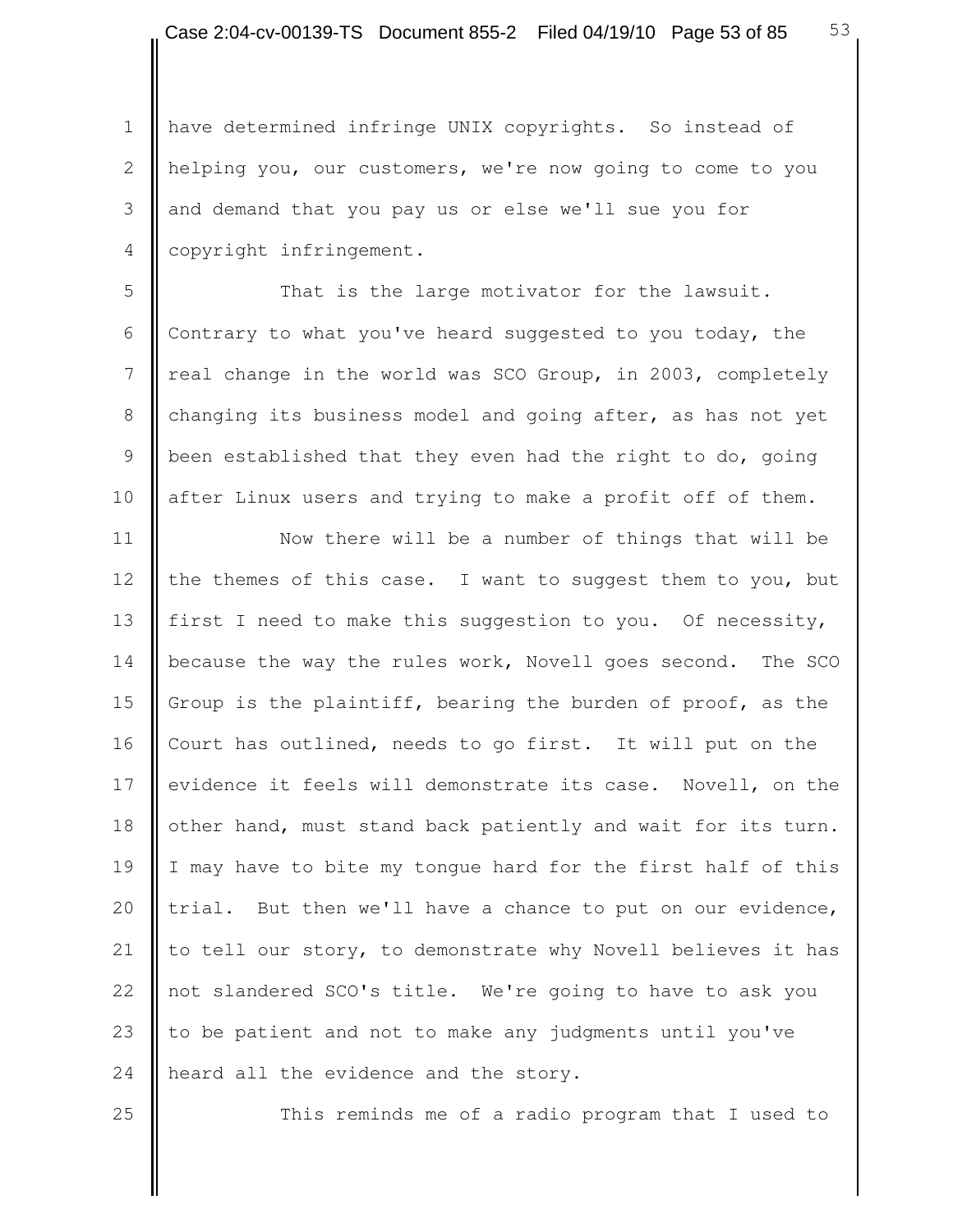1 enjoy. I wish it were still on the air. As I would drive 2  $\parallel$  to work up I-15, there was a radio commentator, Paul Harvey. 3 He had a famous daily program called the Rest of the Story. 4 The premise was something like this. Mr. Harvey, in a 5 unique voice -- I would embarrass myself if I tried to mimic 6 it, but in a unique way Mr. Harvey would tell the first 7 after half of a real life account, someone famous in history 8 || or an event. One would get the picture, listening to the 9 first half, that the outcome was going to be something in 10 particular. Then he would take a commercial break and come 11 | back and tell the rest of the story. The outcome was 12 | unanticipated and different than one thought.

13 Well, with that analogy in mind, I need to ask you  $14$  to wait until we can give you the rest of the story because 15 it will be, in our estimation, far different than you hear 16 perhaps in the first part.

17 Now the themes, again, in this case are three-fold 18 at least. One, as I've indicated, Novell has a free speech 19 || right. It has a constitutional right when there has been an 20  $\parallel$  issue that's been injected in the public forum to speak its 21 || mind and to state its position. Novell has done that, and 22 it can't be liable, we believe the evidence will show, for 23 speaking its mind.

24 Secondly, words really matter. I'm going to show 25 you in greater detail than you had a chance to see this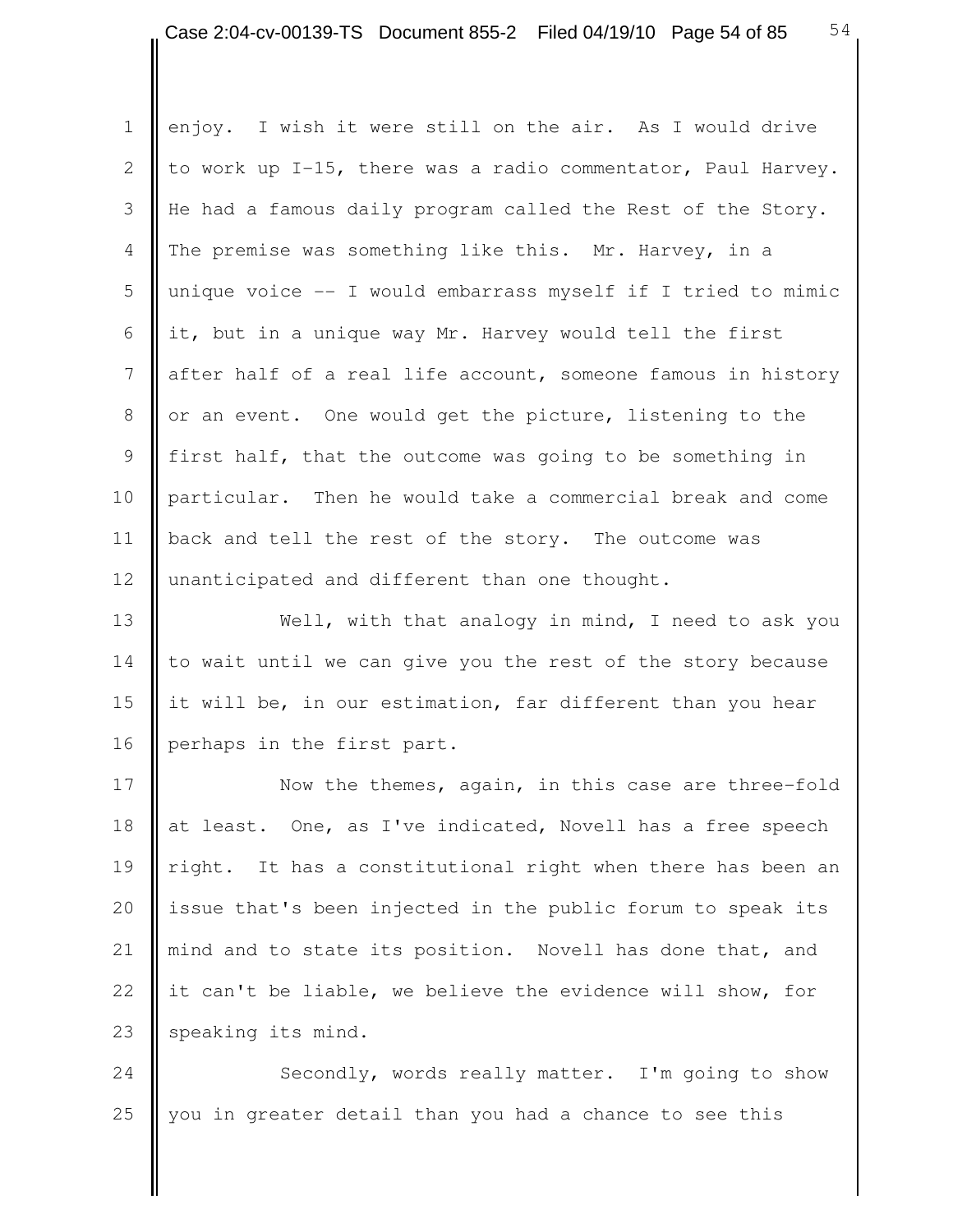1 | morning parts of this. This is the asset purchase agreement 2 **b**etween Novell and the Santa Cruz Operation that was entered 3 into in 1995. And there are some very important words in 4 **here.** The suggestion was made, oh, these were just lawyers 5 who wrote it. Lawyers did write it, on purpose. And both 6  $\parallel$  sides were represented by very capable, experienced lawyers. 7 And, in fact, most people, large companies, who do they turn 8 I to when the words matter? They do turn to their lawyers to 9 make sure that the words are written in a precise way. So 10 rather than just kind of gloss over the words, it's going to 11 be important today that we look at them and understand what 12 | really is happening.

13 **Now there has been another entity -- or product** 14 that's been referenced to, and that's Linux. Again, Linux 15  $\parallel$  is a little different than some other computer programs 16 because Linux is developed through what's called the 17 | open-source community. Rather than being private 18 individuals who are developing software for profit, there 19 are other software contributors who, in this collaborative 20 group sense, develop and take this software and improve it.

21 | A common example sometimes that you would have 22 seen perhaps is Wikipedia. Wikipedia is an online, 23 essentially, encyclopedia, and people are free to make their 24 contributions and add to it. Linux is very similar to that. 25  $\parallel$  So Linux is going to be an important focus of what we talk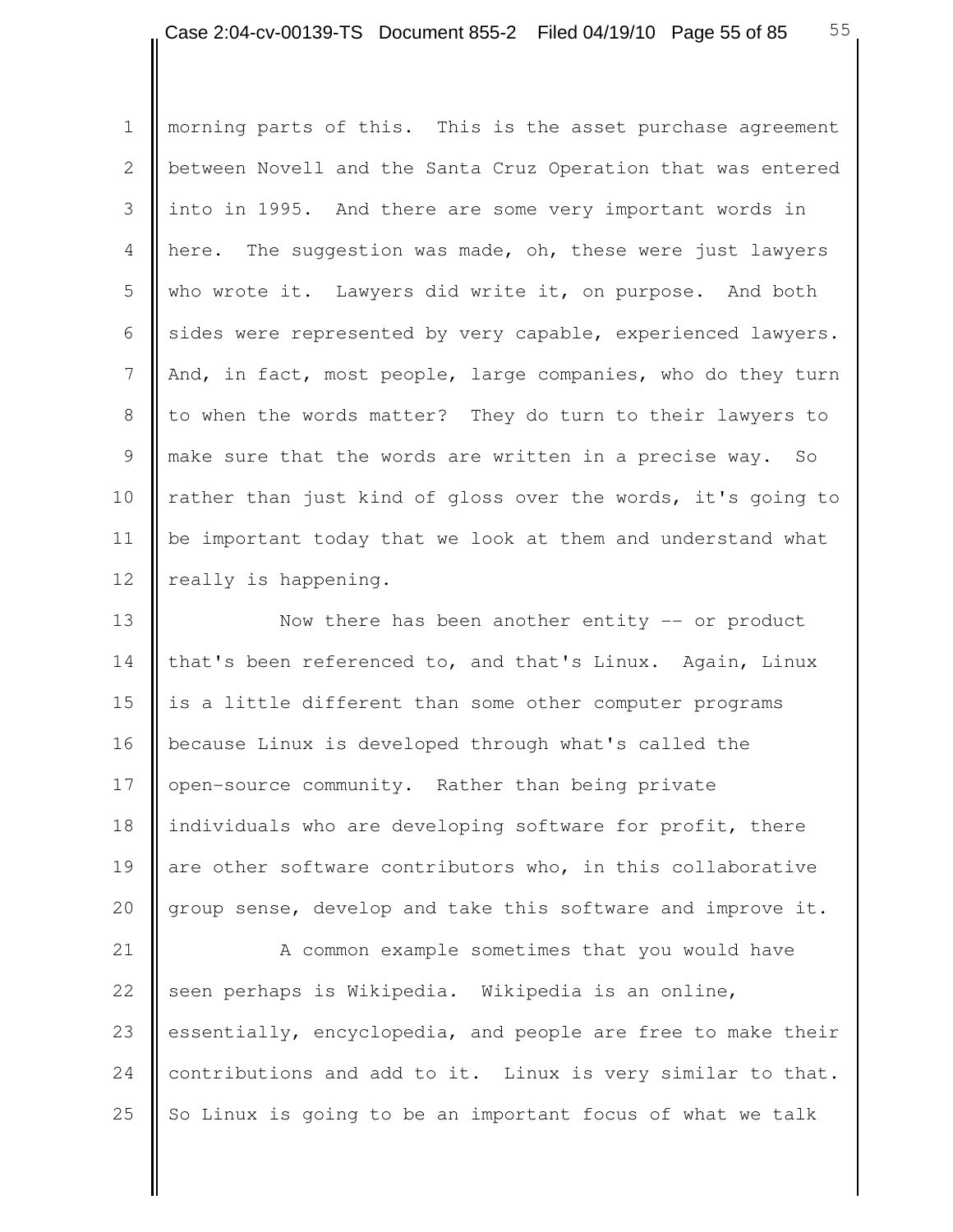1 | about here today and through the course of this trial. 2 | Mere's a quick overview. We mentioned that Novell 3 || acquired all of the rights  $-$  it's important that I 4 underscore that term all of the rights to UNIX from AT&T in 5 1993. As we'll show you, when Novell acquired all the 6  $\parallel$  rights to UNIX, it was not in an asset purchase agreement 7 where some of the assets were acquired. Instead, it was, 8 essentially, through a merger where all of the assets were 9 | placed inside Novell. That's in contrast to what you will 10  $\parallel$  see with the agreement that is at issue in this case between 11 | Novell and Santa Cruz Operation, entered into in 1995. 12 | The 1995 deal between Novell and Santa Cruz was a 13 selected asset purchase where only part of the assets were 14 acquired. The asset purchase agreement was drafted, signed 15 in September of 1995. The deal did not close, on purpose, 16 | for several months. We'll see there was a reason for that. 17 Both sides, after signing the agreement, were given nearly 18 three months to carefully review it before there was 19 actually a transfer. 20 | It's not a perfect analogy, but those of you who 21 | have been involved in the sale of a home, you sign an 22 agreement to buy a house, but there's an escrow period where

24  $\parallel$  no mistake, that what they did agree to buy is what they end 25  $\parallel$  up buying.

23 people get a chance to check it out to make sure there was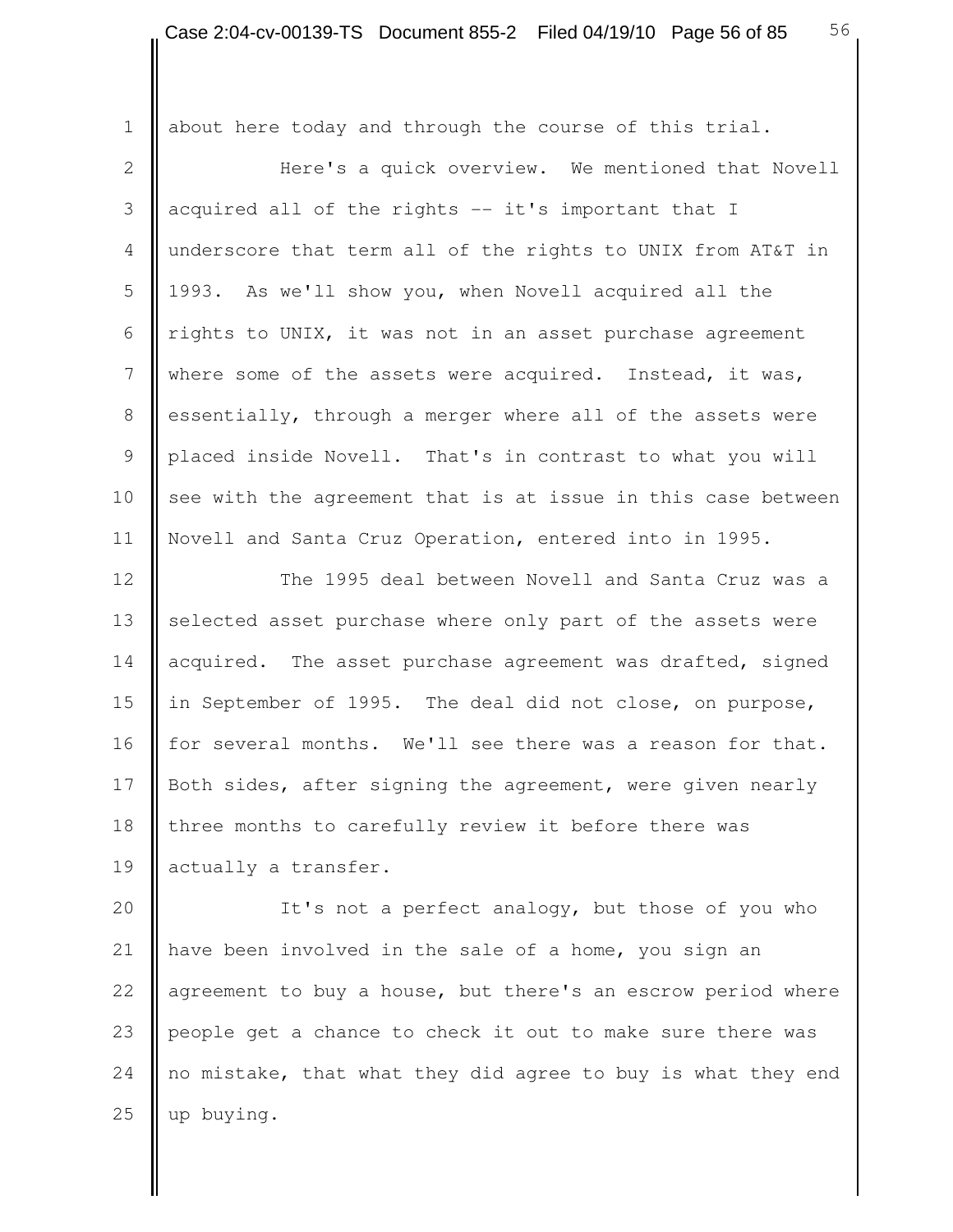Ш

| $\mathbf 1$    | The parties here, Novell and Santa Cruz Operation,          |
|----------------|-------------------------------------------------------------|
| 2              | took nearly three months to carefully scrutinize this word  |
| 3              | for word to make sure that the words were right, that they  |
| $\overline{4}$ | mattered, and they did. So the deal closed in December of   |
| 5              | 1995, and there was an amendment entered into on December   |
| 6              | 6th, 1995 to correct any errors. As we'll show you, nothing |
| 7              | was changed regarding the assets that were excluded from    |
| 8              | this transaction, including the UNIX assets.                |
| $\mathsf 9$    | Well, then for nearly six years things go along             |
| 10             | without significant challenge or difficulty. In May of      |
| 11             | 2001, as we've indicated, Caldera acquires whatever UNIX    |
| 12             | rights Santa Cruz Operation had. And then where things      |
| 13             | became tumultuous was in the second half of 2002 and the    |
| 14             | first half of 2003. The evidence will show these            |
| 15             | developments.                                               |
| 16             | SCO hired a new chief executive officer, an                 |
| 17             | individual by the name of Darl McBride. Mr. McBride came    |
| 18             | in, realized that Caldera, now renamed SCO -- or to be      |
| 19             | renamed SCO was not doing well. Mr. Hatch did indicate that |
| 20             | they did not have profits. They were a struggling business. |
| 21             | Mr. McBride, as you will hear, recognized that he           |
| 22             | had to try something radically different, and that is to    |
| 23             | turn on his previous customers. Instead of helping the      |
| 24             | Linux users and developing products that would help the     |
| 25             | open-source community, he decided we'll go out and extract  |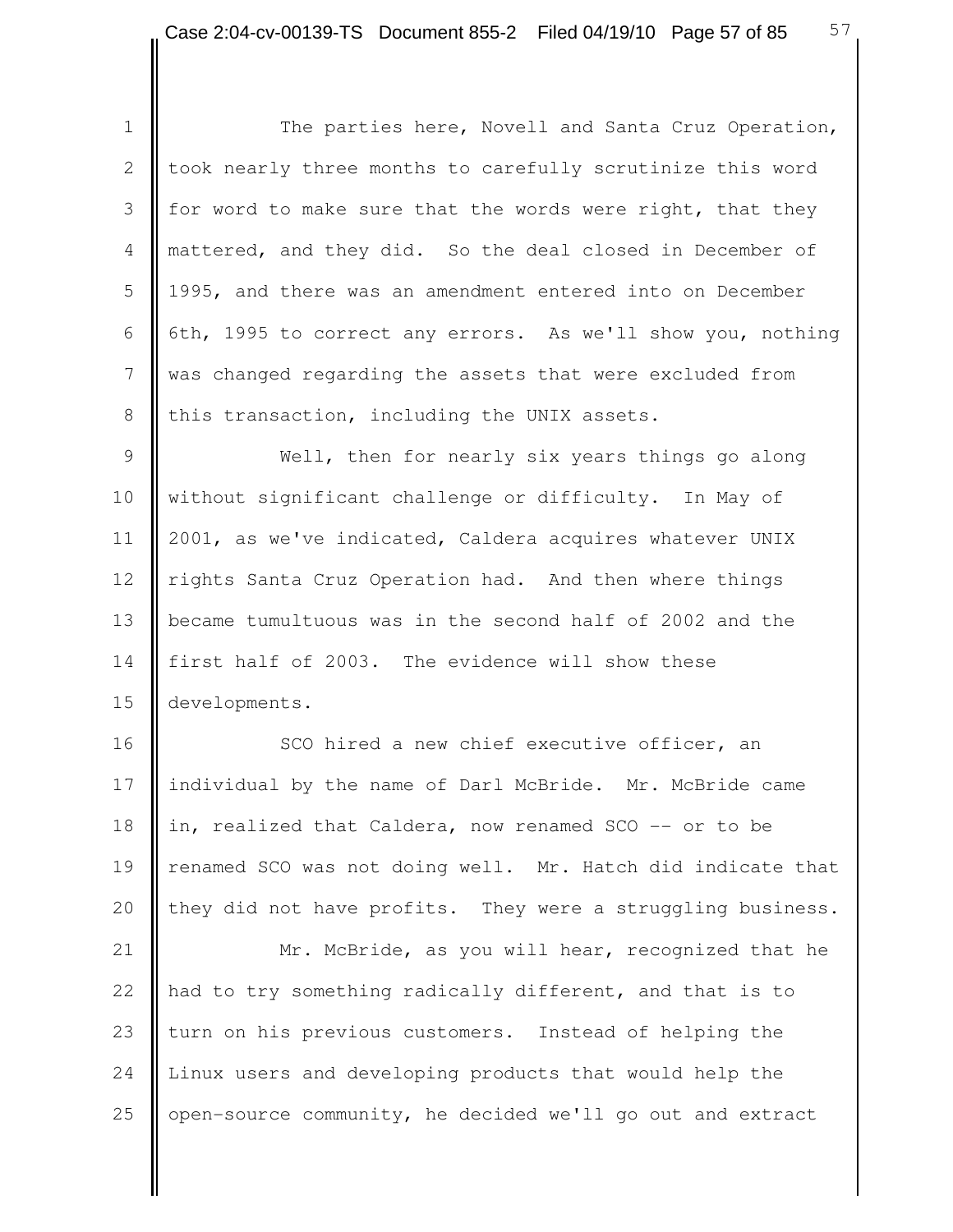1 license fees from these very people we've been trying to 2 help.

3 So it was in the early part of 2003, January of 4 2003, that Mr. McBride and SCO launched this SCOsource 5 license program where they sent all these threatening demand 6 letters to Linux users, you've been using Linux, we now 7 claim we own UNIX, and we think, although they've never had 8 proof, that Linux infringes UNIX, and so pay us an 9 | extravagant license fee. And those letters went out in May 10 **o**f 2003.

11 | Now I want to step back so we can clearly 12 understand what this asset purchase agreement means, what it 13 says and what it doesn't say. I told you that, in fact, 14 | AT&T had developed UNIX. I don't think there is any 15 challenge here. I don't think there is any contrary 16 evidence that AT&T was the original developer of UNIX.

17 To help and assist in that, Novell was, in some 18 ventures, a co-developer, but the UNIX software business 19 essentially had four components to it. They are 20 demonstrated on the screen in front of you. One was the 21 | copyrights to UNIX itself, the code that had been started 22 and prepared as early as 1969.

23 **There also was revenue that flowed from code that** 24 was developed. I told you about SVRX code. And what AT&T 25  $\parallel$  did is it was able to license two companies and users of its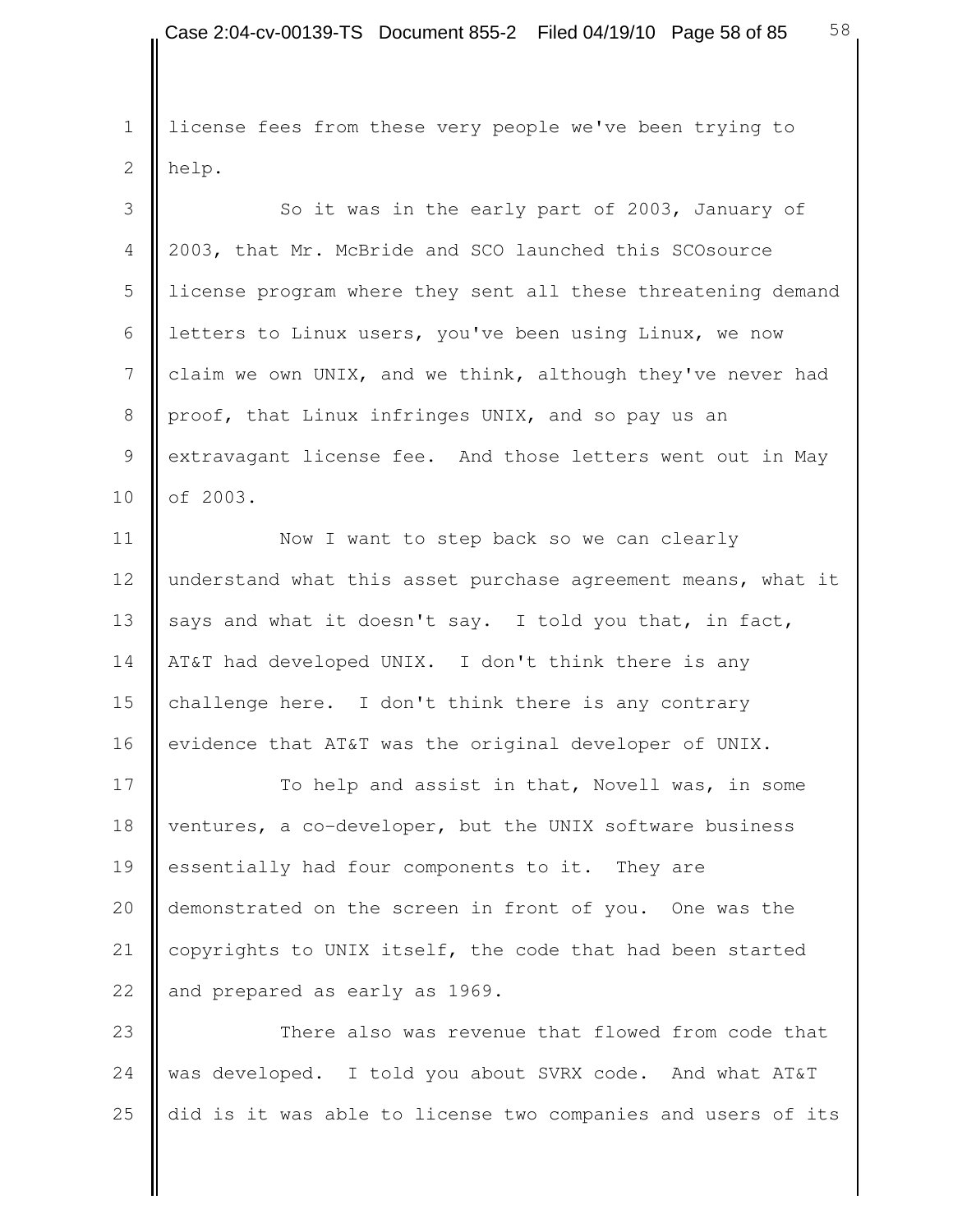1 UNIX code, and there were revenue streams that came to AT&T  $2 \parallel$  as a result.

3 There also were other things that the UNIX 4 business, under AT&T's umbrella, had, and those were future 5 development rights. AT&T continued to write new software, 6 develop new products. One of those, as we mentioned, is 7 UnixWare that was initially a co-venture between AT&T and 8 Novell, that then became a Novell product, and there were 9 | revenue rights that flowed from that.

10 Well, then what happened is Novell, in 1993, 11 acquired all of those UNIX rights from AT&T. And it wasn't 12 just a partial deal, but everything, all those rights were 13 sold to Novell for a hefty price, \$300 million. Novell did 14 not buy part of the business. It bought all of it, lock, 15  $\parallel$  stock and barrel, all of it.

16 Well, that was followed, then, by this graphic 17 that I think will help you understand that transaction. 18 || AT&T sells all of the UNIX related business to Novell. 19 There are no exclusions. There is not a schedule of assets 20 that aren't included. There is not an effort to parse what 21 went and what didn't. Everything went. And that was the 22 price in exchange for the \$300 million.

23 Now what happens? Two years later there is a 24 different deal that's entered into, the asset purchase 25 agreement. Novell had owned the entire UNIX business for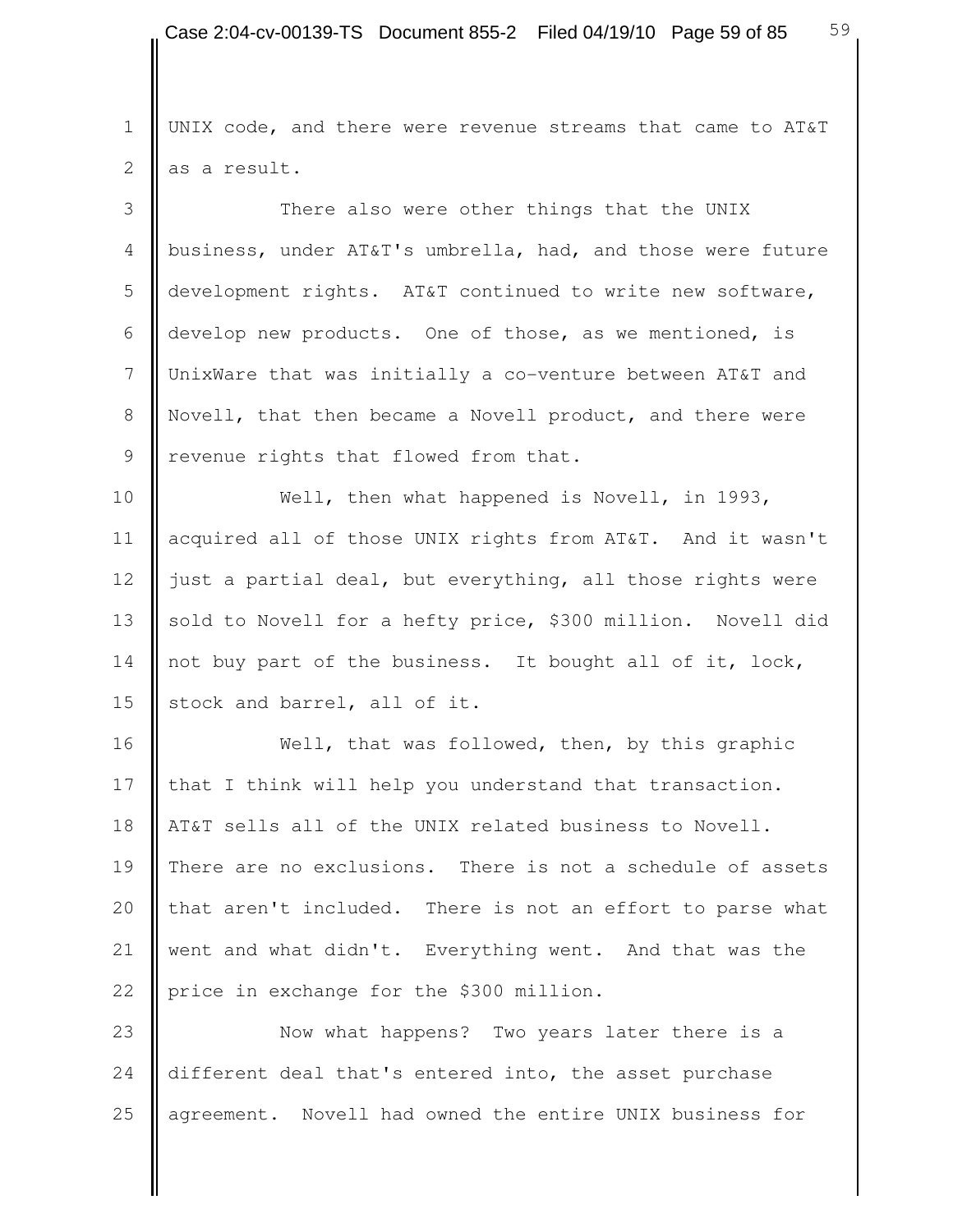1 about two years. Novell determined that in order to pursue 2 Some of its core products, NetWare being one of them, that 3 | it would undertake to see if it could sell, just as it had 4 purchased the entire UNIX business. So it went out in the 5 marketplace to see if there would be a potential buyer for 6 | all of UNIX business. Novell paid \$300 million for it. It 7 hoped to accomplish at least an equal sale price.

8 || One of the buyers that expressed an interest was 9 the Santa Cruz Operation, but there was a problem. 10 Initially the thought was that Novell would sell all of the 11 | business to Santa Cruz, but Santa Cruz didn't have enough 12 money. It did not have \$300 million. It was not as large, 13 as financially successful as Novell and others. It couldn't 14 afford to buy the whole business. So the deal had to 15  $\parallel$  change.

16 What initially was hoped for would be an entire 17 sale had to move to something that Santa Cruz could afford, 18 and that was a partial sale. So there were certain assets 19 that were required.

20 | This is a portion from the asset purchase 21 **| agreement.** Right at the very beginning, the asset purchase 22 agreement makes this statement, the boards of directors of 23 each seller  $-$ - the seller in this instance is Novell  $-$ - and 24 | buyer  $-$  it's Santa Cruz Operation  $-$  believe it's in the 25 **b**est interest of each company and their respective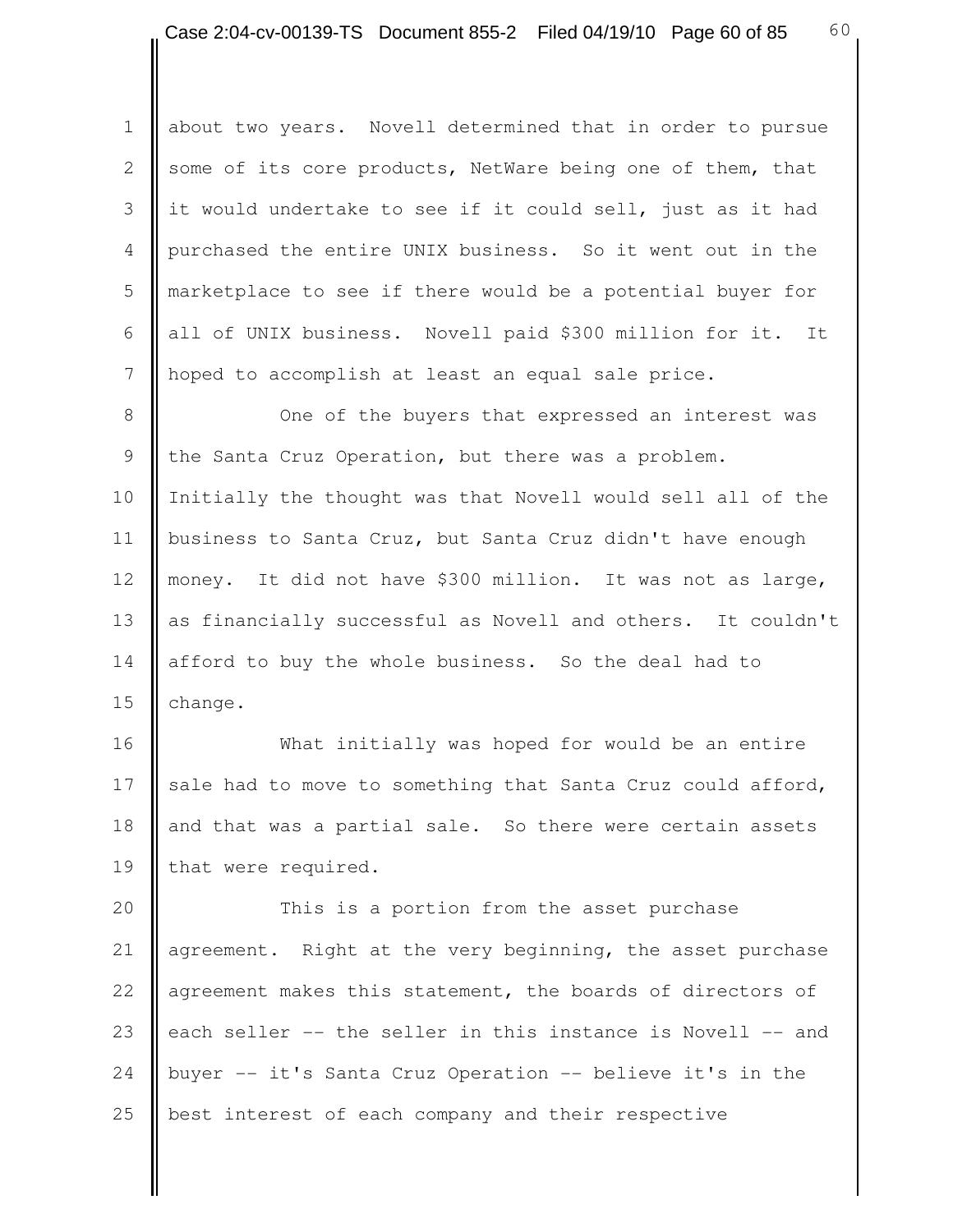1 | stockholders that buyer acquire -- and here's important 2 language, what is it that the buyer, Santa Cruz, acquired? 3 It doesn't say all of the assets. It doesn't say all of the 4 business. It says certain of the assets and assumes certain 5 | of the liabilities of the seller comprising the business.

6 | So what happened in this transaction was rather 7 I than sell all of the business, there were certain things 8 that were sold, certain things that were retained. What 9 Novell did sell to Santa Cruz Operation were the future 10 | development rights that related to UNIX and UnixWare and the 11 | revenues that would come from that, but Novell retained or 12 held back the UNIX copyright interest as well as the revenue 13 that came from that.

14 What SCO gave for the piece of the business that 15 it got was stock. How much was the stock worth? Well, you 16 heard a little bit of a confusing message from SCO's 17 lawyers, something about \$200 million. Well, no. What 18 Novell received was stock worth between about 39 million and 19  $\parallel$  \$73 million, depending on the day that you measure it.

20 **For example, if we were to look at the date that** 21 the agreement was signed, September 19th, 1995, SCO stock 22 was trading at that point for about 11 and a half dollars. 23 If you were to multiply that share price times the number of 24 shares, is roughly 17 percent of the shares, you would get 25  $\parallel$  to a number of about \$73 million. But the deal didn't close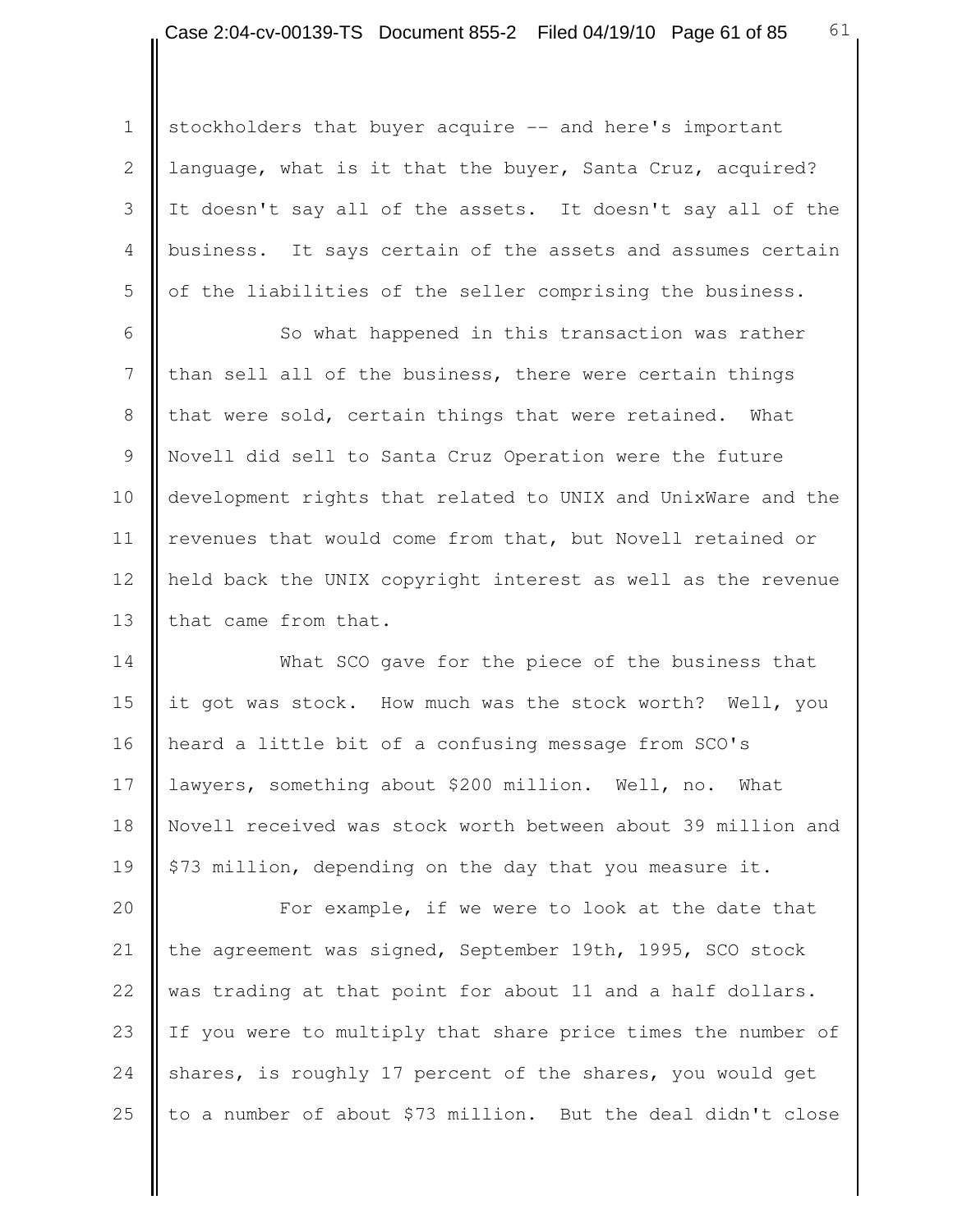1 | for 90 days, until December of 1995. You go to SCO's stock 2 price, it had dropped, precipitously, between September 1995 3 and December 1995. The Santa Cruz Operation stock at that 4 date was trading at about six and a half dollars. If you do 5 | the math there, it's about \$39 million worth of stock.

 6 Why then would SCO suggest to you that there was 7 Something like \$200 million in revenues? Because what SCO 8 wants to suggest to you is that somehow it paid Novell for 9 an asset that Novell retained. Novell did not sell the UNIX 10 copyrights and it retained the right to the royalties or 11 license agreements. That was something that we simply 12 didn't sell. So that was not consideration that was paid.

13 **That is made clear in the agreement itself.** This 14 is from the asset purchase agreement. You will have a 15 chance to see it. The agreement describes what is the 16 payment that Santa Cruz is going to make. It says, 17 interestingly, on the terms and subject to the conditions 18 set forth in this agreement, as full payment for the 19 transfer of the assets, and then it continues, SCO would 20 | transfer  $6,127,500$  shares. That is the purchase price. 21 That is the entire purchase price. Not \$200 million. 22 Whatever the value is of those six million shares is what 23  $\parallel$  SCO paid Novell for the limited assets that it acquired.

24 **Here's** how the deal was intended to work and this 25  $\parallel$  is how the deal does work when one reads the agreement.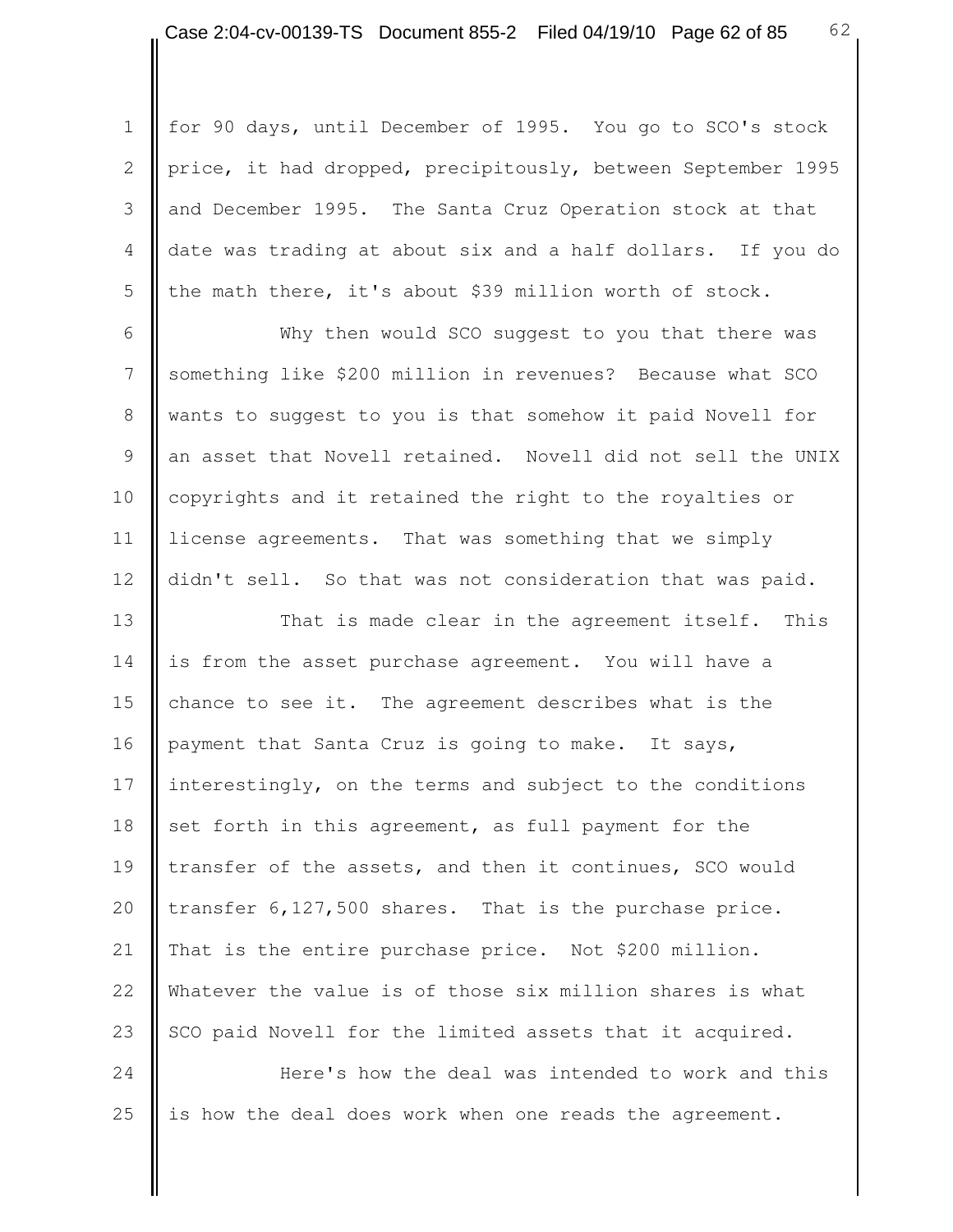1 | There are UNIX users out there and they pay license fees, 2 and they pay two sorts of fees. One for the SVRX license. 3 That was the early UNIX that was developed by AT&T, bought 4 | by Novell. Then there was in this new UnixWare that was 5 developed.

 6 Under the agreement, Santa Cruz Operation would 7 have entitlement to the license fees for new UnixWare 8 development. Novell would retain the license fees for the 9 | old, or the SVRX licenses. What Santa Cruz would do under 10 the agreement is, in essence, act as the collection entity.

11 | So what Santa Cruz, then later SCO, got was a 12 five-percent administrative fee for SVRX licenses. If we do 13 a simply mathematical example, if Novell was entitled to a 14 | \$100 a year license fee for SVRX licenses, under the 15  $\parallel$  agreement, as I'll show you the language in a minute, it was 16 entitled to all of that \$100. But SCO did the job to go out 17 and collect it. For doing that, it got \$5, or five percent.

18 || Now one of the things that you are going to hear 19 about through the course of this trial is who was doing 20 what. There was a suggestion that lawyers were just running 21 | around. Well, as I mentioned, lawyers were very involved in 22 this transaction. There were lawyers for both sides. On 23 the Novell side, there were in-house lawyers. One was an 24 individual by the name of David Bradford, who was Novell's 25 general counsel at the time, and he was given the task,

63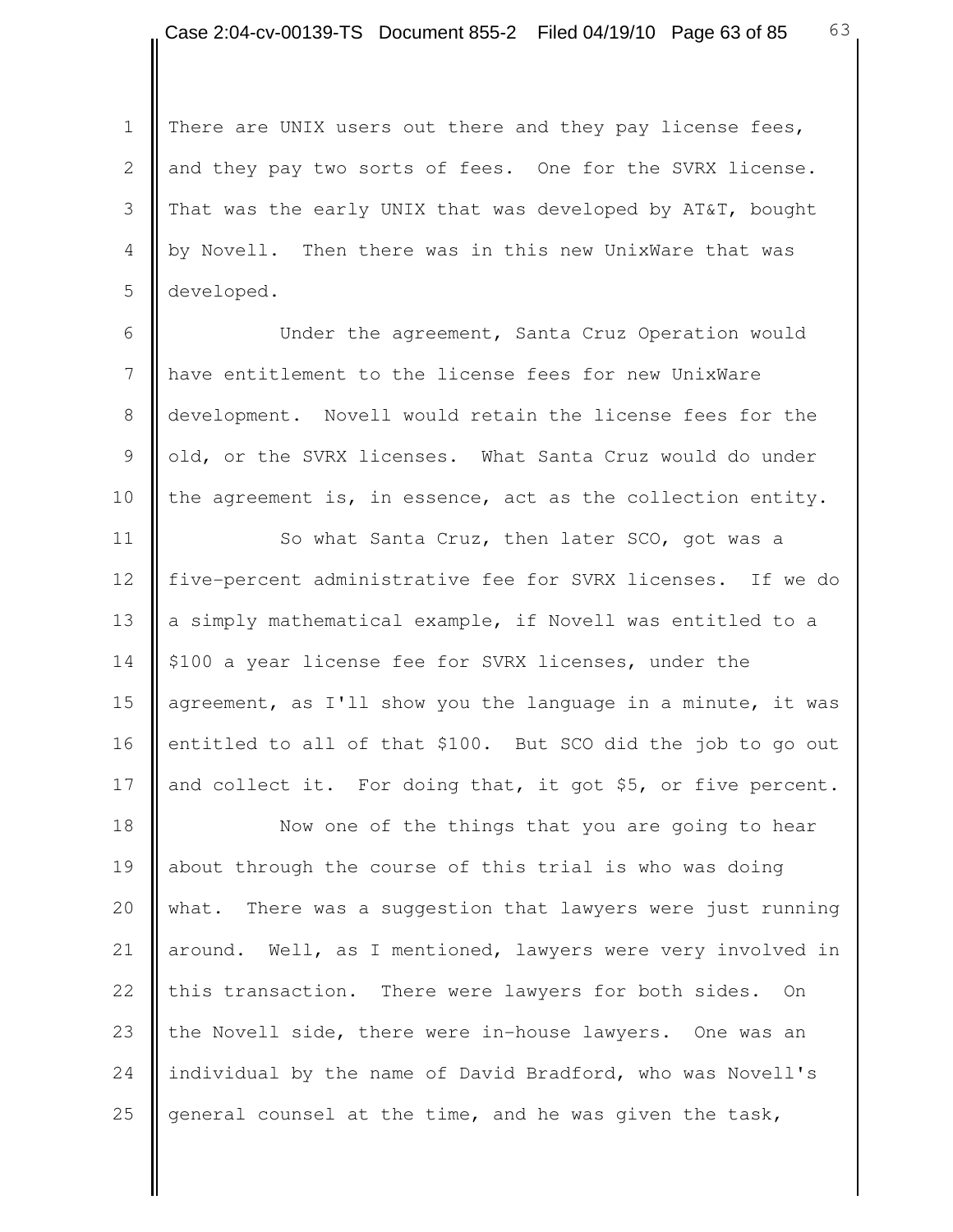1 | along with other senior business executives, to make sure 2 | that Novell's interests were protected.

 3 Novell hired an outside law firm, a very reputable 4 law firm based in the San Francisco Bay area by the name of 5 Wilson Sonsini. That is the short version. The name goes 6  $\parallel$  on longer. One of the partners at the Wilson Sonsini firm 7 was a partner by the name of Tor Braham. You are going to 8 have a chance to be meet Mr. Braham. He will come into 9 court. He was the primary draftsman and negotiator of this 10 agreement. He wrote it. He knows what its terms say. He 11 knows what he was asked to do by Novell. He knows what 12 | words were put in the agreement.

13 | In addition, you are going to hear testimony, 14 probably this afternoon, from some former Novell executives, 15 | high level executives. The realty is, however, they were so 16 | high level they did not become entrenched in the very 17 details of the agreement. Keep in mind that what Novell 18 | initially wanted was to sell the entire business. It didn't 19 find a buyer in Santa Cruz that could pay for it all, so the 20 deal changed. Now we have to sell some of the assets. If 21  $\parallel$  we're not going to sell all of them, we're not going to get 22 full price, let's make sure we don't give everything away. 23 Let's reserve what we need to. Mr. Braham will explain to 24 you that he was tasked with protecting Novell's interest in 25  $\parallel$  a more complicated transaction because it wasn't the entire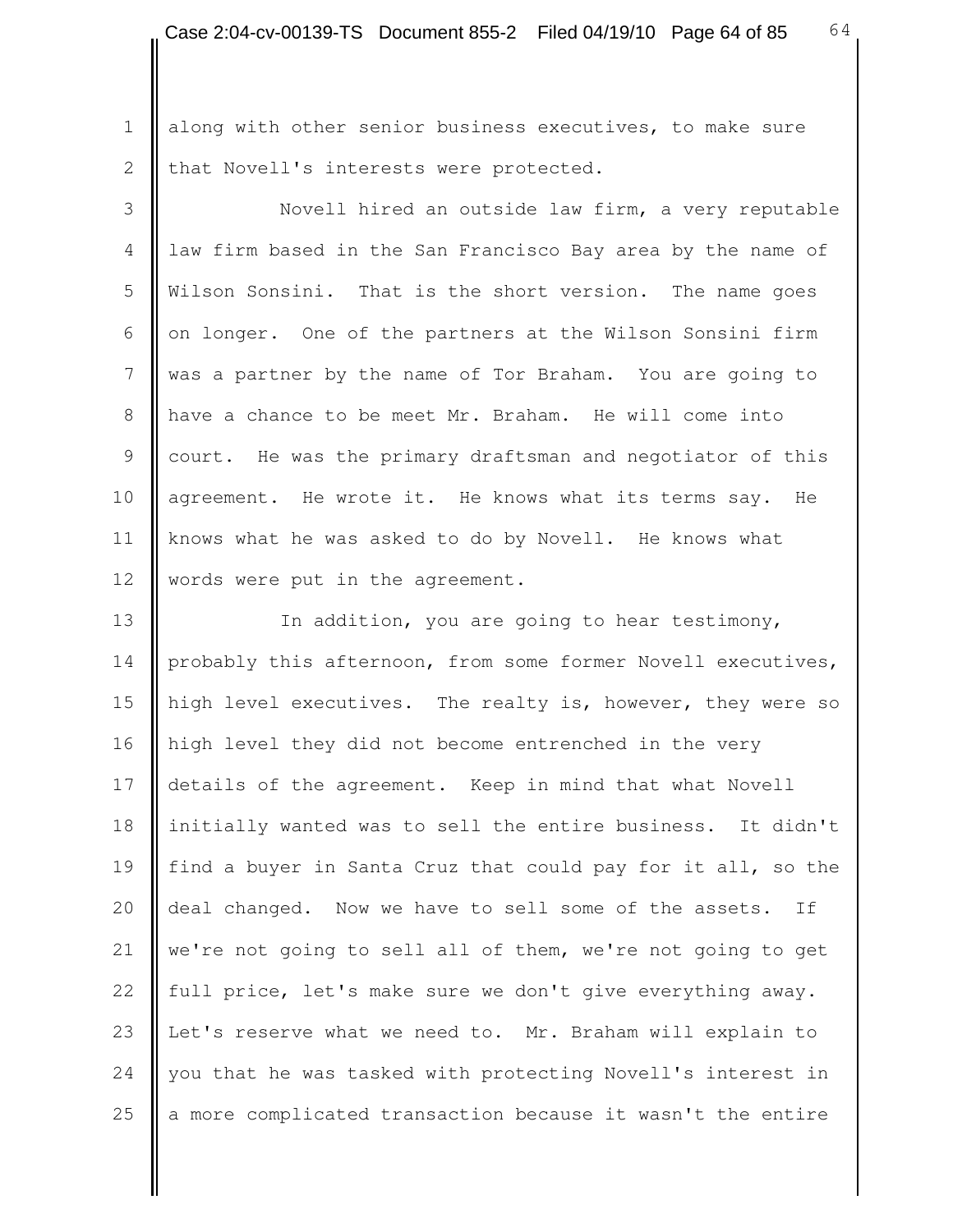1 sale of this. It was only a part of it. 2 || Mr. Braham will also indicate that to protect 3 Novell's interest, there were specific provisions put into 4 the agreement to exclude certain assets from transferring. 5 What was excluded? Among other things, the UNIX copyrights 6 | that is the very subject of this litigation. Also, it was 7 made clear in the agreement that the royalties that were 8 attached to these SVRX licenses remained Novell product and 9 || that it had control over it. 10 So let's look at the asset purchase agreement 11 itself, in part, if we might. If you were to have this book 12 in you hands  $-$  you will have a chance to look at all of 13 this  $-$  and you were to open it up, you would find right at 14 the front what is called an index of schedules. It's a 15 little bit like a table of contents. It tells the reader 16 what the parts are. What is this agreement comprised of? 17 Well, there are five schedules. One is the 18 assets. This is the part of the document that lists what is 19 it that Novell is selling. There was another part, the 20 excluded assets. What is it that Novell is not selling. So 21 if anyone, including the jury, wanted to look and find out 22 what is it that Novell sold and what is it that it didn't, 23  $\parallel$  one would quickly turn to schedule 1.1, the list of assets. 24 If one wanted to find out what was not being sold, one would 25 turn to schedule  $1.1(b)$ , the excluded assets.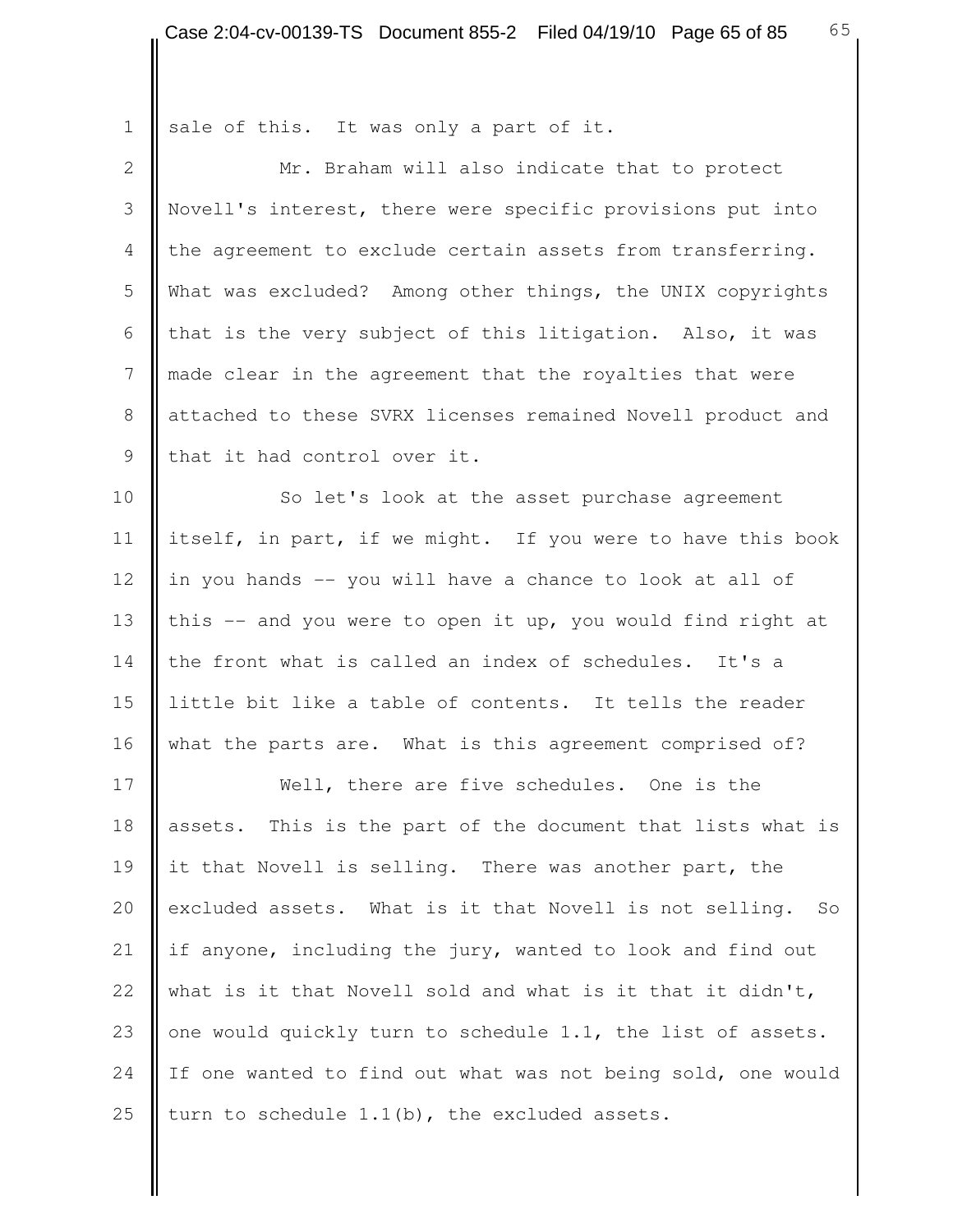1 So of necessity, to resolve the issues in this 2 case, one would need to look at the actual language of the 3 agreement. That was brushed over a little quickly for you. 4 | I'm not going to make that same mistake. I told you what 5 I the agreement itself says. Let's take a bit of a more 6 detailed look.

 7 In the recitals, that's the very first substantive 8 page of the agreement, it describes what is this deal all 9 about. We're going to recite what the foundation is for 10 this agreement. It says, seller -- that's Novell -- is 11 engaged in the business of developing a line of software 12 products currently known as UNIX and UnixWare. Now that's 13 not everything that Novell did. Keep in mind, in 1995 14 Novell has a whole sweep of products, WordPerfect, NetWare, 15 | GroupWise, a whole other sort and collection of products. 16 But in terms of UNIX and UnixWare, there is reference to the 17 sale of binary and source code licenses to various versions 18 | of UNIX, which was the AT&T developed product, UnixWare, 19 which is the follow on or the new flavor that was developed 20 **b**etween Novell and AT&T, both of which Novell acquired 21 | outright from AT&T, and the support for those products. 22  $\parallel$  That's the business that's referenced.

23 **Now the question is did Santa Cruz Operation, and** 24 now SCO Group, did it buy all of this described business, 25  $\parallel$  because that's the claim. The claim that SCO Group is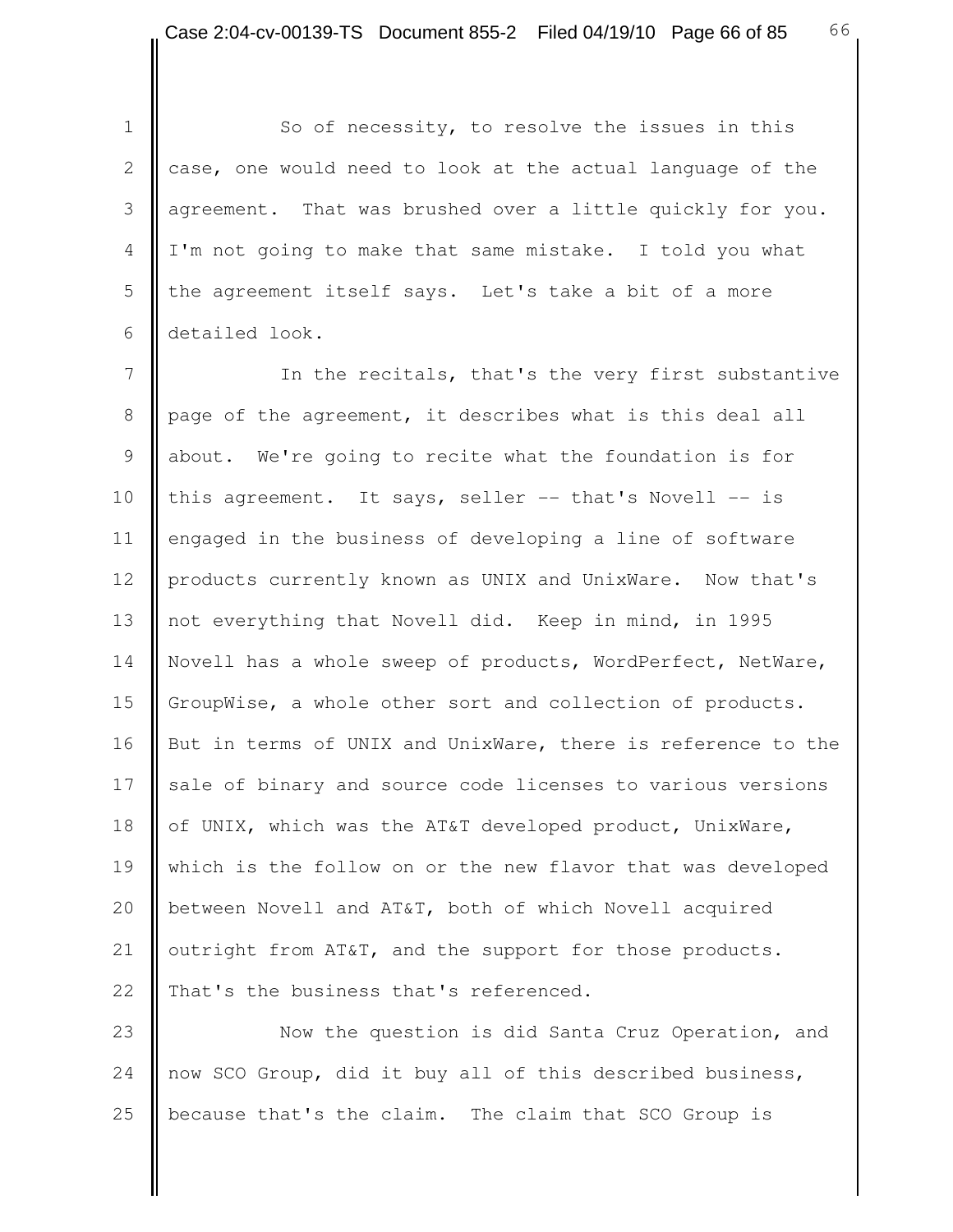1 || making is it bought all of the described business. The 2 agreement answered the question for us. In fact, part B, 3 I the boards of directors of each seller and buyer. That's 4 important. Who approved this deal.

 5 I think the first witness that's going to be 6 called today is Mr. Frankenberg, who was the former chief 7 executive officer of Novell and the chairman of the board of 8 directors. The board of the directors is the one that made 9 Ithe decision. And I invite you, during the course of this 10 trial, to listen very carefully to and look at what the 11 | boards of directors of Novell and Santa Cruz thought this 12 deal was about because they are the ones who made the 13 decision to do the deal. And it says right here that the 14 board of directors for both companies, and the language 15 continues, believe it's in the best interest of each company 16  $\parallel$  and their respective shareholders -- excuse me, 17 Stockholders  $-$  I showed you this before  $-$ - that buyer 18 acquire certain assets.

19 The exchange is in part C, what is going to be the 20 deal point in terms of compensation? Well, Novell gets 21 these shares.

22 **The agreement continues because it tells us what** 23 is being bought and what is not. Section (a), what are the 24 assets? Now, again, on the terms and subject to the 25 conditions set forth in this agreement. This is why this is

67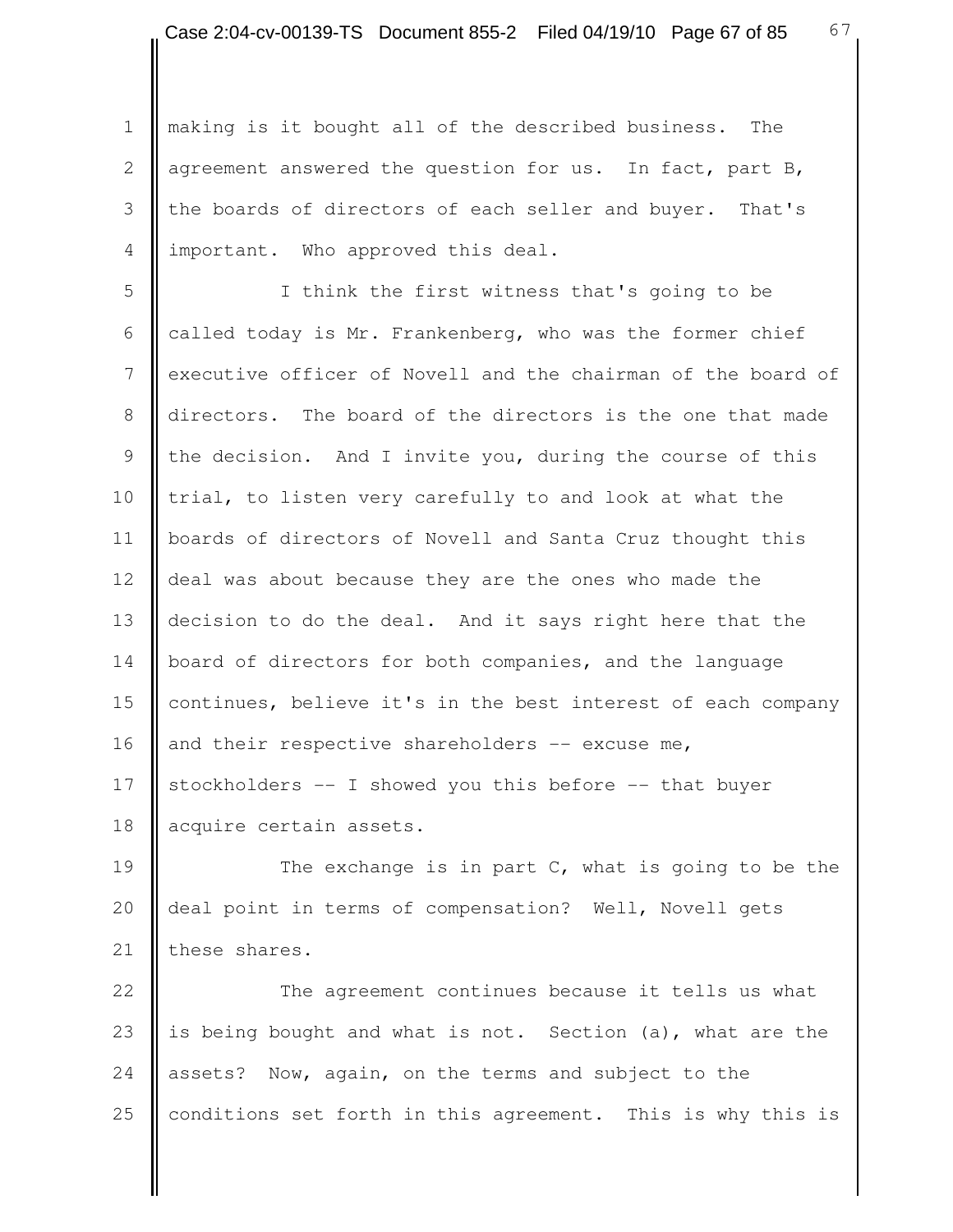1 so important.

2 What you are going to likely hear are statements 3 being made by people who say this is what we thought the 4 deal was going to be. Executives who thought, well, this is 5 what we wanted to do, but that wasn't the deal. The deal 6 said on the terms and subject to the conditions set forth in  $7$  the agreement.

8 **We need to look at what the words were.** Seller 9 will sell, covey, transfer, assign and deliver to the 10 buyer -- Santa Cruz -- and the buyer will purchase and 11 | acquire from the seller on the closing date -- keep in mind 12 I told you this deal is dated September 1995, it doesn't 13 close for three months. Then it says, all of the seller's 14 right, title and interest in and to the assets and 15 properties of seller relating to the business. Now that's 16 assets. Which assets? Identified on schedule 1.1(a).

17 So, again, if you want to find out what Novell 18 sold, we're going to have to look at schedule  $1.1(a)$ . To be 19 very clear about the point, Novell and Santa Cruz then 20  $\parallel$  agreed, notwithstanding the foregoing  $-$  that is as an 21 exception to what is being sold  $-$  the assets to be so 22 | purchased shall not  $-$  let me underscore that, shall not 23 include those assets, called the excluded assets, set forth 24  $\blacksquare$  on schedule 1.1(b).

25 Well, let's look at schedule 1.1(a) to see what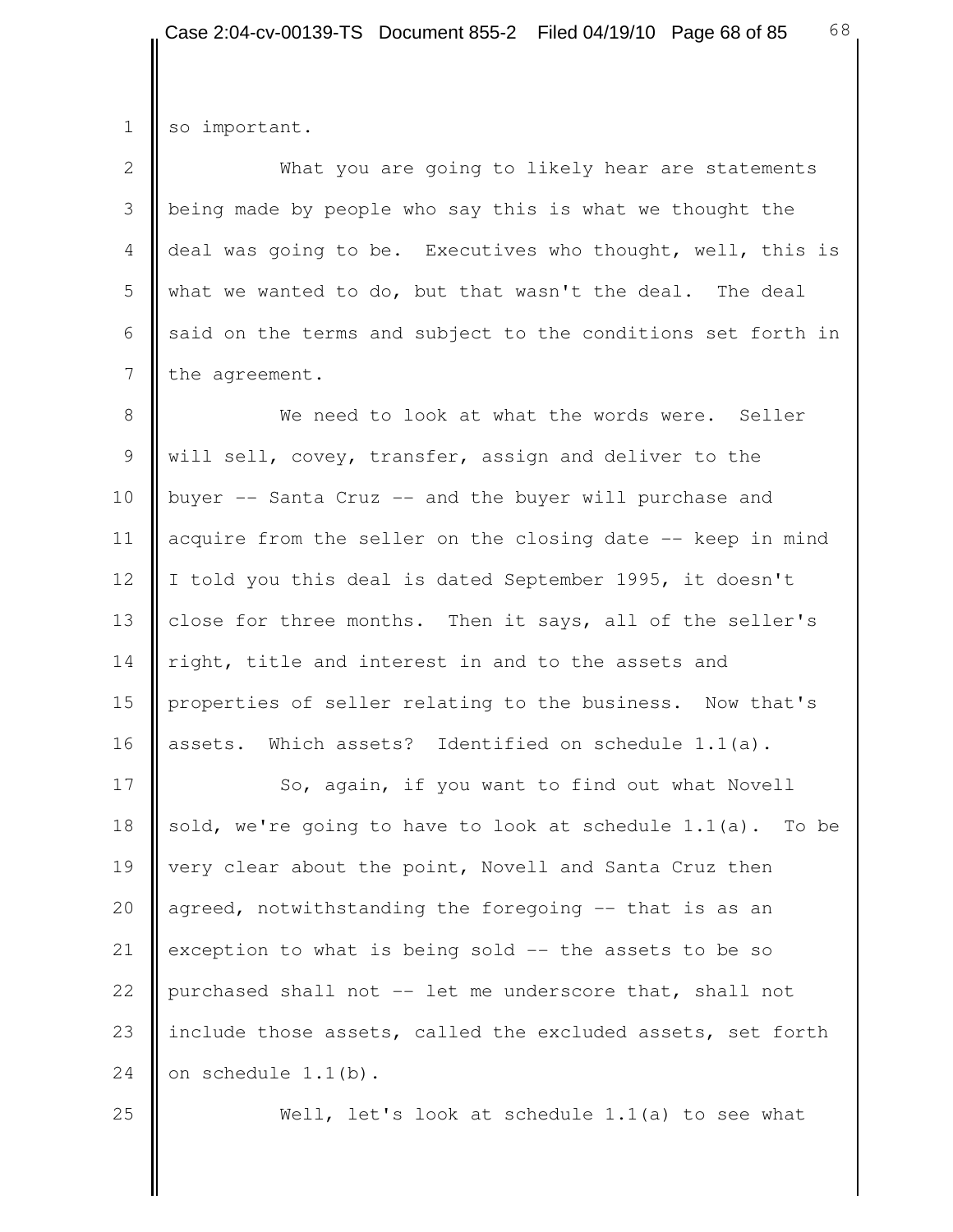1 assets were and weren't sold. So if you were to -- and you 2 will have a chance in the jury room after the close of 3 evidence and you have a chance to deliberate, you will have 4 a chance to look at Schedule 1.1(a) and see what was sold. 5 Under intellectual property, and intellectual property 6 comprises things like copyrights, patents, trademarks, this 7 is the description of what Novell sold in terms of 8 copyrights or other intellectual property interests to Santa 9  $\parallel$  Cruz. It says this, trademarks -- not copyrights, 10 trademarks -- which are completely different than 11 copyrights -- the trademarks UNIX and UnixWare as to the 12 extent held by seller for Novell. So the complete 13 description of the intellectual property, whether 14 copyrights, patents or trademarks, were just two things, the 15 UNIX trademark and the UnixWare trademark. That is the 16 entire description of the intellectual property.

17 There is no suggestion that copyrights are 18 transferred. If there be any doubt about that, one then 19 would look at the excluded assets to see what was not sold.

20 Well, let's look at the asset purchase agreement. 21 | This now is schedule 1.1(b) entitled excluded assets. Now 22 I I've superimposed on you part of that pie that I showed you. 23 Keep in mind that you will be able to verify this as you 24 | look at the agreement. Novell did sell rights to develop 25 UnixWare and also permitted SCO to get revenues from the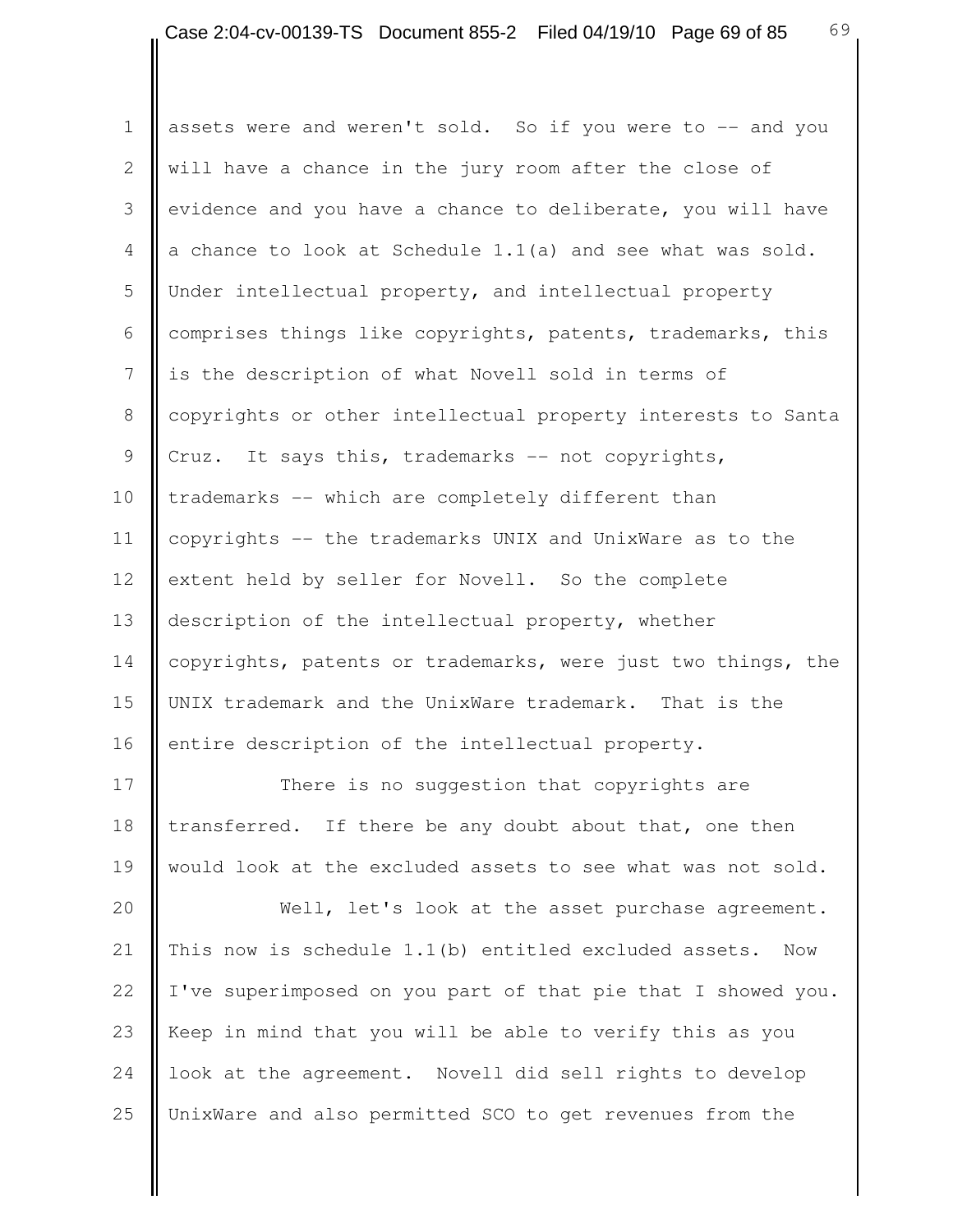1 sell of UnixWare. That is only half the pie. What Novell 2 | retained was UNIX and the rights to revenues from UNIX.

3 So we look at what was not sold, what was 4 explicitly, expressly held back, it says this -- and I just 5 want to compare. Let me go back. This is what was 6 included. Notice Roman numeral V under the list of included 7 assets. Now we're going to flip the page and we're going to 8 | look at excluded assets. Now, again, we're at intellectual 9 property. This is what was not sold, all copyrights. All 10 copyrights were not sold. There is no equivocation. 11 | There's not, well, maybe some copyrights were, some weren't. 12 This agreement, black and white, says all copyrights are 13 excluded from the asset transfer.

14 **And it continues, and all trademarks are excluded** 15 except for two. What trademarks were not excluded? Well, 16 we looked at it before, UNIX and UnixWare trademarks. That 17 lines up completely with the list of included assets. There 18 is a perfect symmetry. The agreement says here's what is 19 being sold, the intellectual property, only two things, 20 trademarks for UNIX and UnixWare. We've looked at the next 21 Schedule, what is excluded, everything, all copyrights are 22 excluded, and all trademarks are excluded except for two, 23 UNIX and UnixWare. It lines up perfectly. Then, in 24  $\parallel$  addition, also to be clear, it says all patents are  $25$  excluded. This agreement could not be more clear.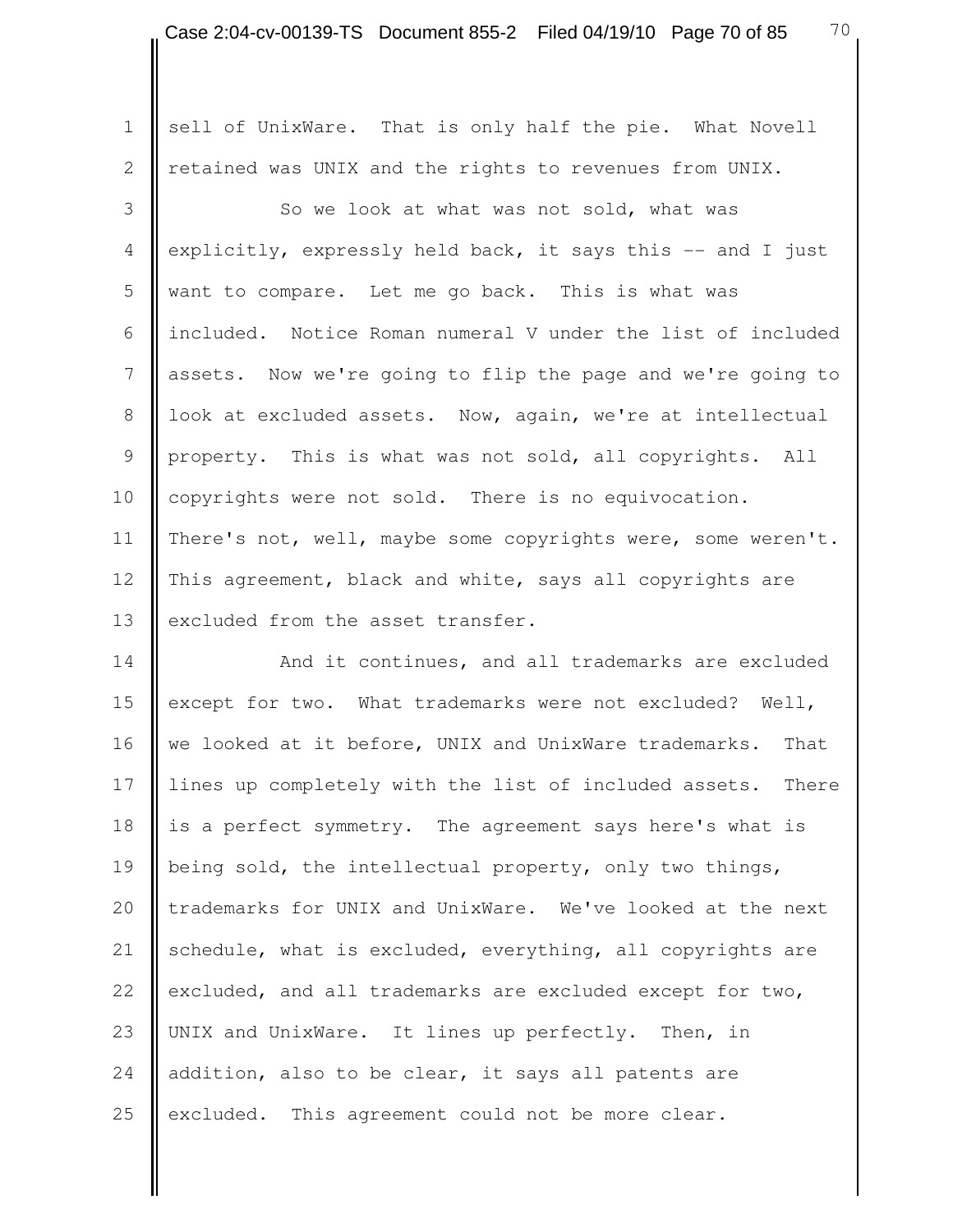| $\mathbf 1$    | Now I told you the agreement also reserved to                |
|----------------|--------------------------------------------------------------|
| $\mathbf{2}$   | Novell all of its royalty rights. Here's the language,       |
| 3              | you'll see it in the agreement, the role or the function of  |
| 4              | Santa Cruz Operation was to collect royalties for Novell for |
| 5              | SVRX and its licenses. It says it right on the face of the   |
| 6              | agreement. Buyer agrees to collect and pass through to       |
| $7\phantom{.}$ | seller 100 percent -- 100 percent of SVRX royalties as       |
| $8\,$          | defined and described in Section 4.16. Seller -- Novell --   |
| $\overline{9}$ | agrees to pay buyer -- Santa Cruz -- an administrative fee   |
| 10             | of five percent of the SVRX royalties.                       |
| 11             | So the suggestion somehow that Novell was paid               |
| 12             | this royalty stream for SVRX in exchange for all the         |
| 13             | copyrights, that's belied by the agreement itself. The       |
| 14             | agreement says, no, Novell retains all of the royalty        |
| 15             | stream. If Novell didn't hold the copyrights, why does it    |
| 16             | get the royalties stream? It did retain the copyrights.      |
| 17             | Now there is also another suggestion that somehow            |
| 18             | Novell went out and did something wrong or bad with IBM.     |
| 19             | Well, what you weren't shown is the language of the          |
| 20             | agreement. Here's another provision in the agreement         |
| 21             | itself. Section 4.16 says, at seller's sole discretion and   |
| 22             | direction -- that means Novell gets sole right, sole         |
| 23             | discretion -- buyer -- that is Santa Cruz -- shall amend,    |
| 24             | supplement, modify or waive any rights hereunder, and it     |
| 25             | talks about with respect to what, any SVRX license, to the   |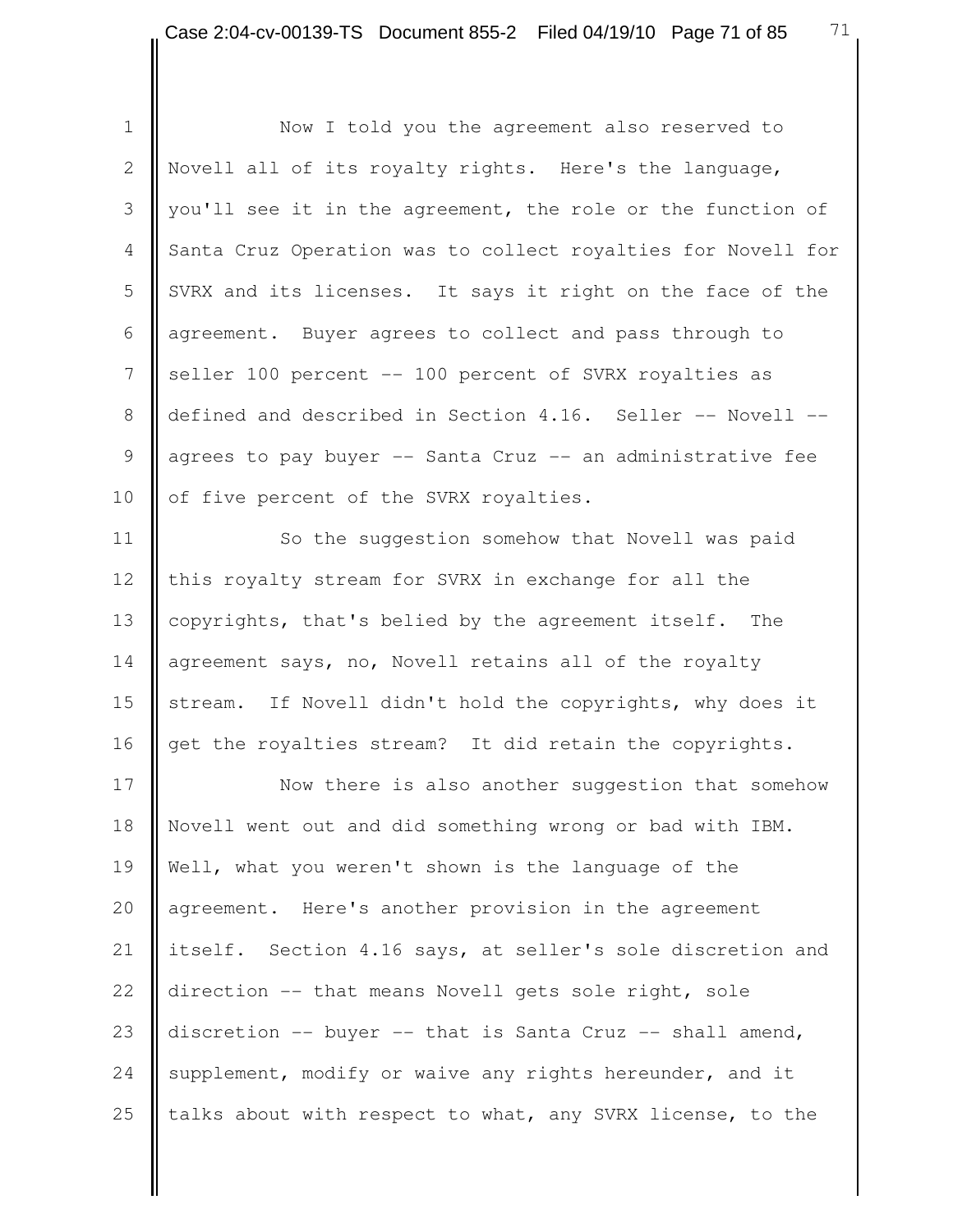72

1 extent so directed in any manner or respect by seller. 2 That's some dense language. You will have a chance to look 3 at it. You will see that Novell reserved to itself and 4 Santa Cruz granted contractual -- the words matter, Novell's 5 || sole discretion to tell Santa Cruz, if you're trying to do 6 Something with the license, you've got to respect our 7 **request, and Novell acted in accordance with the contractual** 8 | right it reserved.

9 **Now** just a couple of other points here. The 10 suggestion has been, and I think you are going to hear this 11  $\parallel$  today and through the course of this trial, there were 12 executives out there thinking the deal was this. But what 13 really matters? Again, I keep saying this, you have got to 14 look at the words. Words matter.

15 | So the agreement itself makes this very clear, to 16 avoid a problem which brings us here today in this court, 17 the reason we're here today is because SCO is trying to 18 suggest that the words really don't matter, that we need to 19 | look outside the agreement and see what was in peoples' 20 minds and reject or not take into account the words. You 21 can imagine what chaos would ensue. Someone enters into an 22  $\parallel$  agreement, five, ten, 15 years later  $\sim$  here we are 15 years 23 later  $-$  they say, no, we didn't really mean that, that was 24 a mistake or we thought something else. How on earth would 25 anyone determine what the agreement was? You have to look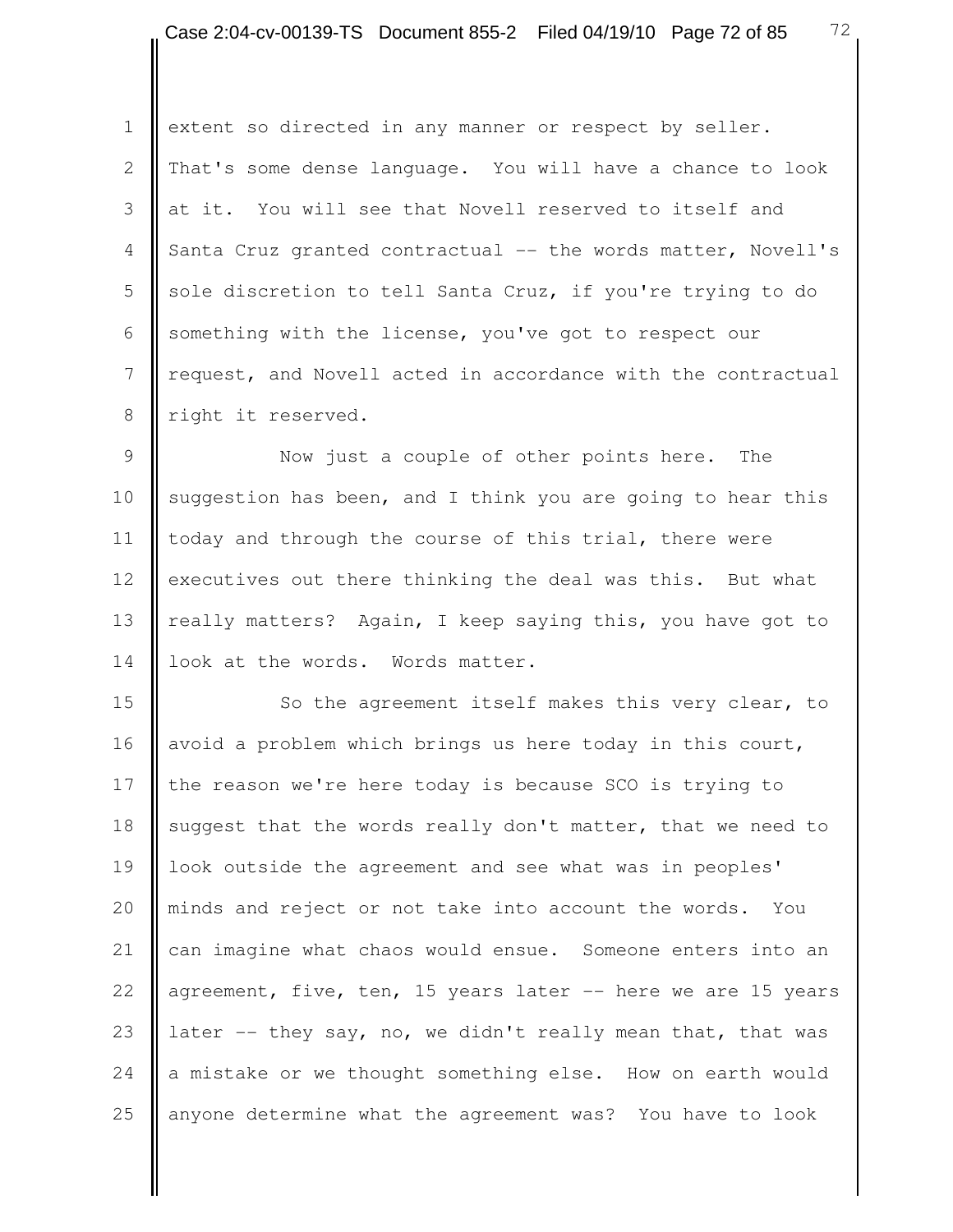| $\overline{2}$ | So here's what the agreement says about this, this           |
|----------------|--------------------------------------------------------------|
| 3              | agreement, and the schedules and the exhibits hereto,        |
| 4              | constitute the entire agreement among the parties with       |
| 5              | respect to the subject matter hereof and supersede all prior |
| 6              | agreements and understandings. So what the parties           |
| 7              | expressly put in their agreement is whatever we may have had |
| 8              | in our mind. Whatever we may have been thinking before we    |
| 9              | finally negotiated and signed our name, that is all out the  |
| 10             | door because we want to be governed by the written           |
| 11             | agreement. Makes sense that's what the parties agreed to.    |
| 12             | Now also, again, the suggestion that the lawyers             |
| 13             | were running around doing this. Well, the parties            |
| 14             | themselves asked the lawyers to get involved and they        |
| 15             | acknowledge in Section 9, the parties hereto agree that they |
| 16             | have been represented by counsel during negotiation. That's  |
| 17             | why the lawyers are so important.                            |
| 18             | Well, here's why Novell retained the copyrights.             |
| $\sim$ $\sim$  |                                                              |

19 | I've showed you the black and white letter of the agreement. 20 First of all, Santa Cruz couldn't afford to buy everything. 21 Second of all, there were concerns, quite candidly, about 22 Santa Cruz's financial viability. It was a smaller company. 23 If didn't have resources. Novell was concerned, as you will 24  $\parallel$  hear its negotiating lawyers say who wrote this agreement, 25  $\parallel$  that if there were a situation where Santa Cruz got into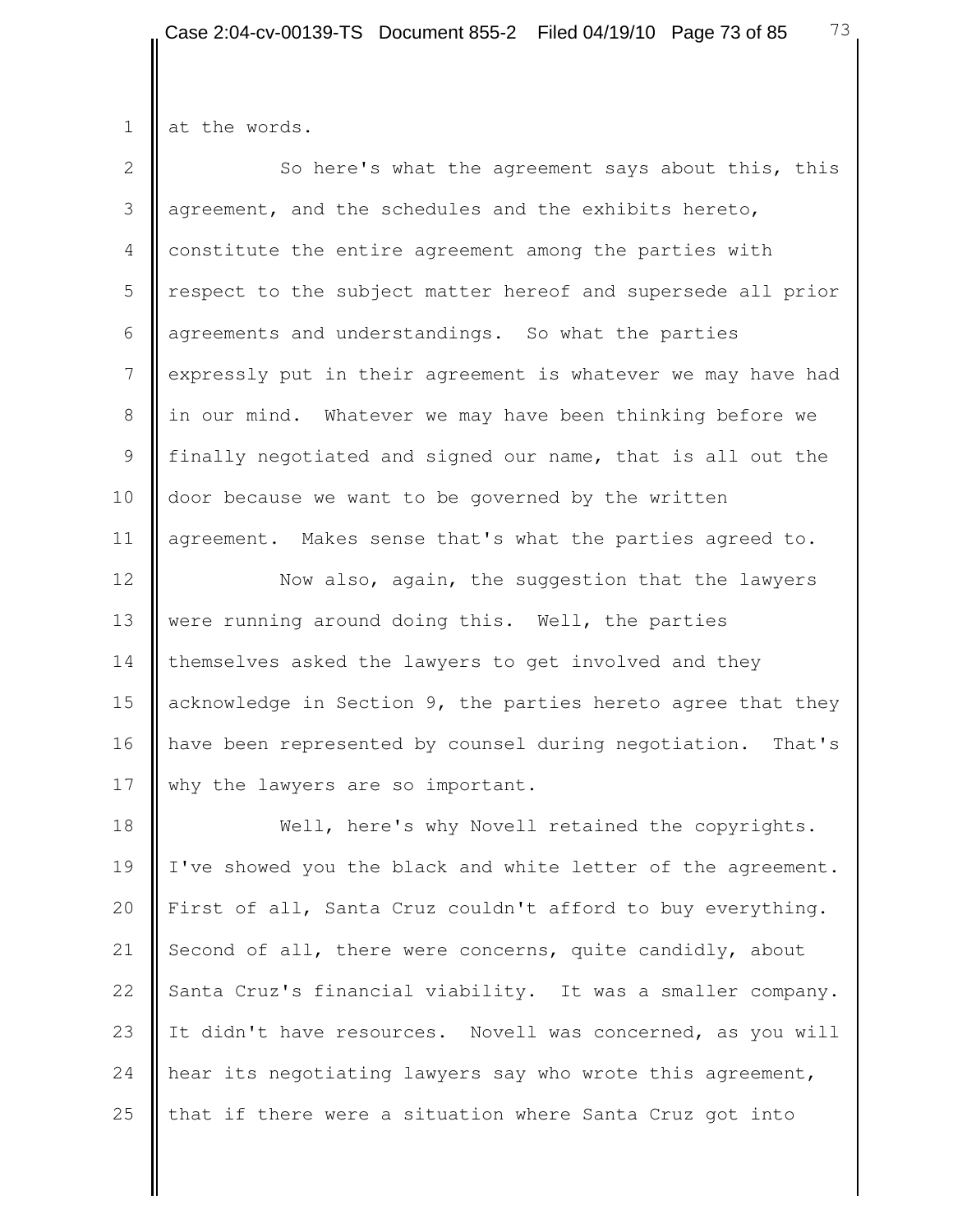1 | financial trouble and went into bankruptcy, what does Novell 2 | do to protect its retained interests in these license fees. 3 If it gives them the copyrights, it has to run into a 4 bankruptcy court to try to pull them out. Whereas if it  $5 \parallel$  retains them, it doesn't have to go through that problem. 6 That's why the agreement was structured the way it is, to 7 | protect those royalty rights.

8 || T mentioned the board of directors. This will be 9 || critical. I think you'll hear this this afternoon with 10 Mr. Frankenberg. What did Novell really think it was doing 11 when it entered into in this agreement. These are the 12 minutes of the board of directors of a meeting for Novell 13 held the day before the agreement was signed. This 14 agreement was signed on September 19th, 1995, the day before 15 Novell holds a board of directors meeting. Who was there? 16 | Mr. Frankenberg chaired the meeting. David Bradford, 17 in-house counsel, was the corporate secretary. What was the 18 resolution, what was the decision of Novell? It says right 19 here, resolved, that the board of directors of this 20 | corporation, Novell, hereby determines that it is in its 21  $\parallel$  best interests -- in the best interests of this corporation 22  $\parallel$  to enter into the asset purchase agreement. What else? 23 This is no mystery. This is no surprise. Novell will 24 retain all of its patents, copyrights and trademarks, except 25  $\parallel$  for the trademarks UNIX and UnixWare.

74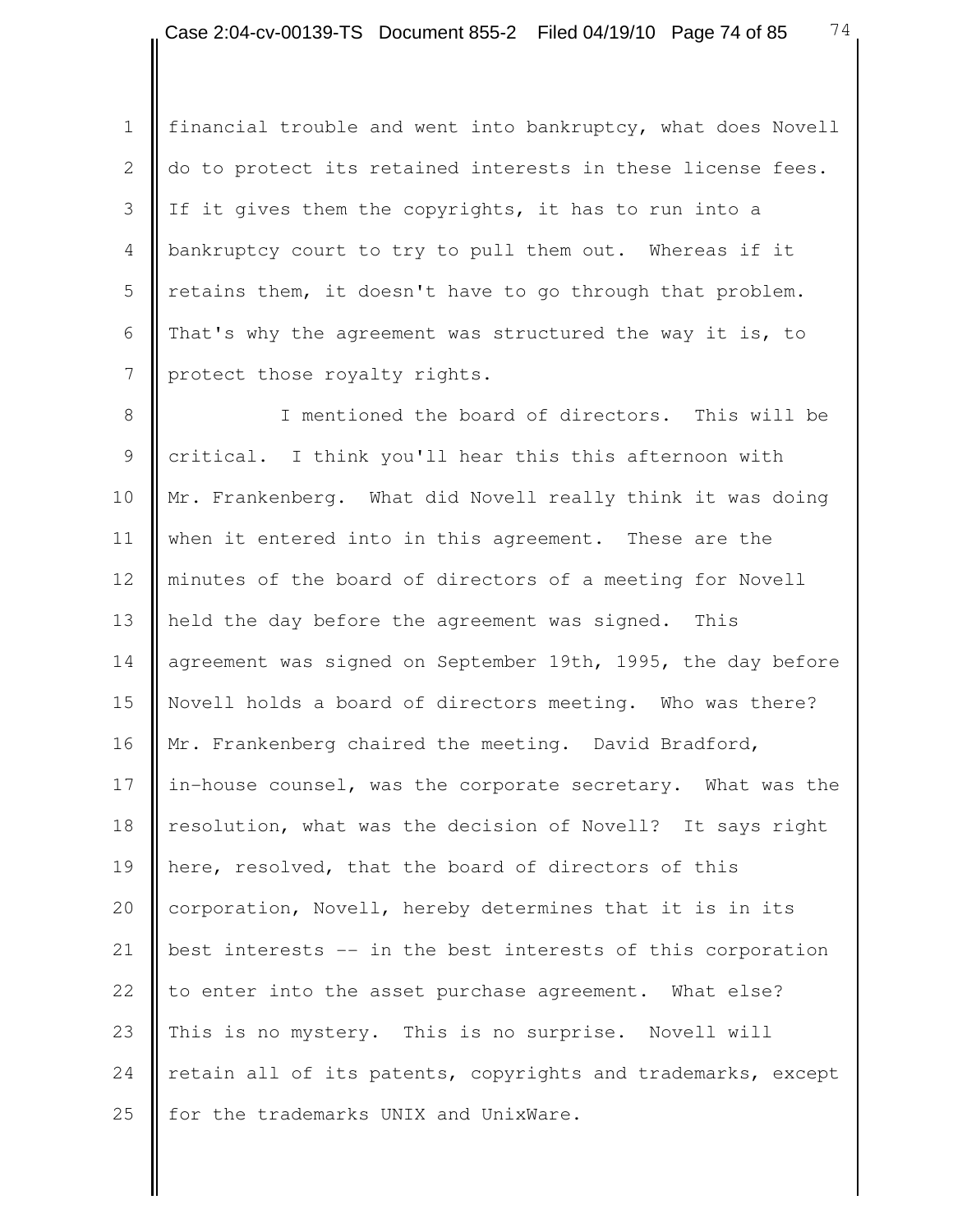1 | Now who else was at this meeting? Here's the 2 evidence you are going to hear. Not only was 3 Mr. Frankenberg there as the chair, but Jack Messman was 4 there. You're going to hear his testimony. There was some 5 Suggestion that Mr. Messman must not have had any idea what 6  $\parallel$  was going on, he didn't understand, there were these 7 **I** retractions made. Mr. Messman was a member of the board of 8 directors, was present when the asset purchase agreement was 9 there, and he heard and received the report that Novell will 10 | retain all of its patents, copyrights and trademarks. Of 11 | course he believed Novell retained the patents, copyrights 12 and trademarks, because that's what the agreement says and 13 I that's what the board of directors decided.

14 **Well, I** told you that after the agreement was 15 entered into, that there had to be some adjustments made. 16 What were the adjustments? Let's step back. The agreement 17 is signed September 19th, 1995. Deal doesn't close for 18 || nearly 90 days. What are the parties doing? As I 19 mentioned, they are going through the agreement. Did we 20 miss anything. Did we make any mistake. Did we misstate 21  $\parallel$  anything. Did the contract that we signed say something 22 wrong. Did it not say something we wish it had. Was there 23 anything wrong with the agreement. Lawyers are involved, 24 **business executives for both sides.** 

 $25$   $\parallel$  So what happens is the day that the deal closes,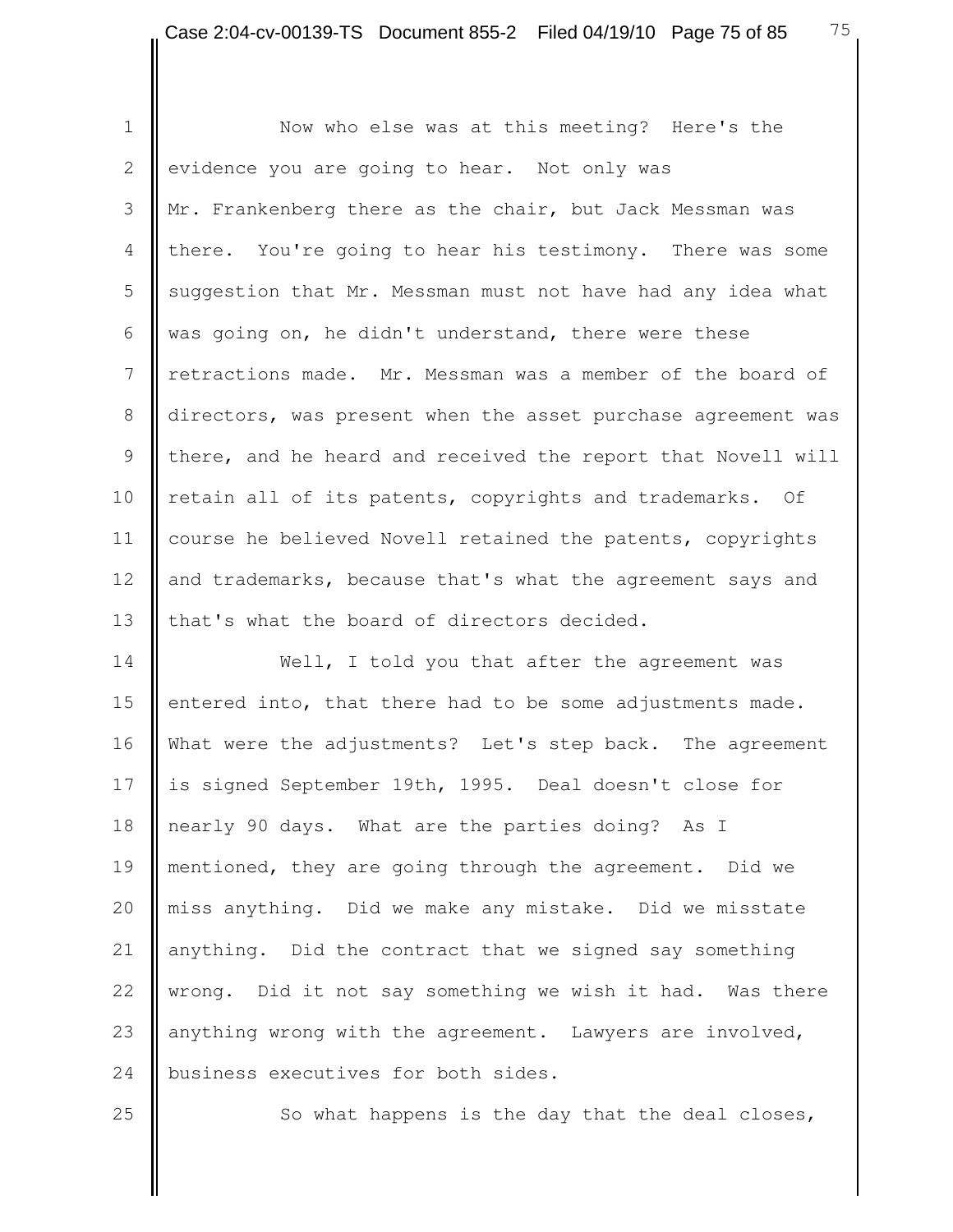1 the parties do sign an amendment. Now one would naturally 2 ask the question, during that 60 to 90 days, Santa Cruz 3 | Operation must be pouring over the agreement. It must have 4 come to the conclusion, arguably, that, whoa, we did not 5 acquire the copyrights. The language that we signed says we 6 don't get them. We've got to fix that. You would expect  $7 \text{ I}$  that.

8 When you have a chance to look at Amendment No. 1, 9 I there was no change to the language I showed you about 10 excluding of copyrights. No change made. So Amendment No. 11 | 1 goes on for 18 pages listing other changes, but no change 12 made either to the inclusion of copyrights, no change made 13 to exclusion of copyrights.

14 What else happens? Well, the asset purchase 15 agreement itself doesn't transfer anything. It describes 16 what will be transferred. The legal document that transfers 17 the assets is called a bill of sale. If I were to go down 18 the street and buy a new car from one of our fine auto 19 dealers and I entered into a purchase agreement, that 20 wouldn't give me title. I've got to get a bill of sale. 21  $\parallel$  That is the document that is memorializing the transfer. 22 The bill of sale doesn't say anything about copyrights, 23 trademarks. It says, instead, look to the agreement, look 24  $\parallel$  to the asset purchase agreement to describe. I have shown 25  $\parallel$  you the language, all copyrights were excluded.

76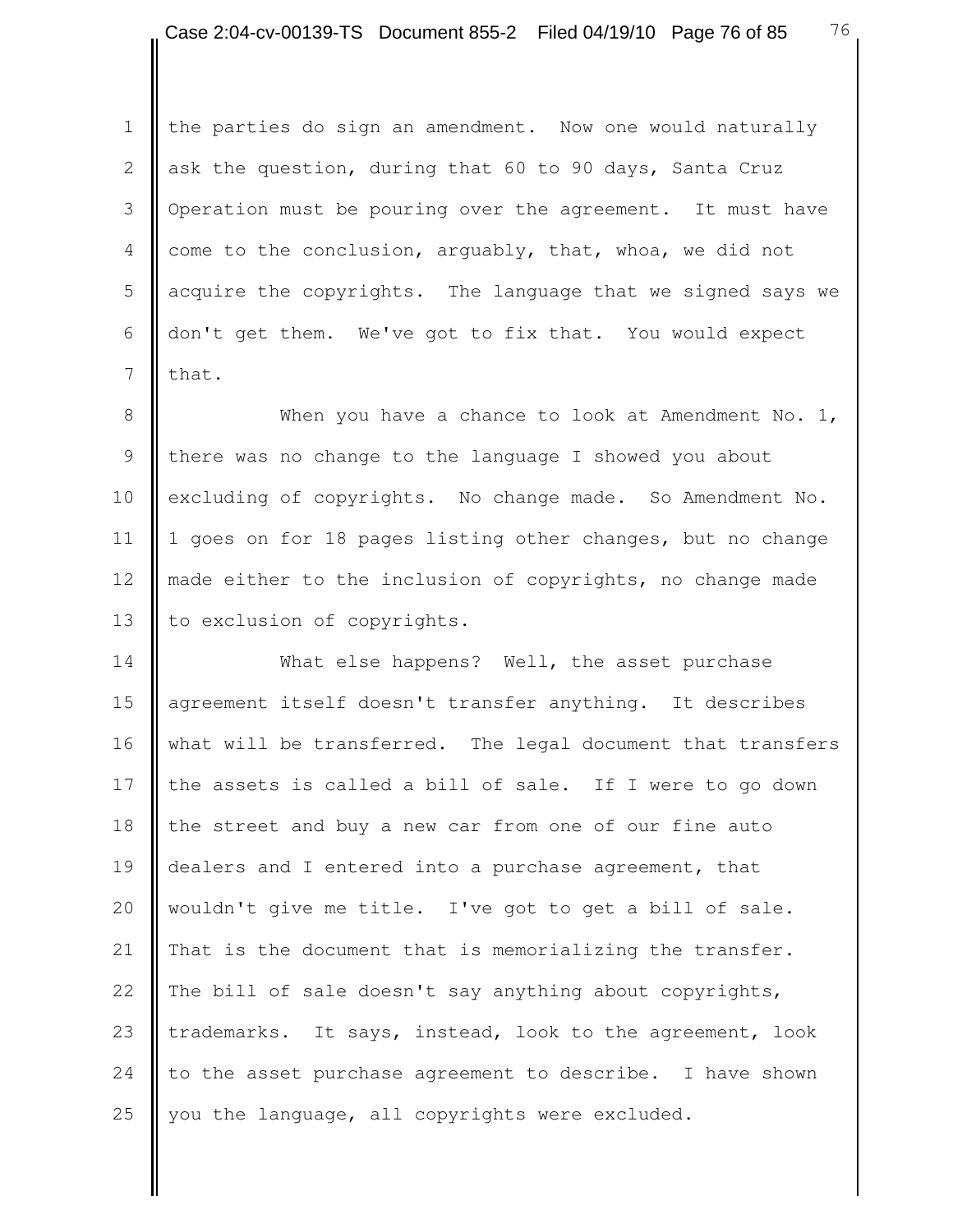1 | So here's an excerpt from the bill of sale that 2 says, in accordance with Article 1.1(a) of the agreement, 3 then describes what the payment was, what the transfer would 4 be, and the description of the assets would be those 5 described in the agreement. It's so important that people 6  $\parallel$  look at what they wrote. There was no wool pulled over 7 | anybody's eyes.

8 Novell had very fine lawyers, but so did the Santa 9 Cruz Operation. They had very fine lawyers. Very fine 10 | lawyers. Large law firm, Brobeck, Phleger & Harrison, at 11  $\parallel$  the time. One of the largest firms in the United States 12 | represented Santa Cruz Operation. You're not going to hear 13  $\parallel$  a lawyer, I don't expect, show up from that firm to suggest 14 anything different than what I've told you here today. You 15 will hear lawyers from Wilson Sonsini and you will hear 16 | in-house lawyers from Novell that drafted this agreement.

17 Now what happened after that? I told you that the 18 asset purchase agreement was signed in September of 1995, 19 and then was amended the day that it closed. And then about 20 || nine months after the close, Santa Cruz Operation said we 21 wish we had gotten those copyrights. And so they came to 22 Novell and said we would like the copyrights. And Ms. 23 Alison Amadia, who you will meet in court, she will be here, 24 she's going to come and testify, she was given the 25  $\parallel$  responsibility to work with Santa Cruz when it made this

77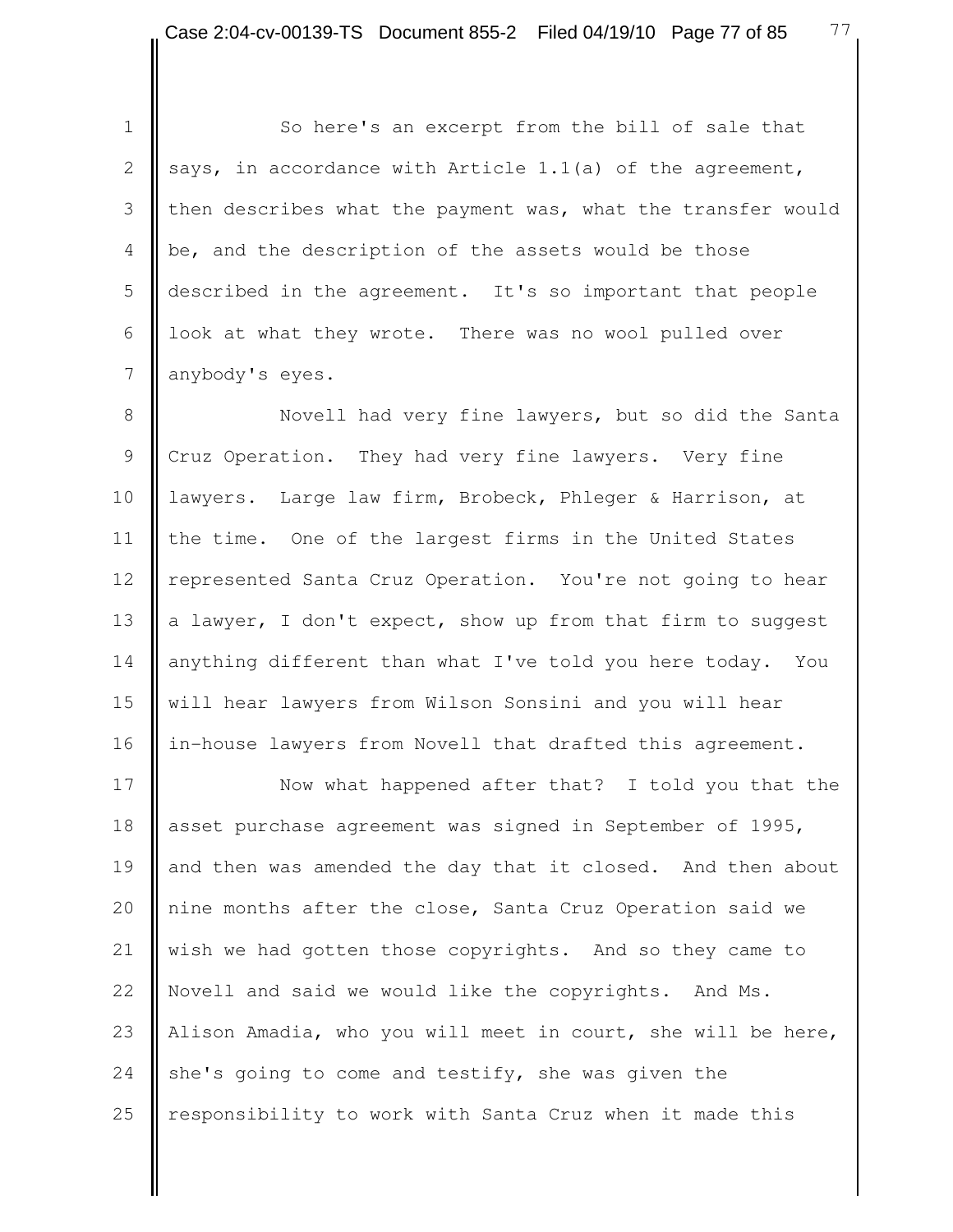## 1 | request for copyrights.

| $\overline{2}$ | What is the first thing she does? She contacts $--$          |
|----------------|--------------------------------------------------------------|
| 3              | as you'll hear her say, she says, I didn't write this        |
| 4              | agreement. I'm going to go back to those who wrote it. She   |
| $\mathsf S$    | contacts Tor Braham and said SCO is now asking for           |
| 6              | copyrights. I've read the agreement, she'll say, I've read   |
| 7              | the exclusions, they weren't transferred, is that right Mr.  |
| 8              | Braham. You will hear both of them say that's right.<br>It   |
| 9              | was written in a very particular way to protect Novell. You  |
| 10             | will hear both Ms. Amadia and Mr. Braham indicate to be very |
| 11             | careful not to transfer copyrights. That wasn't the deal.    |
| 12             | She is the one, however, who negotiated and                  |
| 13             | drafted Amendment No. 2. You'll hear her in court. She       |
| 14             | will describe what process she went through, what was at     |
| 15             | issue, and the language that was drafted. She will tell you  |
| 16             | that when SCO came out 14 months after signing the           |
| 17             | agreement, that SCO asked for the copyright transfer and     |
| 18             | Novell said no. We didn't do it in the initial deal, we      |
| 19             | didn't do it in Amendment No. 1, we're not going to do it    |
|                | now. Hence, the lawsuit. So Amendment No. 2 did not          |
| 20<br>21       | copyright transfer ownership.                                |
|                | Who else are you going to hear from? You're going            |

else are you going to hear from? 23  $\parallel$  for hear from Novell's chief financial officer at the time, 24 the predecessor to Mr. Russell, who's name is Jim Tolonen. 25  $\parallel$  He will be here in court. He was involved in both the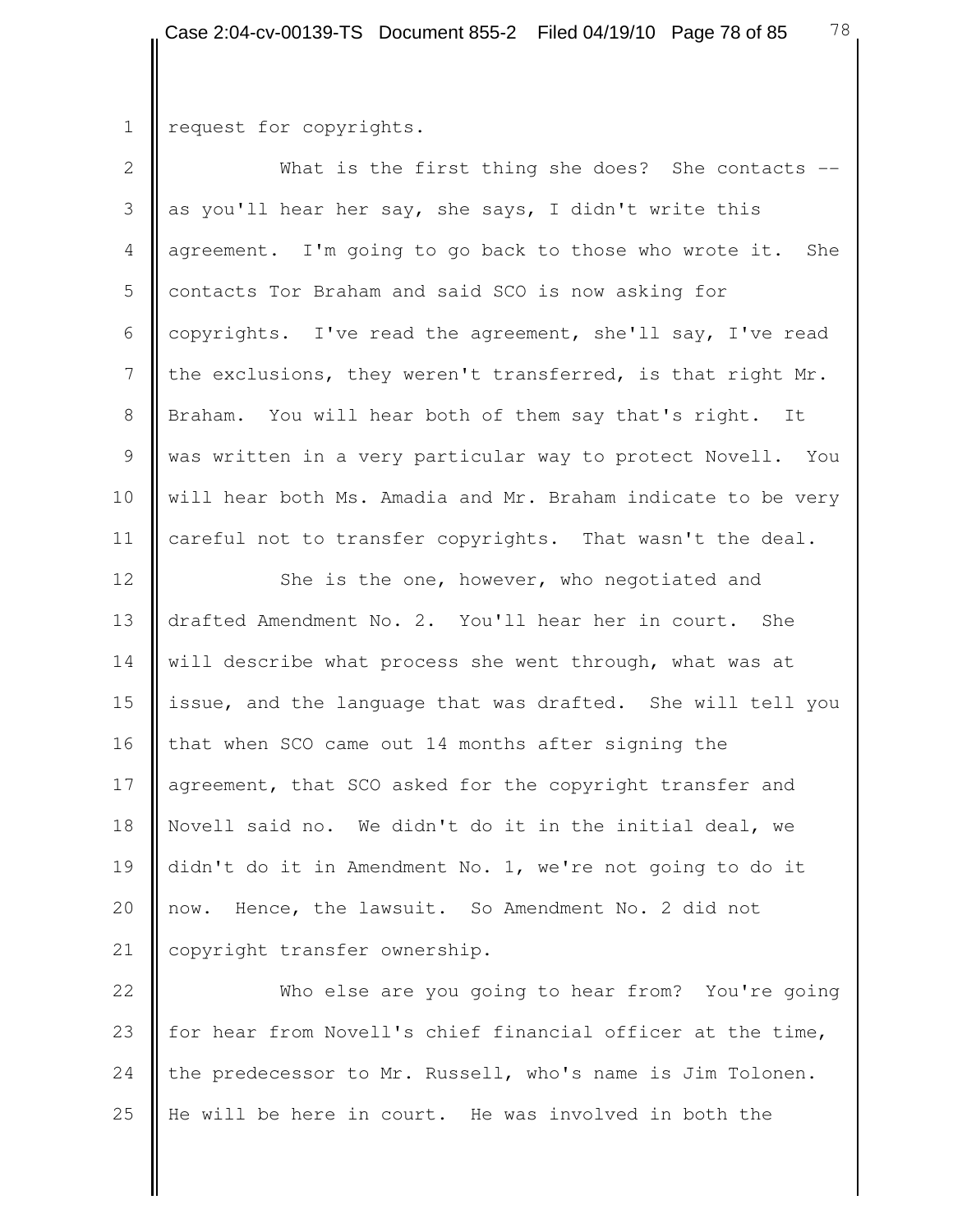1 | original asset purchase agreement and Amendment No. 2. He 2 signed Amendment No. 2. You will have a chance to see that. 3 He was the signatory for Novell. He will confirm to you 4 that neither in the asset purchase agreement nor Amendment 5 No. 2 was there any intent to transfer the UNIX copyrights.

6 | Now to prove what I told you, what you will see is 7 what SCO had asked for. It came to Novell 14 months after 8 the deal was signed and said, you know, now we wish we had 9 Ithe copyrights and we would like to enter into an amendment 10 that makes reference to copyrights that SCO has acquired. 11 Novell rejected that proposal.

12 | Instead, what was agreed to was something much 13 different that does not transfer copyrights. In the final 14 language of Amendment No. 2, there is no reference to 15 copyrights being transferred. Instead, Amendment No. 2 says 16  $\parallel$  this, what will be excepted from the transfer is all 17 copyrights and trademarks, except for the copyrights and 18 trademarks owned by Novell as of the date of the 19 agreement -- that is the asset purchase agreement. And for 20 | what? Required for SCO to exercise its rights with respect 21  $\parallel$  to the acquisition of the UNIX and UnixWare technologies. 22 **THE COURT:** Mr. Brennan, you have ten minutes. 23 **MR. BRENNAN:** Thank you, Your Honor. 24 So let's take a look at this. The suggestion that

25 you've heard this morning is somehow that Novell had not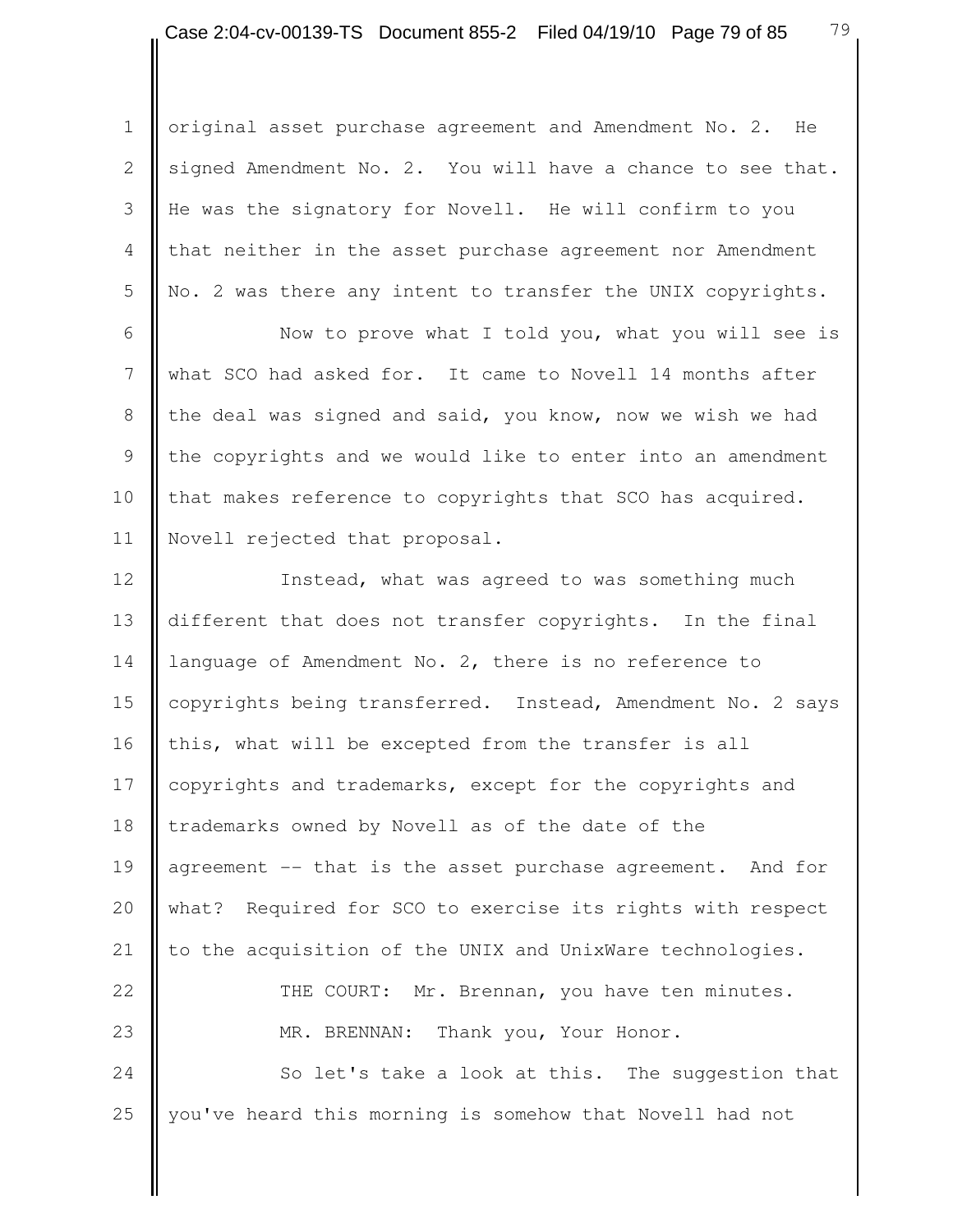1 | transferred copyrights, and that was a mistake. The 2 agreement you'll see throughout does not support that.

3 The other argument being made is somehow SCO 4 needed ownership of the copyrights in order to operate its 5 business. What was the business that was initially  $6$  | transferred? Was the UnixWare new development and rights 7 I that SCO would have to revenues for that. It did not need 8 | ownership of copyrights to run that business. In fact, it 9 Tran it perfectly well from 1995 until 2003, when Mr. McBride 10 switched strategies. It never had or needed the copyrights.

11 **There are many examples of this.** Novell has 12 provided license agreements to IBM, to Sun Microsystems, 13 Hewlett Packard, many other companies that allow those 14 | companies to develop their flavor of UNIX. Just as UnixWare 15  $\parallel$  is a flavor of UNIX, all these other companies are doing all 16  $\parallel$  the things that SCO was able to do as well without ownership 17 | of the copyrights.

18 Now here's one last clue. There are others, but 19 for time, I told you and you heard that Santa Cruz Operation 20  $\parallel$  sold whatever rights it had to Caldera, which was renamed 21 the SCO Group, Inc. So one might be interested to go back 22 and look at the agreement when SCO itself buys from Santa 23 Cruz, what does it get? Here's the description of what 24 intellectual property was transferred by Santa Cruz 25 | Operation to the plaintiff, in this case SCO Group. Subpart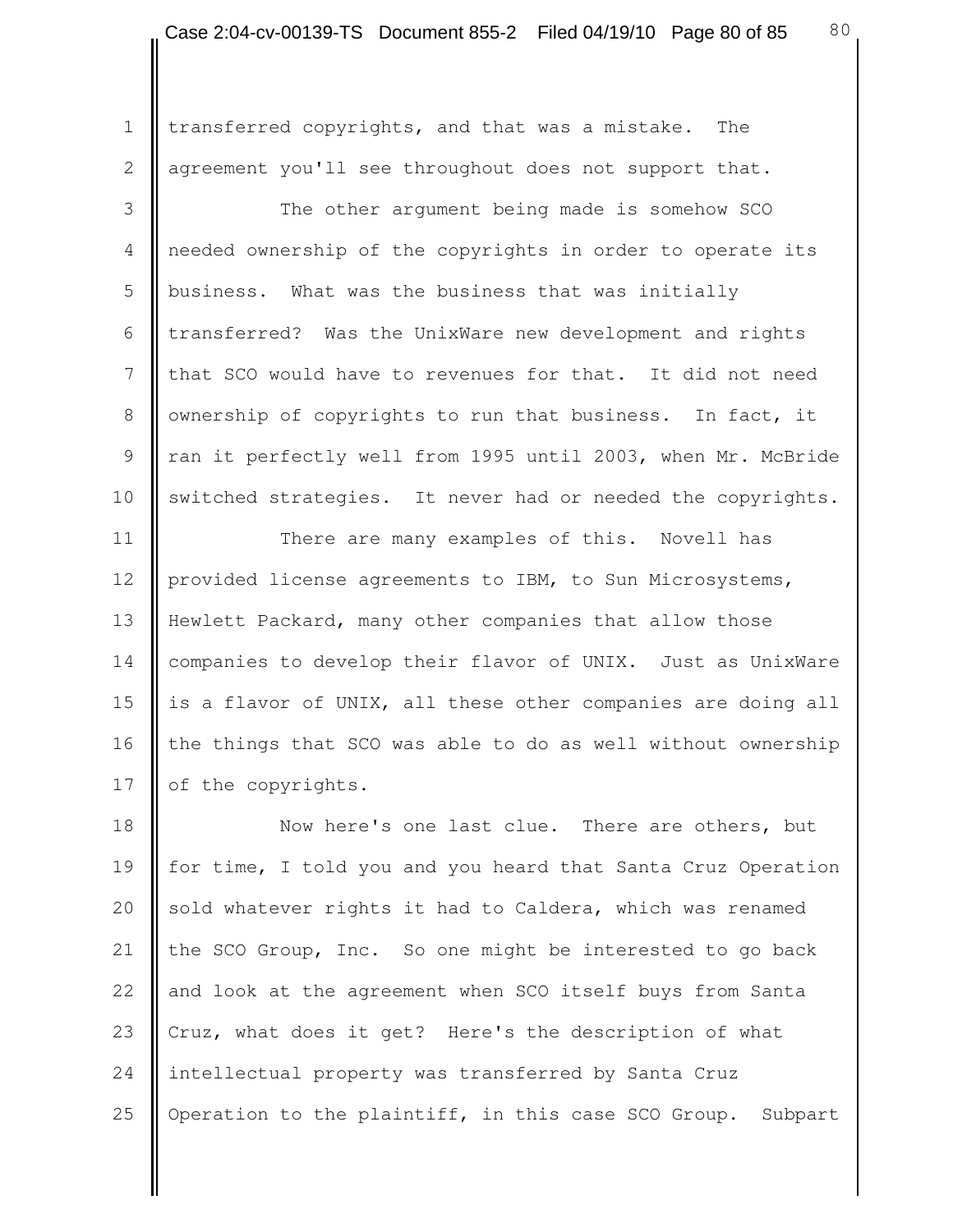1  $\parallel$  (v), right here, assigner -- that is the Santa Cruz 2  $\parallel$  Operation -- has no knowledge of any fact that would prevent 3 assignees registration of any rights -- see this exception 4 highlighted -- except that assignor may not be able to 5 establish a chain of title from Novell. The company from 6 which SCO bought these purported UNIX assets itself said we 7 can't even demonstrate that we own those assets. We can't  $8$  even prove we own the copyrights. 9 | Now here's some witnesses you're going to hear 10 about as we get into this critical 2002, 2003 time frame. 11 | Chris Stone, he will say that he was contacted by Darl 12 McBride. Mr. McBride wanted right to copyrights. 13 || Mr. McBride knew they didn't have them. Mr. Stone rejected  $14$  lit. 15 You will hear from Joe LaSala, general counsel at 16  $\parallel$  the time that these statements were made, he will say they 17 **were contacted and that Novell did not agree.** 18 **We are the Starbo Wear from Greg Jones, also in-house** 19 | lawyer at Novell, said he was contacted by Mr. McBride and 20 he too rejected the request. 21 | Now there was letters sent out. This May 12th 22 letter, 2003, this is the Darl McBride letter sent to the

23 world claiming that Linux infringes UNIX and requesting that 24 people pay them money. That caused uproar. These letters 25 were sent to 1500 companies throughout the country. Novell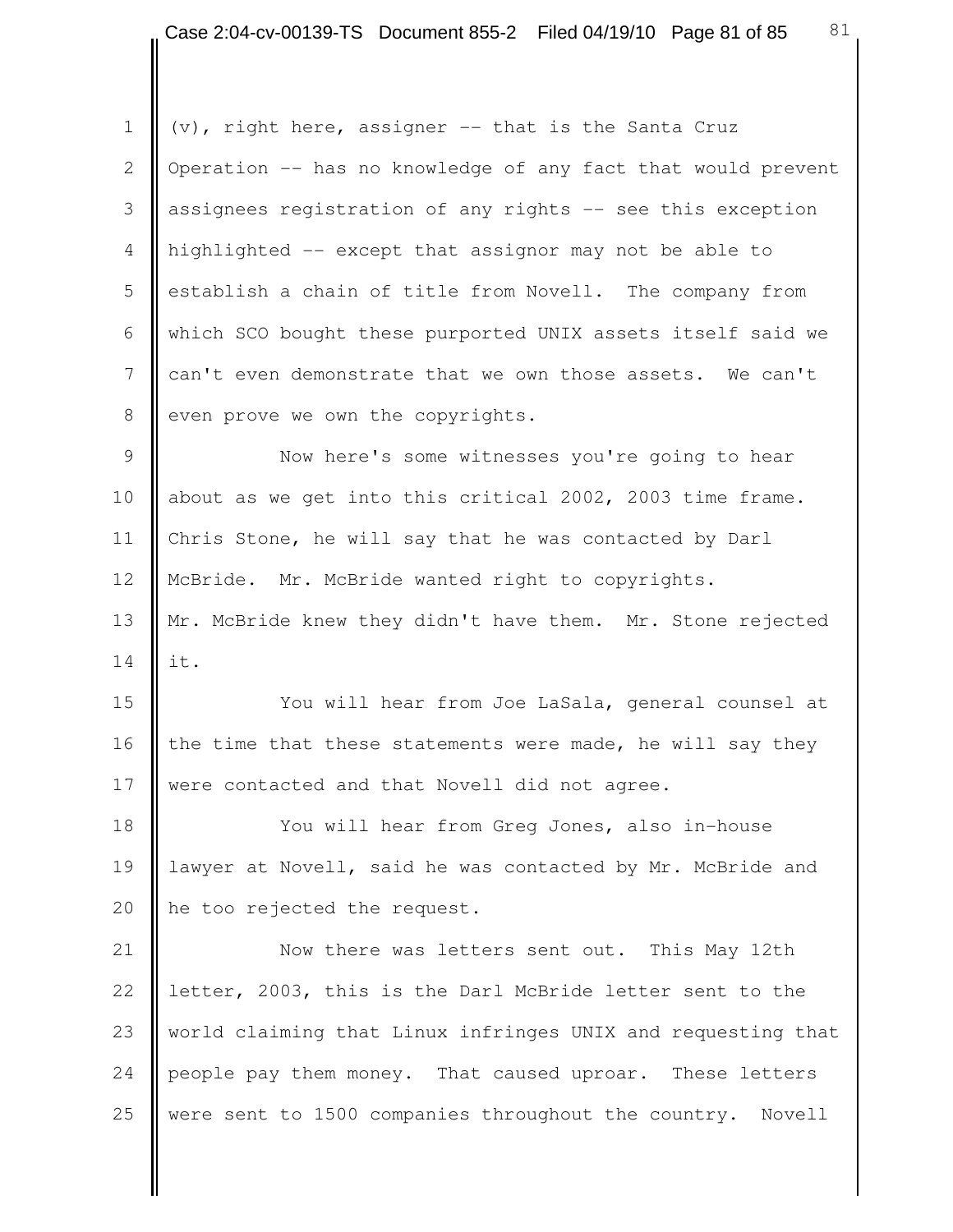1 was one of them. Office Max. It created a huge uproar. 2 This is an example of one of many we expect you'll see 3 during this trial where people indicated that what now SCO 4 was trying to do, switching its business model, created a 5 huge backlash against SCO, not created by Novell. 6 | What Novell did is responded and said, you have 7 made these assertions, but we're telling you we still own 8 the copyrights. Be very careful, SCO, about what you claim. 9 || You will see that. 10 Now why did SCO suffer the way it claims to have 11 suffered? Was it because of Novell and what it did? No. 12 First, there is no indication that UNIX is actually 13 infringed by Linux. Let me say it the other way. They have 14 yet to establish that Linux, this open-source code, is a 15 copy of Linux. People are smart enough out in the community 16  $\parallel$  to understand that. It was a holdup, a stickup. 17 Second of all, there are these indemnification 18 agreements, meaning that people could alternatively get

19 protection so they wouldn't have to fight with SCO. There 20 is something you'll hear about called the GPL, the general 21 | public license. There is a license out there for all users 22 | of open-source software that enables them and entitles them 23  $\parallel$  to use Linux. People can design around it. They can create 24 their own method of software. SCO was asking for exorbitant 25  $\parallel$  rates. People just rejected it, said we're not going to pay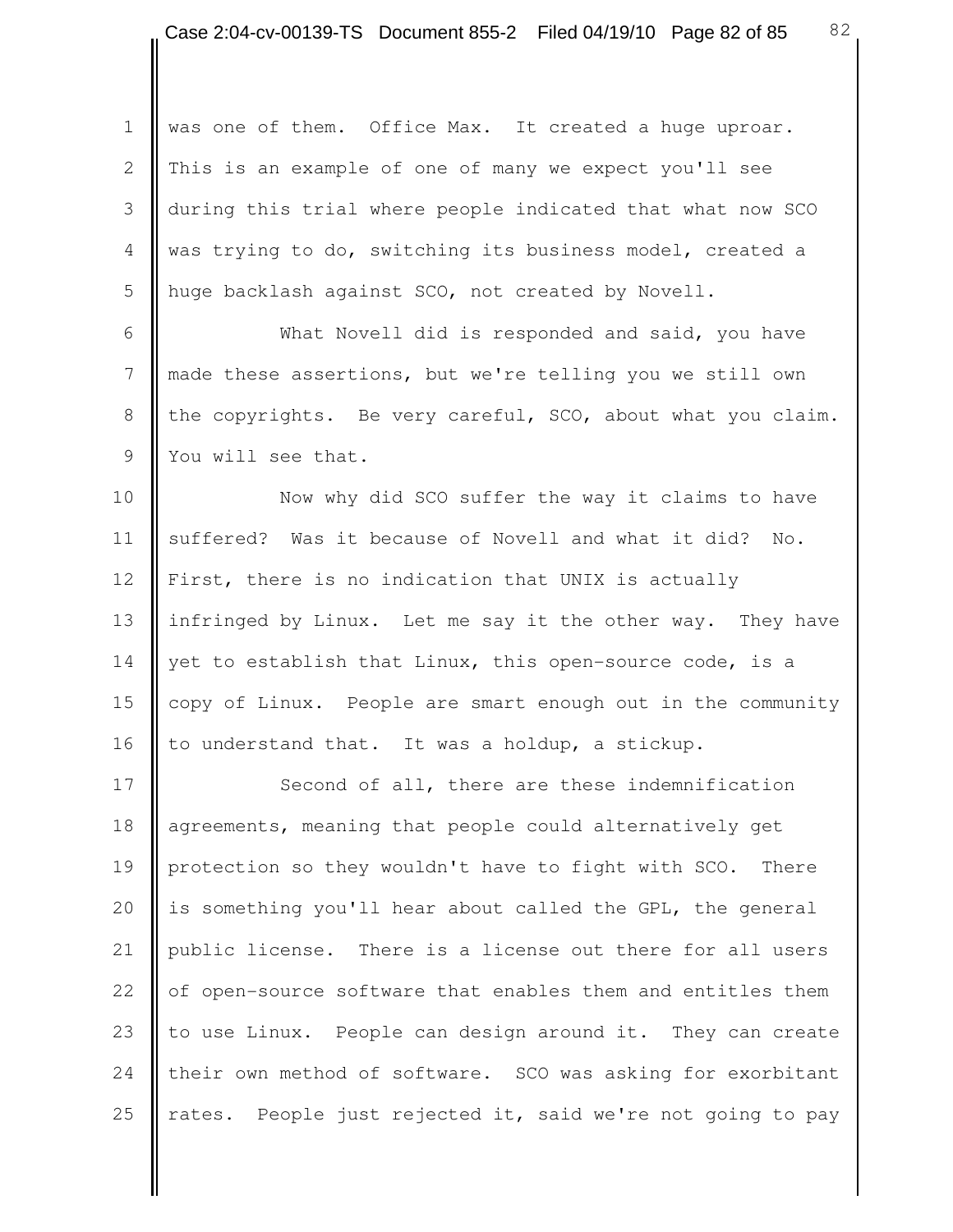1 | you for that. Finally, there was this huge public backlash 2 against SCO. 3 Here's what you were shown. I'm almost done.

4 | Mr. Hatch put up this graph. This is a copy of his, saying, 5 || my goodness, on May 28th, Novell made this public statement 6  $\parallel$  and that caused this enormous problem for SCO.

 7 Well, let's take a quick look at this. On that 8 single date and time, that single point in history, which 9 claimed that Novell released its statement at about what, 10 one in the afternoon, the stock opened that morning above 11 | \$10 a share. Before Novell made one statement, the stock 12 had already dropped by almost two and a half dollars. You 13 received no explanation for that. How could possibly Novell 14 be blamed for the stock price dropping that day?

15 **Then they say, there was a statement made, the** 16 stock continued to drop. No more than the stock had already 17 | dropped before Novell made a statement. Mr. Hatch tried to 18 do a fingerpainting. Here's the actual diagram. If you 19 wanted to track, these are from public sources regarding 20 | SCO's stock price. If you look at May 28th, 2003, the date 21  $\parallel$  that the statement was made claiming these horrific results 22 for SCO, look what happens then over the next six months. A 23 | tremendous rise in SCO's price.

24 I told you that you hadn't heard the rest of the 25 story. You are given a one-day shot at stock price. You're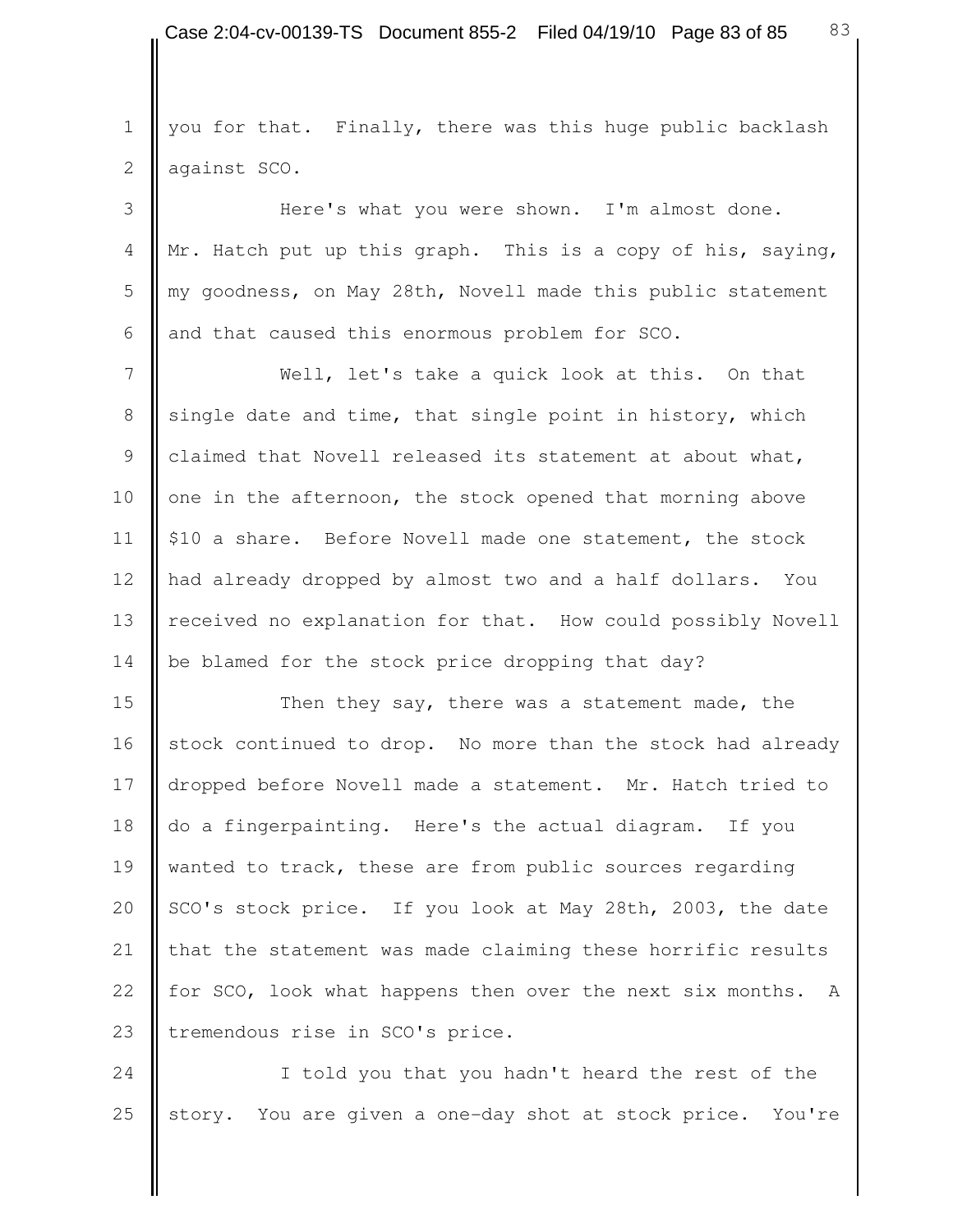1 || not told what happened after that. During the trial, we'll 2  $\parallel$  tell you what happened after that.

 3 Now in conclusion, SCO's slander claim must fail 4 for a number of reasons. Number one, because Novell 5 contractually  $-$  contractually retained the rights to the 6 UNIX copyrights. So anyone who wanted to go back and look 7 and see who owned what, they look to the agreement. I've 8 Shown you the language. You will see it repeatedly during 9 || the course of this trial.

10 **Second of all, even if we were to engage in a very** 11 generous assumption that somehow there was a mistake here, 12 Novell at least had a good faith belief it owned the 13 copyrights by opening up and looking at the language. It 14 can't be liable for slander of title when it has a good 15 faith belief and it has a constitutional right when this 16 subject was thrown into the public forum, when SCO went out 17  $\parallel$  to the public and made these claims, when it upset the Linux 18 | open-source community, when it upset Novell's customers, 19 Novell had a right to stand up and say no, we own this. Now 20 | for all those reasons, the slander of title claim asserted 21 | by SCO fails.

22 We greatly appreciate your patience with us. As I 23  $\parallel$  said at the outset, we'll have to sit back and wait until 24 it's our turn. But we have every confidence that as you 25  $\parallel$  listen to and weigh all of the evidence, you will find that